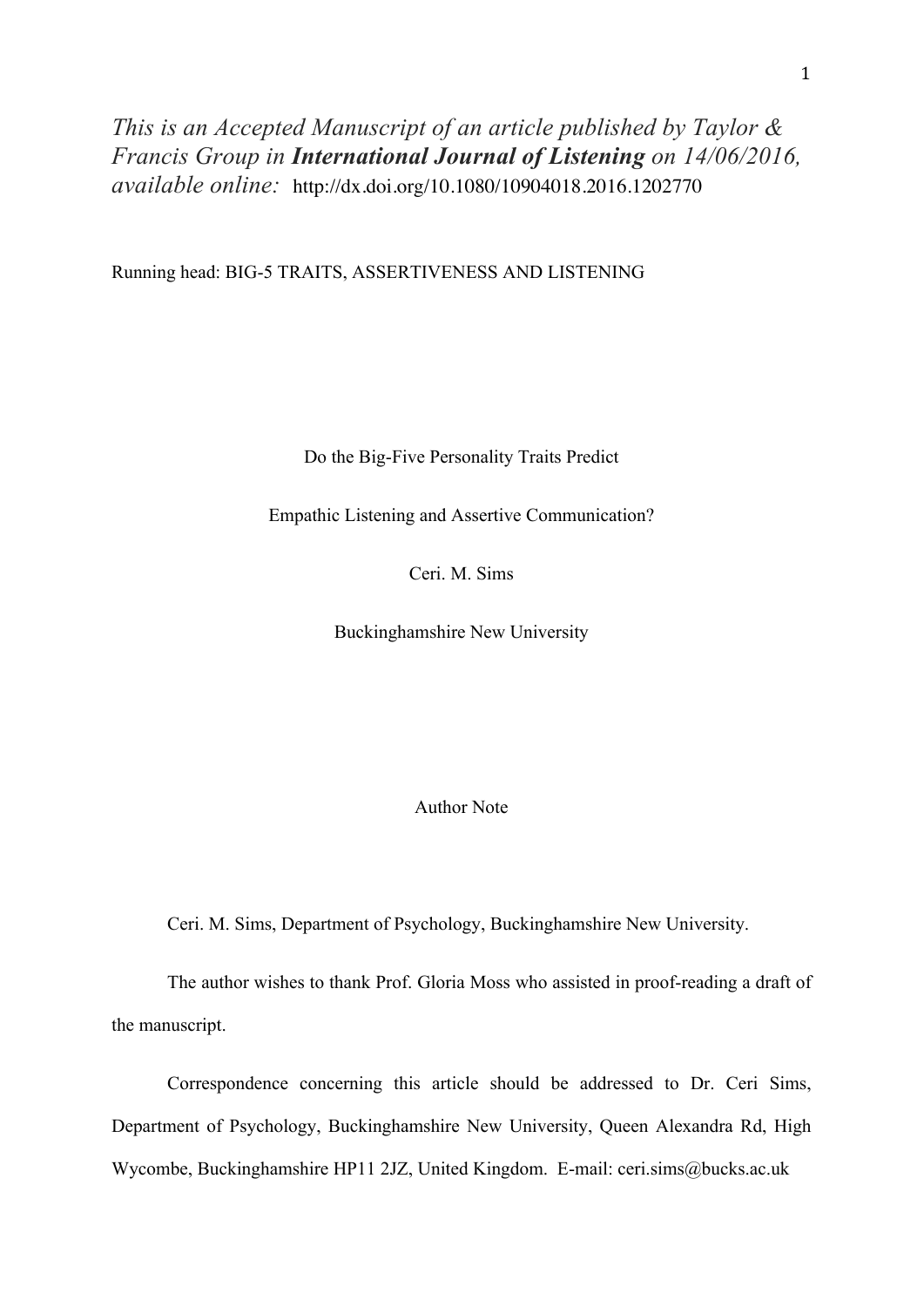## Abstract

As personality traits can influence important social outcomes, the current research investigated whether the Big-Five had predictive influences on communication competences of active-empathic listening (AEL) and assertiveness. A sample of 245 adults of various ages completed the self-report scales. Both Agreeableness and Openness uniquely predicted AEL. Extraversion had the biggest influence on assertiveness but did not uniquely explain AEL variance. Conscientiousness and Neuroticism had small predictive influences on assertiveness. Further investigation into the pathways linking Big-Five facets to the different components of these communication competences is proposed and practical implications including understanding personality traits for successful leadership is discussed.

*Keywords:* Big-Five, active-empathic listening, assertiveness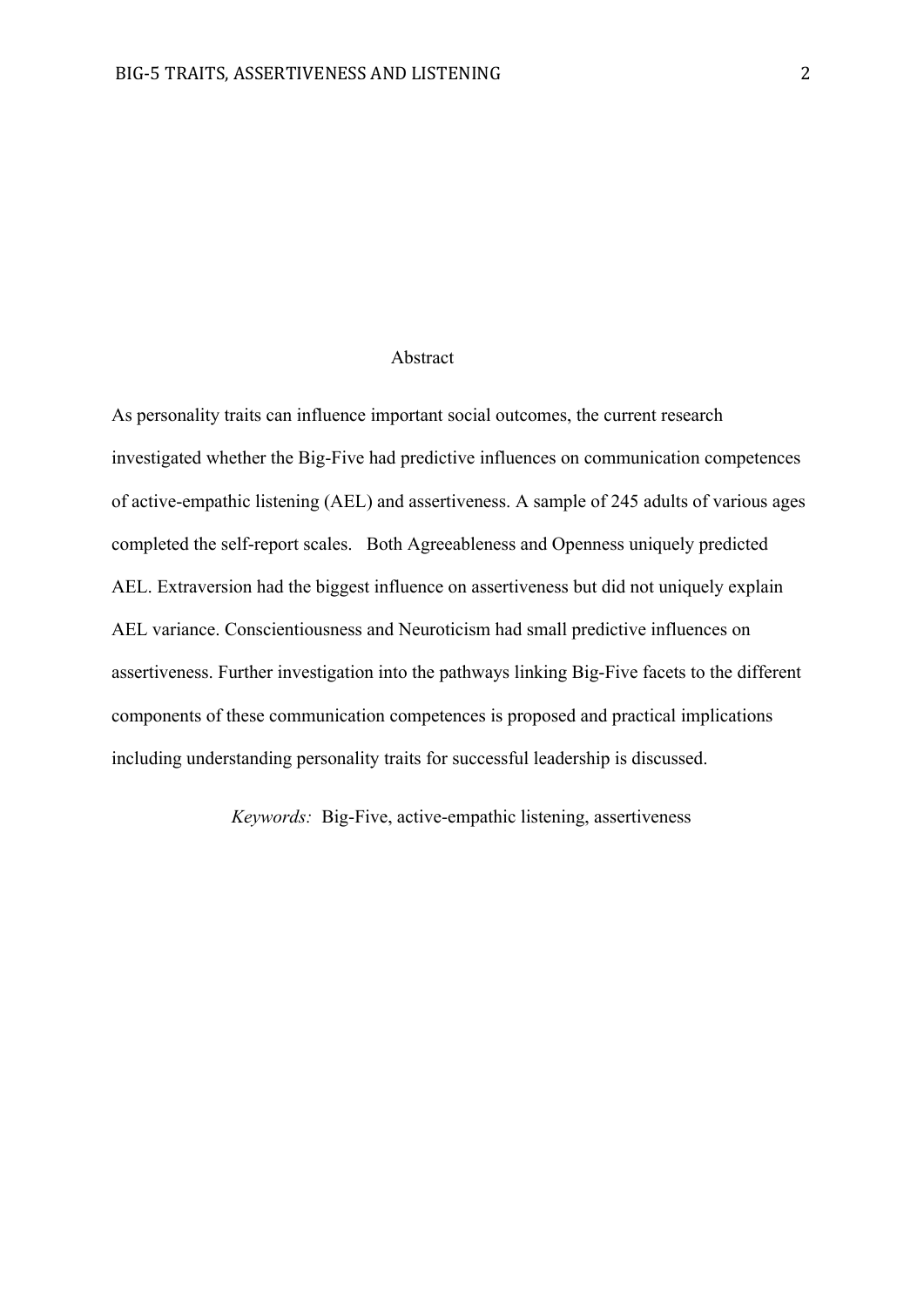Do the Big-Five Personality Traits Predict Empathic Listening and Assertive Communication?

#### **Introduction**

Being skilled in interpersonal communication brings innumerable benefits across a range of social spheres including the enjoyment of high quality personal relationships, rich educational experiences, career advancements, successful participation in the complex communicative environments of the  $21<sup>st</sup>$  century (Burleson, 2007; Morreale & Pearson, 2008) and positive leadership outcomes such as knowledge sharing and team commitment (de Vries, Bakker-Pieper, & Oostenveld, 2009). Clearly, a scholarly endeavour to increase understanding of the characteristics of people who are proficient in social communication is a worthwhile enterprise. Yet there is still a paucity of research looking at how certain personality traits might be important for adaptive behaviors of social communication. For this reason, the question addressed in the current research is whether personality profiles measuring broad trait dimensions can inform us about people's propensities towards or away from two major areas of communication competence, namely, assertive communication and empathic listening.

The Big-Five personality traits are investigated in this research. These five dimensions are Openness, Conscientiousness, Extraversion, Agreeableness and Neuroticism. This model has become the 'golden standard', as shown by the fact that a *google scholar* search of the five-factor model of personality returns over two million results. Its recognition originated from the discovery of over 4,500 trait words in language (Allport & Odbert, 1936; Cattell, 1943). Then, through reducing this number down using factor analytic techniques, the same five orthogonal dimensions were identified by different researchers, albeit using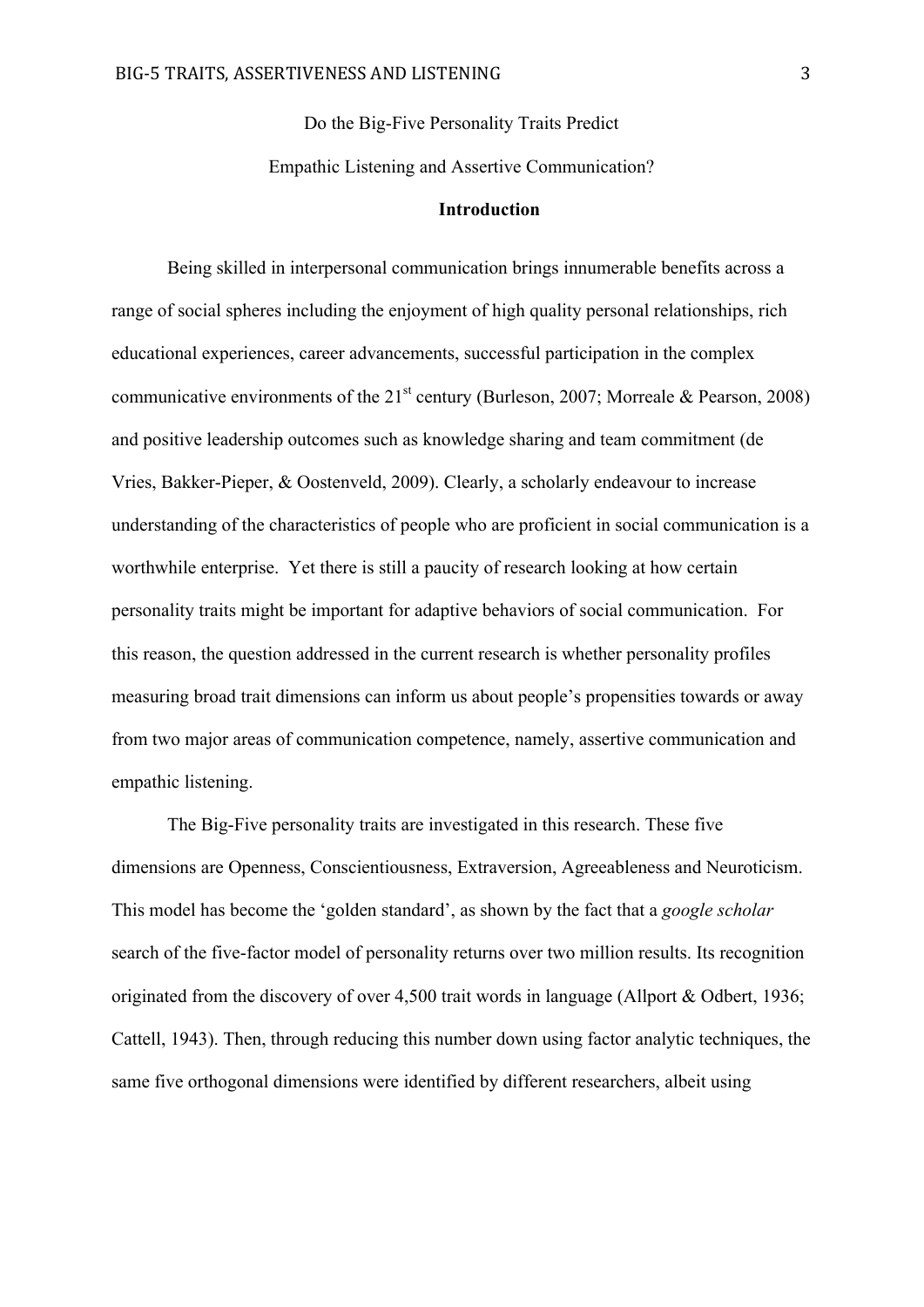slightly different names for the five traits (Costa & McCrae, 1992; Fiske, 1949; Goldberg, 1990; McCrae & Costa, 1987; Norman, 1967; Tupes & Christal, 1962).

There is strong support for the Big-Five representing the basic dimensions of human personality as they are shown to account for variations between people across many languages and cultures (McCrae, 2002; McCrae & Costa, 1997; Pulver, Allik, Pulkkinen, & Hämäläinen, 1995; Schmitt, Allik, McCrae, & Benet-Martínez, 2007). Moreover, a biological basis for the Big-Five has been demonstrated within different fields of inquiry, including neuropsychology, (DeYoung et al. 2010), developmental psychology (McCrae et al., 2000; Rothbart, Ahadi, & Evans, 2000), behavior genetics (Hershberger, Plomin, & Pedersen, 1995; Jang, Livesley, & Vernon, 1996; Pedersen, Plomin, McClearn, & Friberg, 1988; Riemann, Angleitner, & Strelau, 1997; Tellegen et al., 1988), genetic epidemiology (De Moor et al., 2012) and evolutionary psychology (Buss, 1996; Gosling & John, 1999; King & Figueredo, 1997; Nettle, 2006).

There is a growing body of research focusing on how traits of the Big-Five influence social relationships (DeYoung, 2014; Jensen-Campbell et al., 2002; Malouff, Thorsteinsson, Schutte, Bhullar, & Rooke, 2010; McCrae & Sutin, 2009; Ozer & Benet-Martinez, 2000). The Big-Five have also been related to a range of interpersonal behaviors during initial encounters (Berry & Hansen, 2000; Cuperman & Ickes, 2009, Funder & Sneed, 1993). What is needed, is further investigation of relationships between Big-Five traits and relatively stable interpersonal competencies that are known to have consequential social outcomes.

The current research stems from interest in two areas of interpersonal communication claimed to be central for positive relational outcomes, these being assertiveness and empathic responsiveness (Anderson & Martin, 1995; McCroskey & Richmond, 1996; Richmond & McCroskey, 1990). McCroskey and Richmond (1996) developed concepts and measures of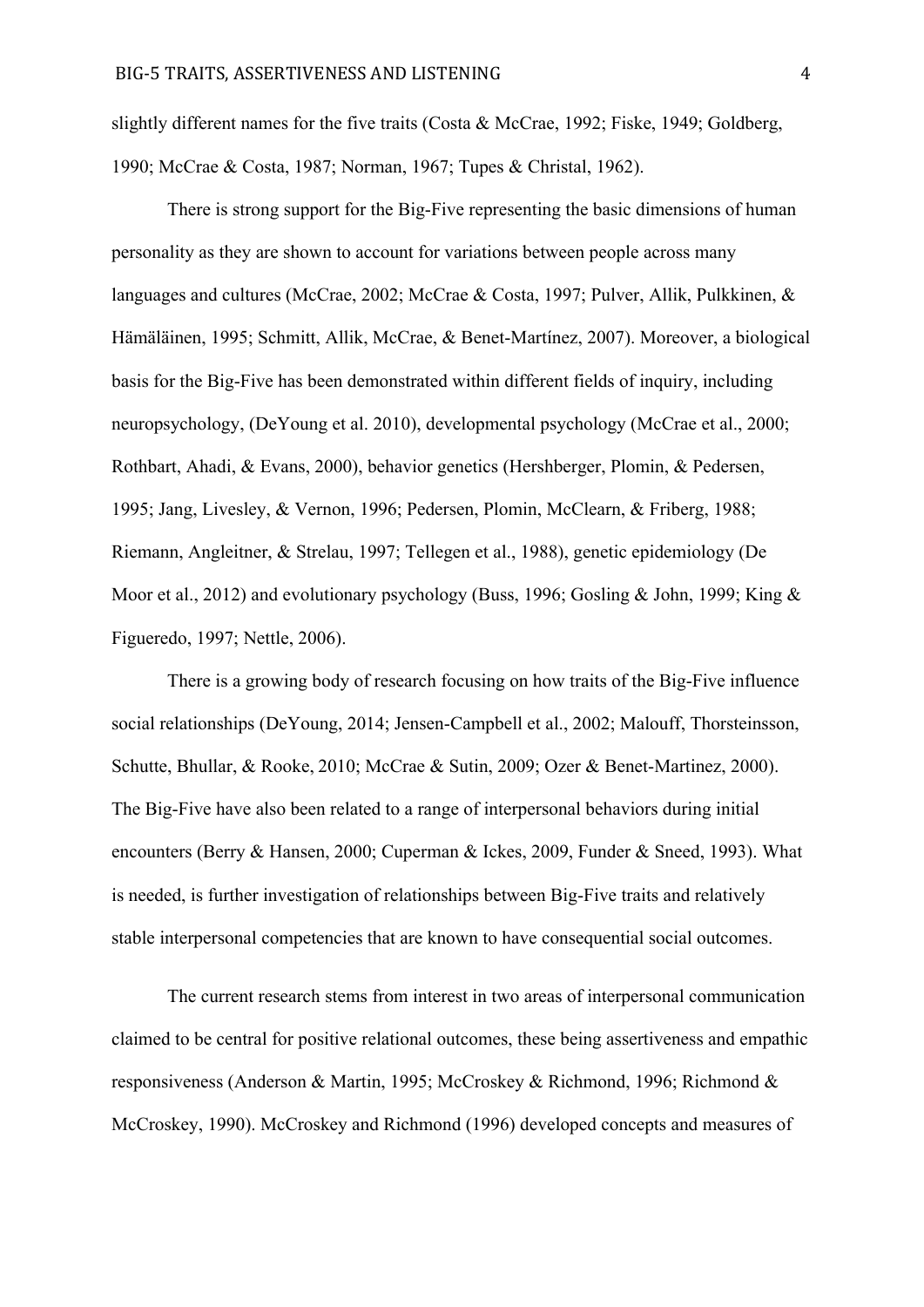socio-communicative orientation and socio-communicative style to reflect individual differences in what they claimed were genetically based cognitive components of general communication competence. An assertive orientation is identified through characteristics such as independence, dominance, forcefulness and aggressiveness whereas a responsive orientation or style represents characteristics such as warmth, helpfulness, showing compassion and friendliness towards others. This area of research has been useful for investigating the influence that these different styles have in professional contexts such as teaching and medical practice, where effective communication with students and patients is of paramount importance (Myers, Martin & Mottet, 2002; Richmond, Smith, Heisel & McCroskey, 2002). Moreover, there is also some evidence that the Big-Five model does predict these two tendencies or preferences in communication style (Cole & McCroskey, 2000).

Rather than looking at general characteristics such as being sensitive or forceful that are indices of communicative style, the aim of the present study was to concentrate on the skills and behaviors of communication that reflect these key communication competencies. For assertiveness, this involves behaviors that exemplify acts of assertive communication, whereas for responsiveness, this is represented by communication behaviors that demonstrate listening in a responsive manner.

As well as being a sign of communicative competence (Norton & Warnick, 1976; Singhal & Nagao, 1993) assertiveness is more likely to be expressed by people who are selfconfident about their own views and opinions (Alberti & Emmons, 1970; Jakubowski-Spector, 1973) and about their ability to interact socially (Masters, Burish, Hollon, & Rimm, 1987). Having competence in assertive communication involves speaking up for and defending oneself in the interest of one's own values, preferences and/or goals without violating the rights of other people. In this way, it is a different construct to aggressiveness,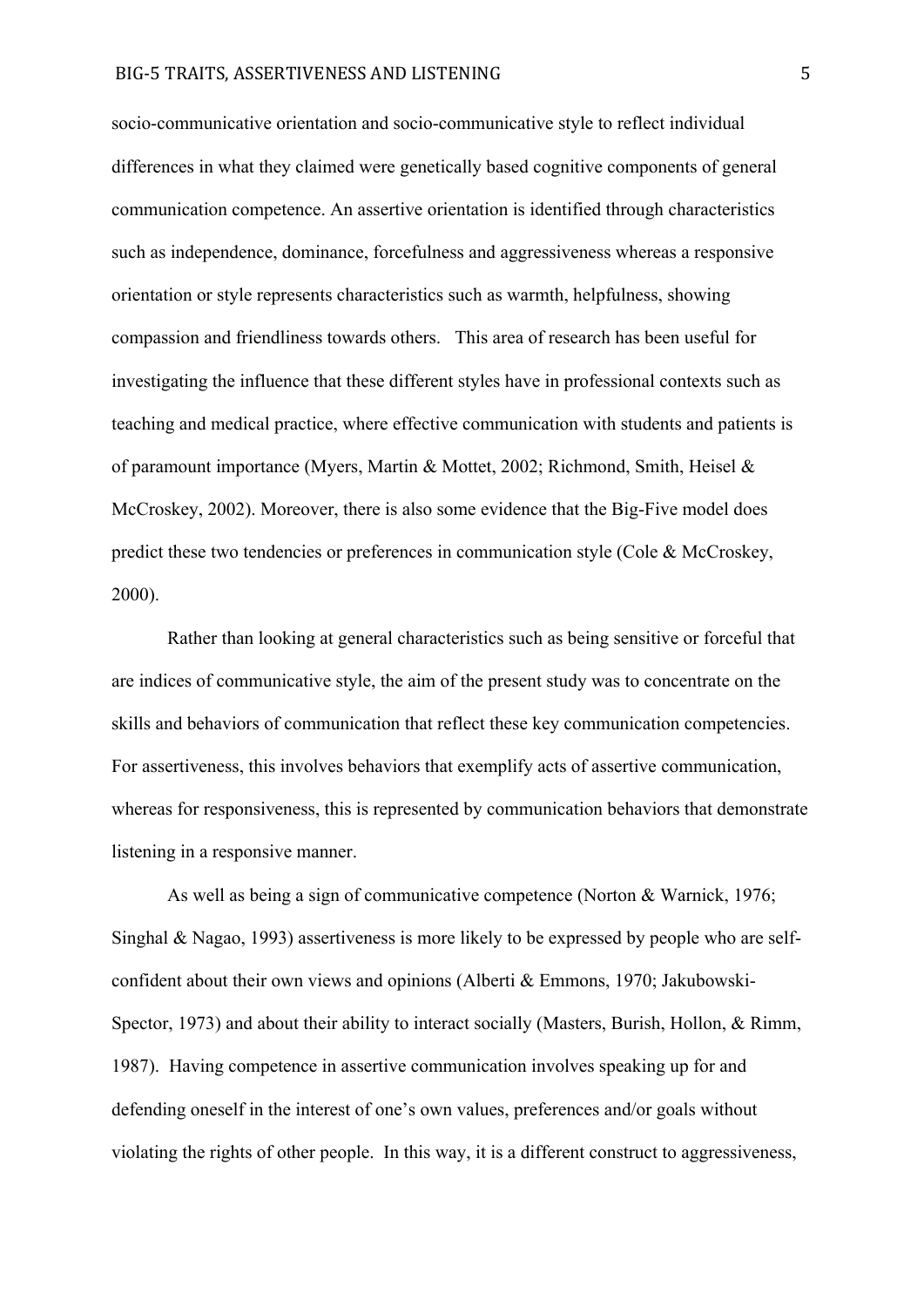which involves expressing one's needs without consideration of others. Being assertive can take many forms including making requests, expressing feelings and refusing unreasonable requests. Poor assertiveness is associated with communication apprehension (Beatty, Plax, & Kearney, 1984; Pearson, 1979) and non-assertive people are seen to be apologetic, timid and self-depreciating.

Socialization plays a role in assertive behavior. Research indicates that across cultures, men are more likely to be assertive compared with women (Costa, Terracciano & McCrae, 2001) with women being reticent to show self-advocating assertive negotiation when they anticipate a backlash (Amanatullah & Morris, 2010). Also, women who are less assertive are liked more than those who are more assertive (Amanatullah & Tinsely, 2013).

Despite these socio-cultural influences, there is good evidence pointing to the role of stable personality traits in accounting for variability in assertive behaviors. Firstly, assertiveness is one of the sub-factors (or facets) of extraversion (Costa & McCrae, 1992; Eysenck, Barrett, Wilson, & Jackson, 1992) and twin studies have shown this facet to have much higher concordance between monozygotic twins compared with dizygotic twins, pointing to its heritability (Jang et al., 1996). Moreover, self-consciousness is a facet subsumed under the broad trait of neuroticism and this probably accounts in part for why a high level of neuroticism has been associated with a low level of assertiveness (Bratko, Vukosav, Zarevski, & Vranić, 2002; Kirst, 2011; Ramanaiah & Deniston, 1993).

Being a responsive communicator involves having person-centered listening skills and active listening has long been recognized as integral for successful responsive communication (Rogers, 1951; Floyd, 2006, Miller, Berg, & Archer, 1983), an ability that involves developing an attitude of sincere interest in the speaker (Rogers & Farson, 1957). The model of active-empathic listening (AEL) developed originally by Drollinger, Comer and Warrington (2006) to apply to the occupational context of selling products, but which has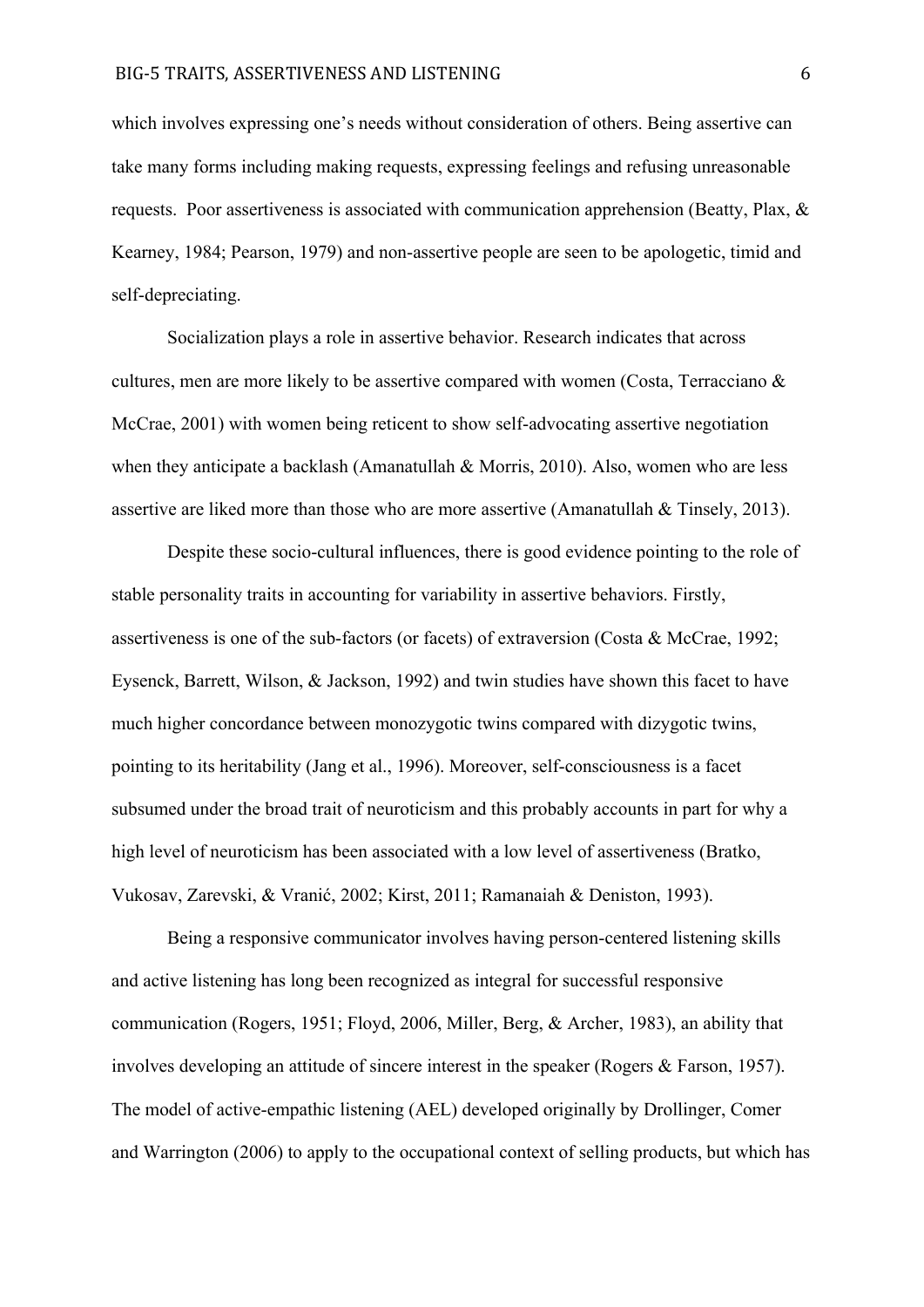#### BIG-5 TRAITS, ASSERTIVENESS AND LISTENING 7

been expanded and developed for application to conversational settings more broadly by Bodie (2011) is currently considered to be the hallmark of effective relational listening. It involves two central features: Firstly, there is the deliberate involvement through focused participation such that the speaker perceives and recognizes that the listener is being actively involved in listening to them. Secondly, the listeners put themselves emotionally and conceptually in the speakers' shoes. In other words, they show empathy for the speaker whilst they are listening.

The AEL model treats the listening processes as multifaceted and breaks it down into three stages of sensing, processing and responding. The sensing stage involves not only indicating to the speaker that she is actively involved in the perception of the message, but it also involves being aware of and paying close attention to accompanying non-verbal cues to the interlocutor's intentions and beliefs, a step where close proximity is important; the processing stage involves cognitive processes of organization and memory, synthesizing the information, consolidating it for retrieval, comprehending it, evaluating various cues for their importance and constructing a coherent narrative from the fragments; finally, the responding stage involves the deliberate use of visual and verbal cues to indicate that attention is being paid, that processing of the message is taking place and to encourage the speaker to continue communicating (e.g., head nods, back-channel responding, question asking). Each stage, whether occurring in sequence or in parallel, can be more or less active or empathic. Although competence in AEL involves all three stages, individuals may be more proficient at one or two of the stages. For example, self-reported social sensitivity is strongly related to the sensing and responding stages but not the processing stage (Gearhart & Bodie, 2011). However, there is still only scant research on differences between people in AEL at the stage level.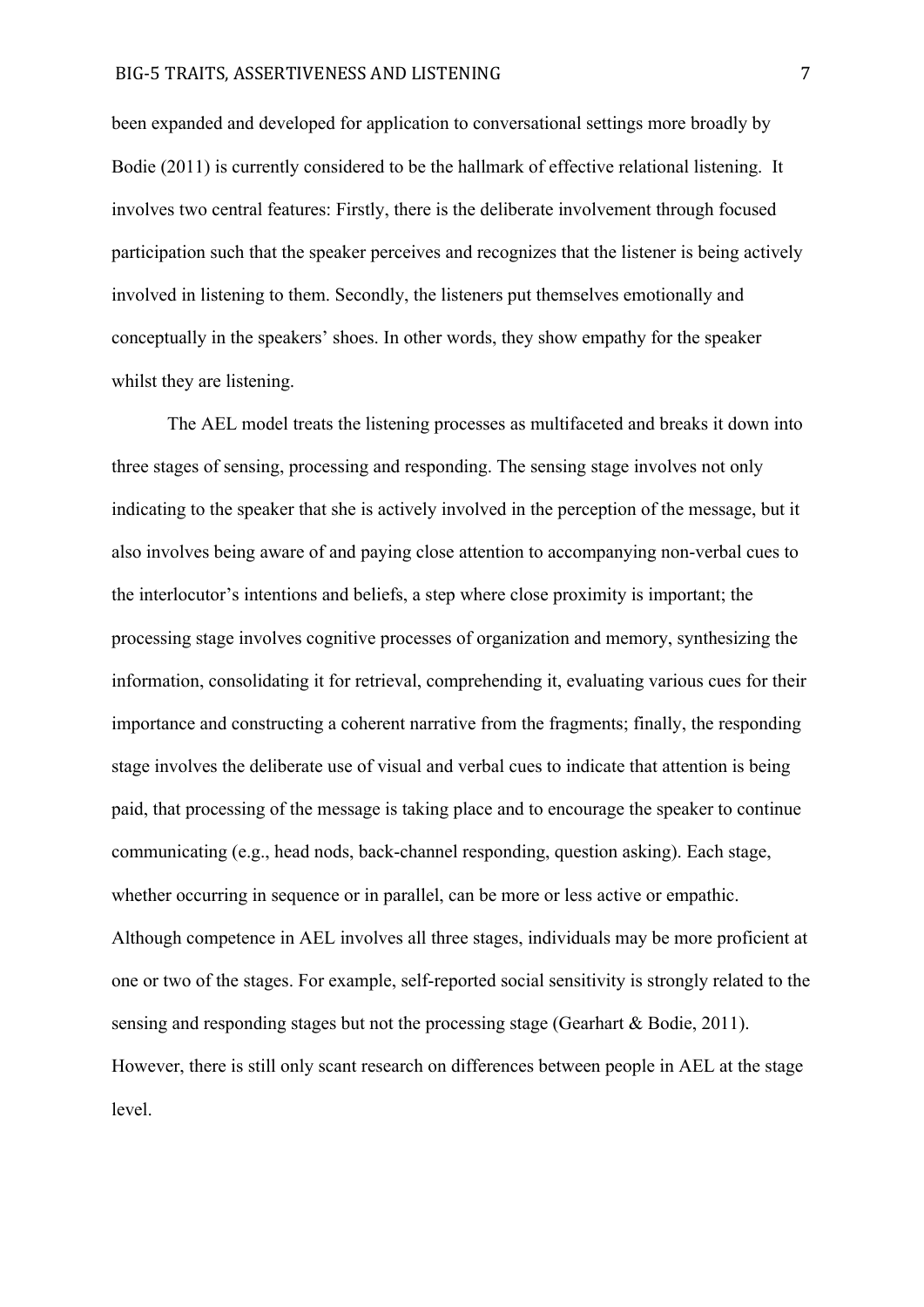AEL is related to conversational effectiveness and with being regarded as conversationally competent across various social situations (Bodie, 2011). It has also been associated with a variety of social skills (Gearhart & Bodie, 2011). AEL is shown to be most beneficial for supportive conversations and contexts that have empathic potential, where there are purposeful conversational goals and where processing the details of the message is important (Bodie, Gearhart, Denham, & Vickery, 2013). Recent research in the occupational field shows that employees with managers who have good AEL skills are more satisfied with their work and report higher overall wellbeing (Snorrason, 2014).

There is evidence that AEL competence reflects enduring attributes within individuals that are consistent over time and across situations (Bodie et al., 2013). This trait-like aspect of AEL indicates that it could have some connection with dispositional personality traits. There have been two studies looking at whether broad personality traits measured using Eysenck's Personality Questionnaire (Eysenck & Eysenck, 1975) are related to AEL (Pence & James, 2015; Pence & Vickery, 2012). This measure is based on Eysenck's three factor model of supertraits, namely extraversion, neuroticism and psychoticism. Research looking at AEL and the Big-Five is absent from the literature. Therefore, the present study sets out to fill this gap by investigating whether AEL is associated with each of the traits of the Big-Five.

A major field that could be informed by understanding the relationship between Big-Five dimensions and the communication skills of both assertiveness and AEL is Leadership. Since the 1980s there have been a number of leadership theories emphasizing the visionary influence and relational elements of effective leadership. One study has shown that Transformational Leadership (Bass & Avolio, 1994), where a leader is regarded as charismatic through communicating a vision and attending to followers' needs and views is related to being assured, supportive, argumentative, precise and verbally non-aggressive, but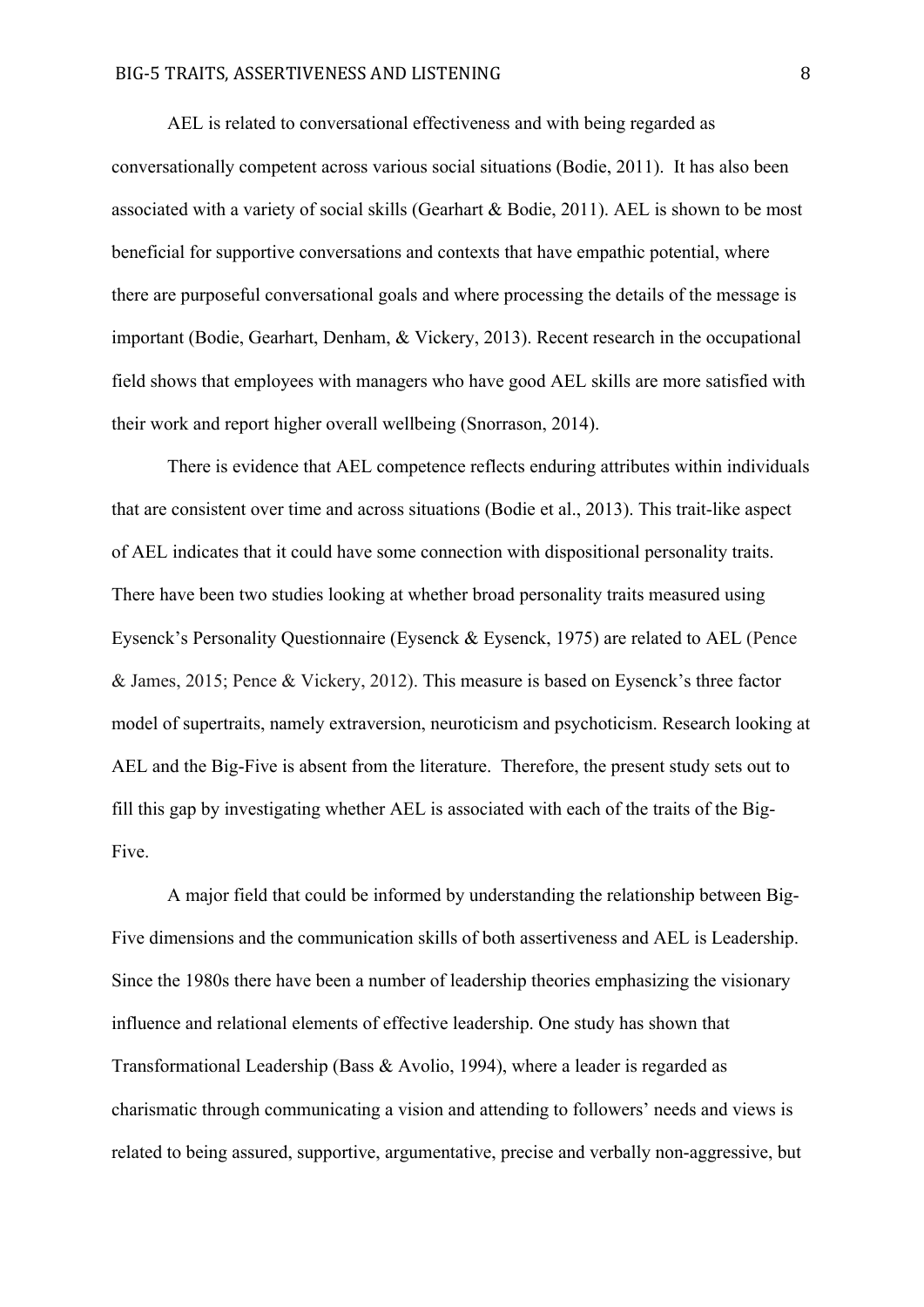is not related to being expressive (de Vries et al., 2009). There is also evidence that leadership involving consideration of others rather than leadership that is task-oriented is related to people-oriented listening behavior (Kluger & Zaidel, 2013). Another study has shown that AEL partly accounts for the relationship between Transformational Leadership and positive outcomes of innovative work and well being in employees (Sharifirad, 2013). Moreover, the Servant Leadership theory specifically identifies 'listening' and 'empathy' as two of the core attributes of good leadership (Barbuto & Wheeler, 2002; Greenleaf, 1970; Spears, 1996). Understanding whether personality predisposes individuals towards important receptive as well as expressive communication attributes could help to uncover whether there are Big-Five personality traits to look for in emergent leaders. This research could also be useful in informing the communication training requirements for leaders whose personalities might signal poor assertiveness or inadequate empathic listening skills.

The following presents a summary of existing literature that informs how both assertiveness and AEL are, or might be, related to traits of the Big-Five, leading to the research hypotheses and research questions for the present study.

#### **Assertiveness and the Big-Five Factors of Personality**

**Extraversion.** Being sociable, fun loving, friendly, talkative and happy are characteristics that represent high extraversion (McCrae & Costa, 1987). Therefore, it is not surprising that extraverts are often touted as successful communicators. Assertiveness is recognized as a lower-level trait subsumed under the extraversion dimension (Costa & McCrae, 1992; Eysenck, Barrett, Wilson, & Jackson, 1992). In fact, there is good evidence of moderate to high correlations between extraversion and self-reported assertive behavior (Bouchard, Lalonde, & Gagnon, 1988; Bratko et al., 2002; Cole & McCroskey, 2000; Eysenck et al., 1992; Kirst, 2011; McCroskey, Heisel, & Richmond, 2001; Ramanaiah &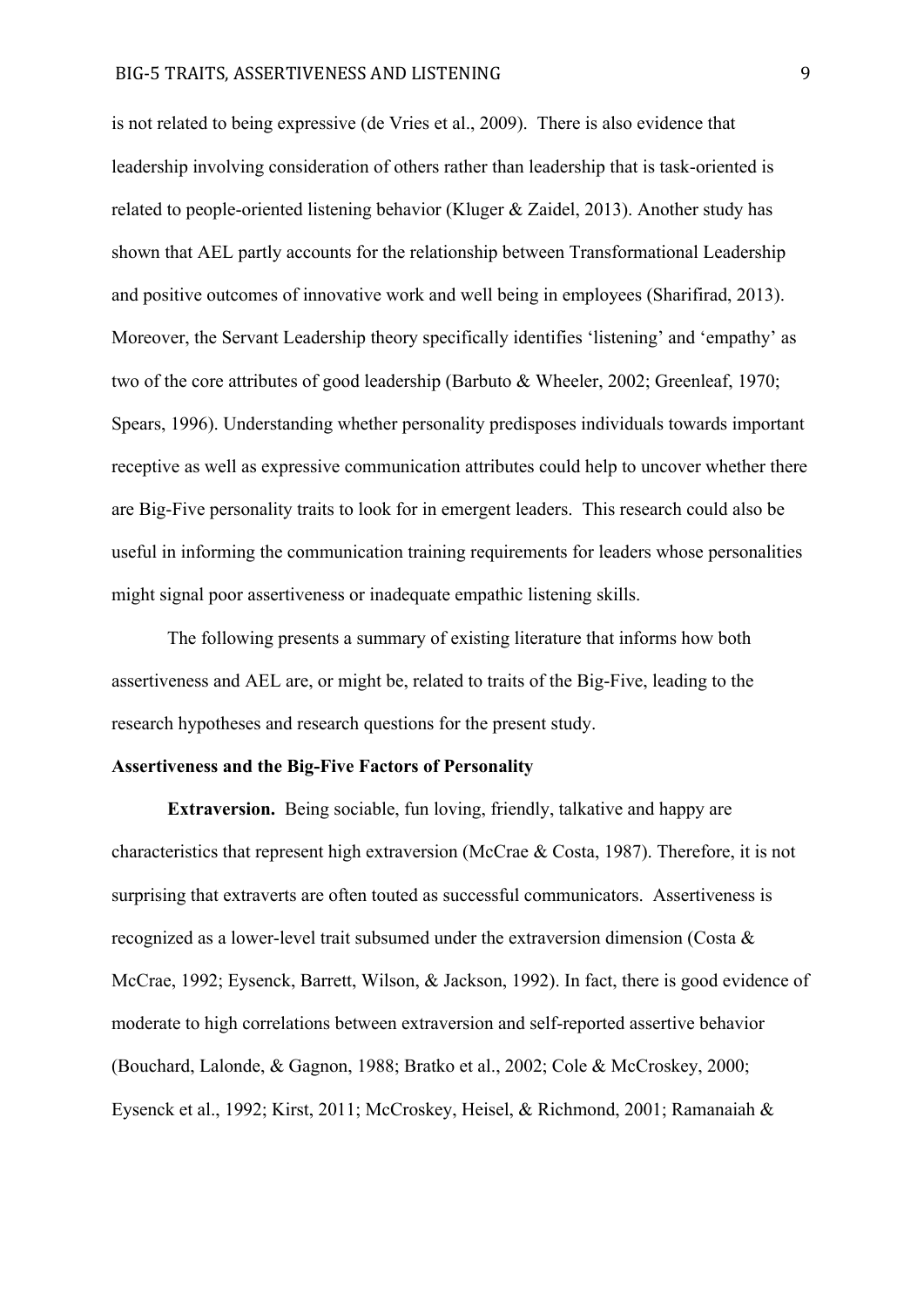Deniston, 1993; Vestewig & Moss, 1976). This robust set of findings means that extraversion is predicted to explain some of the variation in assertiveness scores in the present study.

**Neuroticism.** Neuroticism is the dimension that measures the degree of emotional stability and personal adjustment and it includes lower level traits of anxiety, shyness or selfconsciousness and low self-esteem (Eysenck et al., 1992; McCrae & Costa, 1987). High neuroticism can lead to social inhibition at both affective levels (anxiety) and cognitive levels (believing that one's views and needs are not worthy of being expressed). Given that nonassertive people are more socially sensitive, approval seeking and defensive than assertive people (Ramanaiah, Heerboth, & Jinkerson, 1985), it is not surprising that neuroticism has shown a negative association with the willingness to communicate (McCroskey, Richmond, Heisel & Hayhurst, 2004). Also, an inverse relationship between neuroticism and assertiveness has been revealed in various studies using either Eysenck's three factor personality inventory: EPI (McCroskey et al., 2001; Vestewig & Moss, 1976) or a measure of the Big-Five (Bratko et al., 2002; Kirst, 2011; Ramanaiah & Deniston, 1993), although a nil association has also been found (Bouchard, et al., 1988). As previous findings mostly indicate that there is an inverse relationship, neuroticism is predicted here to negatively account for the variation in assertiveness scores.

**Agreeableness.** The agreeableness dimension reflects helpfulness, modesty and compassion at one end and competitive and conceited behaviors at the other. Research on the relationship between agreeableness and assertiveness has shown inconsistent findings. Bouchard et al. (1988) found positive associations between agreeableness and positive assertion (expressing agreement, affection or admiration) and negative associations between agreeableness and refusal behavior in undergraduate students. However, for Ramanaiah and Deniston (1993) and Kirst (2011), agreeableness did not relate to assertiveness. One might expect some negative relationship between agreeableness and assertive socio-communicative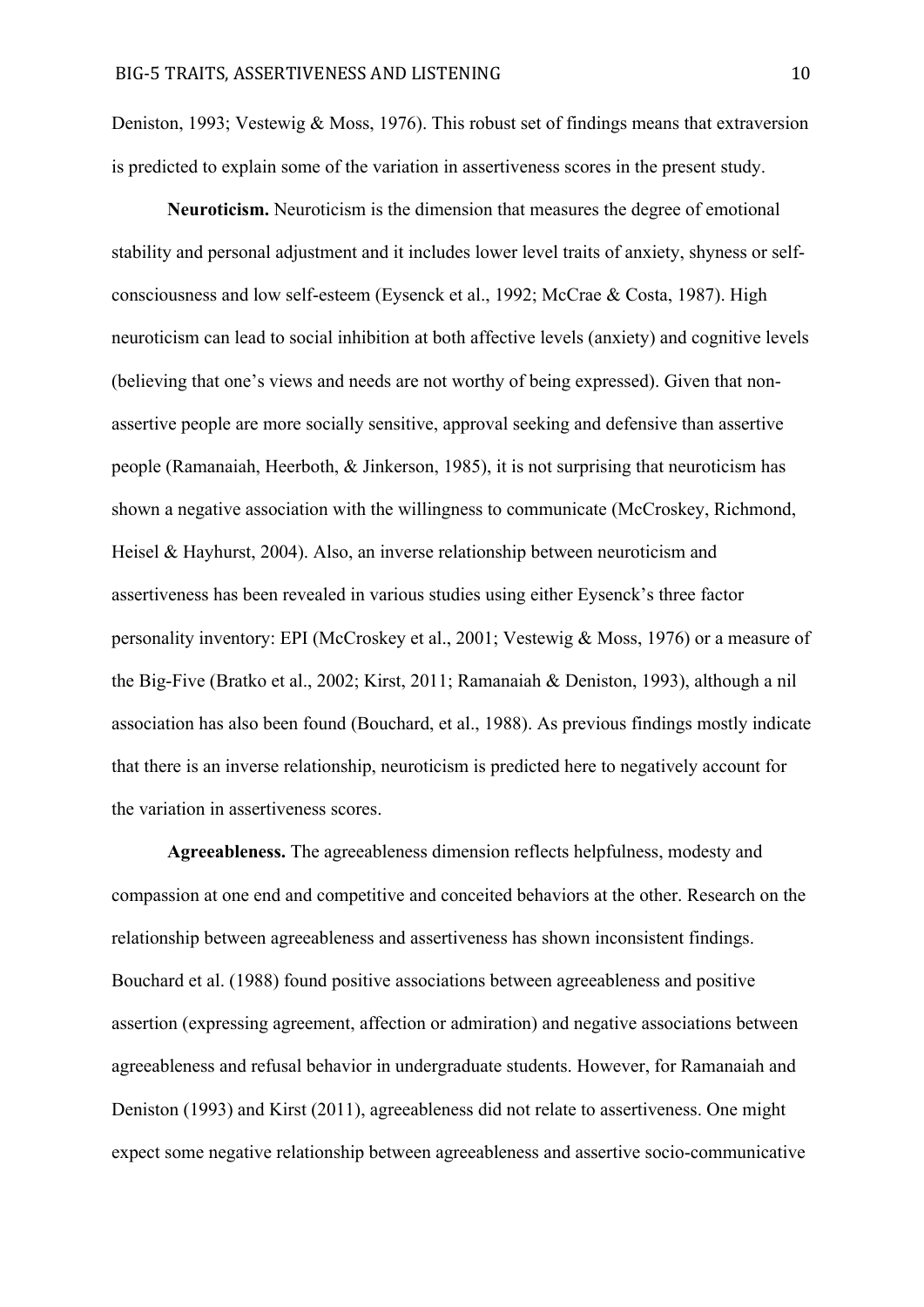style as it includes the characteristic of aggressive behavior (Cole & McCroskey, 2000). However, there is not any obvious basis for linking aggressiveness to assertive behaviors of speaking up to express or defend one's own views without violating others' rights. Therefore, there is no expectation in this study that the dimension of agreeableness would have any relationship with a scale that assesses a wide range of typically assertive rather than aggressive behaviors.

**Openness.** Openness measures the breadth, depth, originality, and complexity of thoughts and experiences (John & Srivastava, 1999) and it is the trait that correlates with IQ, especially verbal intelligence (De Young, Peterson, & Higgins, 2005) as well as artistic and scientific creativity (Carson, Peterson, & Higgins, 2005; De Young et al., 2007, Feist, 1998; McCrae, 1987). However, there is also evidence linking this trait to social outcomes, including taking the lead and being influential in work teams (McCrae  $\&$  Sutin, 2009), being seen as verbally fluent, expressive and funny (Sneed, McCrae & Funder, 1998), and experiencing good relationship satisfaction (McCrae & Sutin, 2009; DeYoung, 2014).

Being the trait that propels individuals to explore and challenge, there is good reason to expect that high scores on this dimension will be related to assertive communication. In fact, openness has been associated with a 'questioningness' communication style (de Vries, Bakker-Pieper, Konings & Schouten, 2013), initiating conversation sequences (Cuperman & Ickes, 2009), positive assertion (Bouchard et al., 1988) and general assertiveness (Kirst, 2011). Therefore, it is expected that openness would account for some of the variation in assertiveness scores.

**Conscientiousness.** Conscientiousness measures the tendency to organization and dependability as against carelessness and spontaneity (Costa & McCrae, 2008). Conscientious people are likely to be achievement-oriented with high self-efficacy for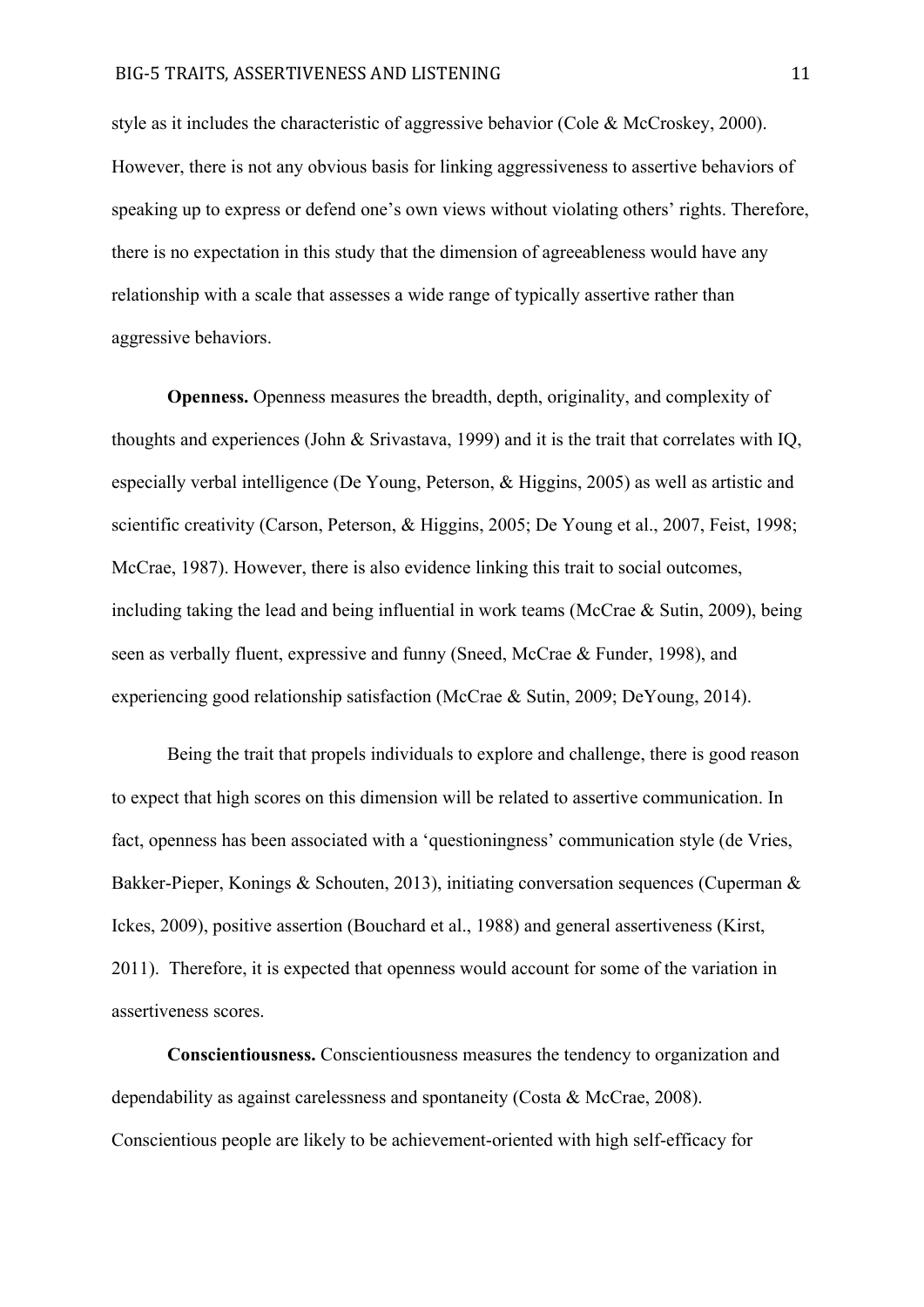reaching goals successfully. Of the Big-Five traits conscientiousness has been shown to have the largest impact on job performance (Barrick & Mount, 1991). It seems likely that conscientious people, by their very nature, will use assertive communication to achieve their goals and there is research supporting this (Bouchard et al., 1988; Kirst, 2011). Therefore, it is predicted that high conscientiousness will indicate higher levels of assertiveness.

Based on the research evidence and theoretical reasoning discussed, four hypotheses are proposed concerning the relationship between four of the Big-Five personality traits and assertiveness scores.

H1. There will be a positive predictive relationship between extraversion and assertiveness.

H2. There will be a negative predictive relationship between neuroticism and assertiveness.

H3. There will be a positive predictive relationship between openness and assertiveness.

H4. There will be a positive predictive relationship between conscientiousness and assertiveness.

# **Active-Empathic Listening and the Big-Five Factors of Personality**

**Extraversion.** Whilst a body of research using the three factor EPI measure has shown extraversion to be associated with a people-oriented or relational-oriented listening style (McCroskey et al., 2001; Villaume & Bodie, 2007), a style that involves finding common ground with other communicators in a non-judgmental fashion (Weaver, Watson, & Barker 1996), other research indicates that, when not combined with other traits, extraversion on its own is not associated with AEL competence (Pence & Vickery, 2012). Also, in research using the Big-Five, Ames, Maissen and Brockner (2012) found extraversion to be the only trait for which being influential on others at work could not be accounted for by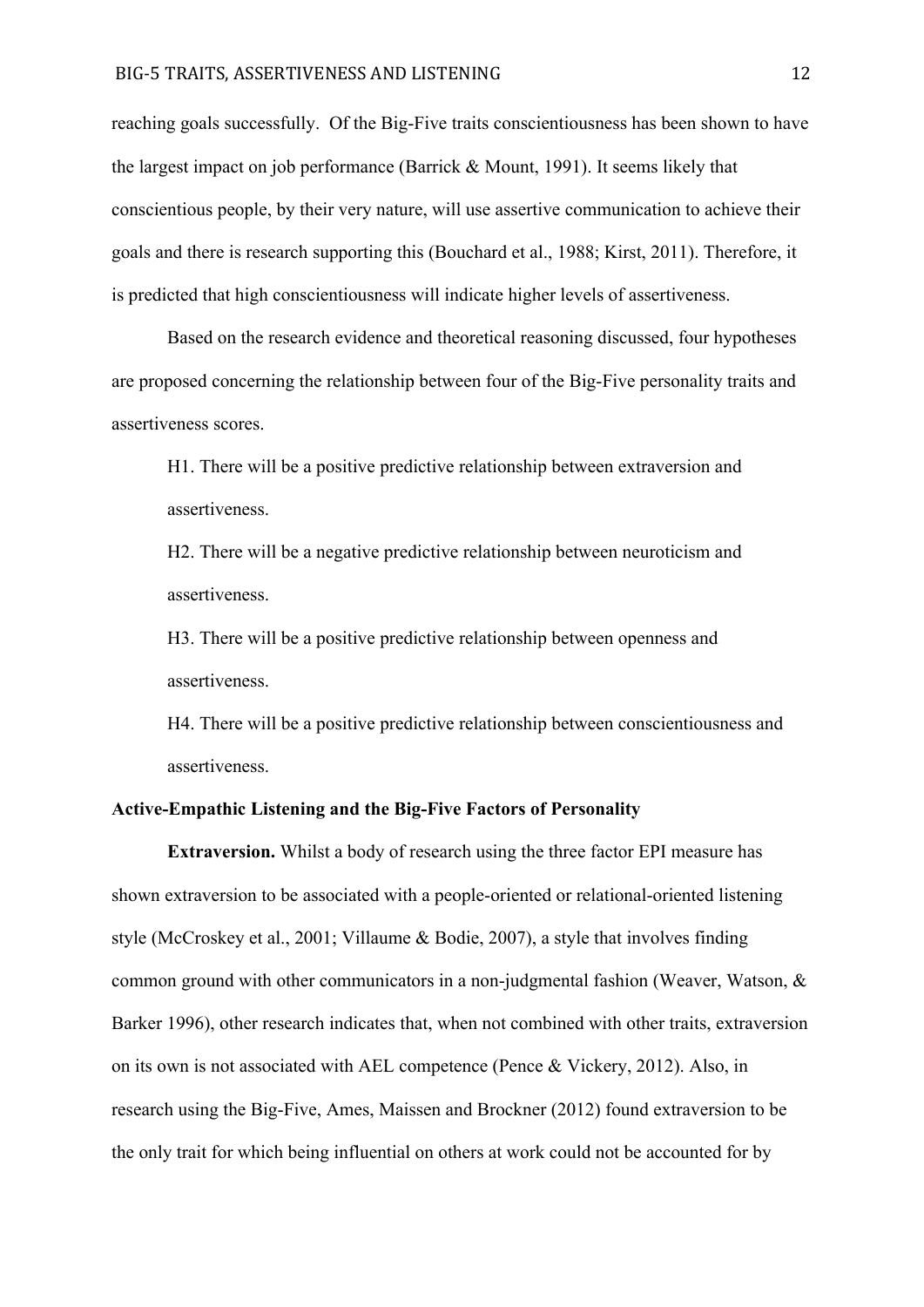#### BIG-5 TRAITS, ASSERTIVENESS AND LISTENING 13

good listening. Furthermore, there is some evidence to indicate that extraversion has links with negative social characteristics. For example, the combination of high extraversion with low agreeableness has been linked to narcissistic behaviors (Lee & Ashton, 2005). There is also a study indicating that talkative and attention-seeking behaviors of extraverts could be interfering with their listening ability and may explain why the ambivert (middle of the scale) was found to be the better salesperson (Grant, 2013). In fact, research on initial dyadic interactions indicates that conversational partners of extraverts are likely to adopt a passive role, saying very little (as well as smiling less often) whilst the extravert takes the lead in talking (Cuperman & Ickes, 2009). Therefore, the speculation that high extraversion may be a hindrance to listening ability compared with mid-range scorers is also explored in the current study. Given the conflicting findings, no specific hypotheses are proposed concerning the relationship between the Big-Five extraversion dimension and AEL.

**Neuroticism.** High neuroticism is associated with avoiding or minimising time spent listening to others (Weaver et al., 1996) and Villaume and Bodie (2007) found that this communication style reflected a desire to control the situation by avoiding anticipated negative reactions from others. Using an EPI measure, whilst one piece of research showed neuroticism to be positively related to empathic responsiveness (Richendoller & Weaver, 1994), Pence and Vickery (2012) found no unique relationship between neuroticism and AEL. Given that the small literature on neuroticism and relational listening is conflicting, no predictions are made regarding an association between the Big-Five measure of neuroticism and AEL.

**Agreeableness.** A predisposition to attend to the mental states of others (socialcognitive mindreading) is central to agreeableness (Nettle  $\&$  Liddle, 2008). This trait has been found to relate to the ability to show empathic concern (Magalhães, Costa, & Costa, 2012), the propensity to demonstrate helping behaviors (Graziano, Habashi, Sheese, & Tobin,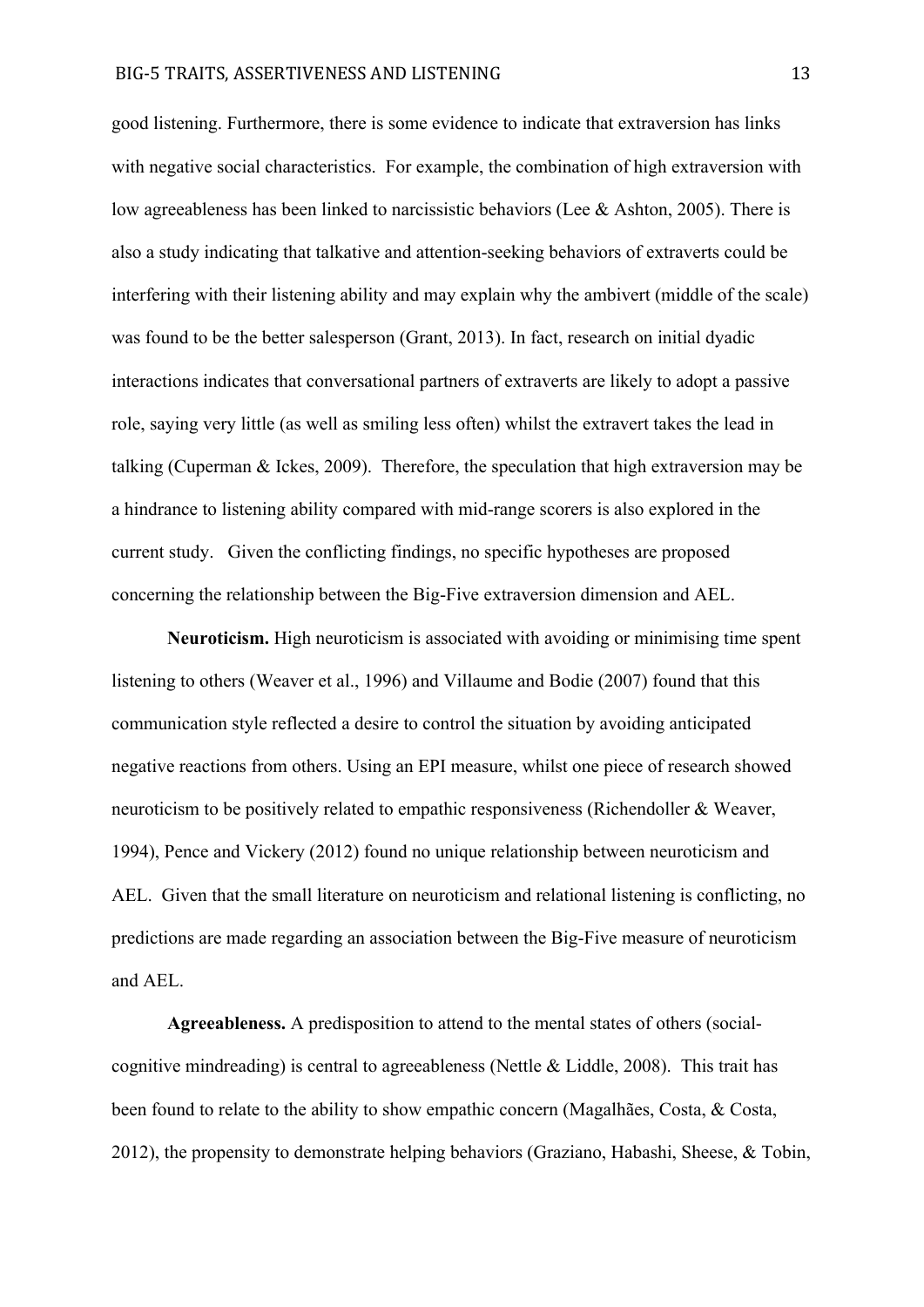2007) and a predilection for jobs where empathic listening is important. For example, high agreeableness was the most common trait in a sample of people choosing voluntary telephone helpline work (Paterson, Reniers, & Völlm, 2009). Agreeable conversational partners show interpersonal warmth and respond to interlocutors with verbal acknowledgement and head nods (Cuperman & Ickes, 2009; Funder & Sneed, 1993). Although agreeableness has not been examined previously in relation to AEL, given that empathic perspective-taking skills and active verbal and visual cues of listening responsiveness are key ingredients of AEL it is hypothesized that agreeableness will be positively predictive of AEL.

**Openness.** 'Open' individuals can free themselves from practical concerns to appreciate a strong passion for aesthetic experiences (Glisky, Tataryn, Tobias, Kihlstrom, & McConkey, 1991) including art (Feist & Brady, 2004) and listening to sad music (Vuoskoski, Thompson, McIlwain, & Eerola, 2012). There is also evidence that this trait predicts emotion recognition and perspective-taking abilities, such as reciprocating emotional support in friendships (McCrae & Sutin, 2009), and entering professions that involve showing empathy (Claxton-Oldfield & Banzen, 2010; Magalhães et al., 2012).

Leung and Bond (2001) found that openness was the only Big-Five trait associated with both verbal engagement and showing attentiveness during communication. Openness was also observed to be associated with paying visual attention to interlocutors during initial interactions (Berry & Hansen, 2000). It has also been shown to influence empathic communication (Barrio, Aluja, & Garcia, 2004; Lesh, 1970). Whilst Ames et al. (2012) found that listening partly accounted for the relationship between openness and workplace influence, the researchers claimed that openness is most likely to influence informational listening rather than relational listening. Although there is not any previous research correlating openness with AEL, given the evidence that openness is associated with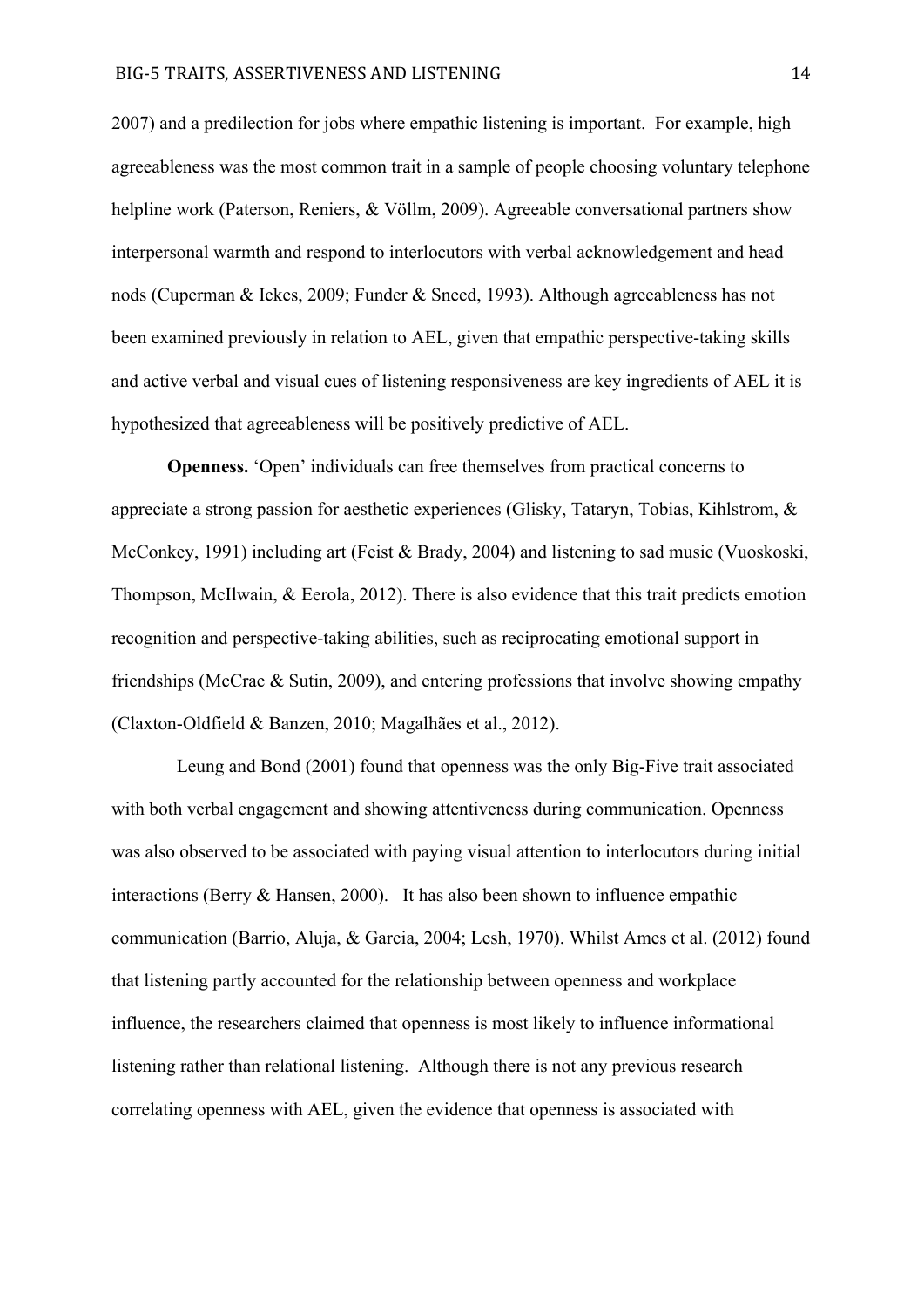emotionally supportive communication, the current study hypothesizes that the Big-Five trait of openness will significantly account for variation in AEL.

**Conscientiousness.** Conscientiousness correlates negatively with Eysenck's dimension of psychoticism (Aluja, García, & García, 2002; McCrae & Costa, 1985) and so one hypothesis could be that this trait would relate to empathizing ability. However, apart from a study showing that people will use conscientiousness as a criterion for deciding on whether others are likely to be supportive or not (Lakey, Ross, Butler & Bentley, 1996), there is not any clear evidence for this. Some personality scales have indicated that dependability or responsibility are important facets of conscientiousness, reflecting behaviors such as service to others and commitment to community projects. (Costa & McCrae, 1998; Mount & Barrick, 1995). However, a large-scale investigation by Roberts, Chernyshenko, Stark and Goldberg (2005) showed that traits of responsibility and virtue are lower level facets that overlap with other core traits such as agreeableness and neuroticism. Therefore, there is not expected to be a relationship between AEL and the Big-Five trait of conscientiousness.

Based on the discussion of the theoretical and empirical literature above, the following two hypotheses predict the influence of two of the Big-Five personality traits on AEL scores:

H5. There will be a positive predictive relationship between agreeableness and AEL.

H6. There will be a positive predictive relationship between openness and AEL. There are also two research questions in addition to the main hypotheses concerning areas of interest about more nuanced aspects of potential relationships between personality and AEL. These further research questions are:

RQ1. Is there a curvilinear relationship between extraversion and AEL? This first question stems from research that posits that ambiverts have communicative advantages over both introverts and extraverts.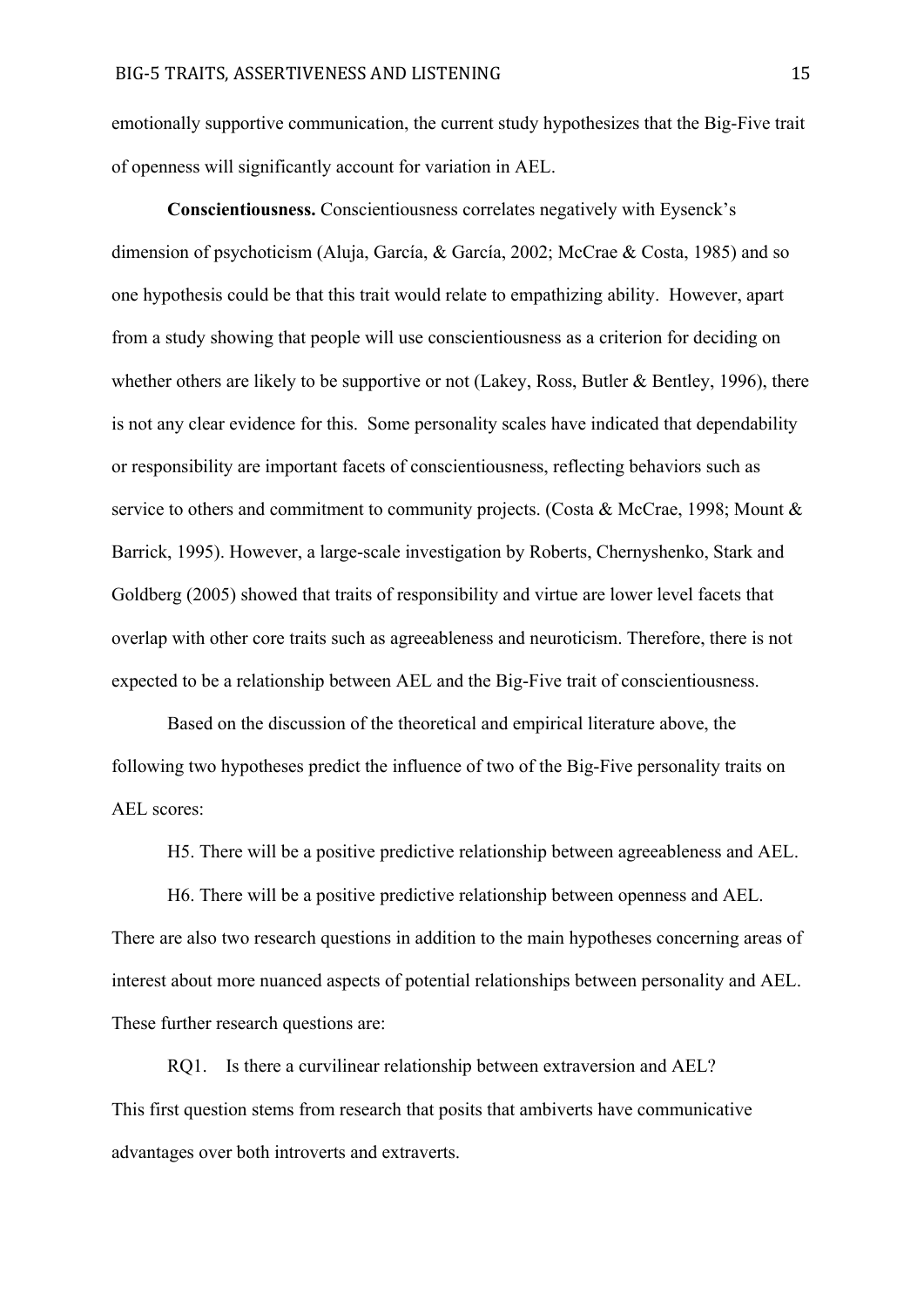RQ2. Do the Big-Five traits show different relationship patterns for the three stages of AEL?

This second question involves examining associations between personality traits and the three AEL stages of sensing, processing and responding, to provide a more precise level of understanding of how certain traits may influence particular elements or phases of the listening process.

Where the literature has not enabled clear cut predictions to be made about associations between a Big-Five trait and a communication competency (agreeableness with assertiveness; extraversion, conscientiousness and neuroticism with AEL), the data here allow some additional findings that could help towards further investigation in these areas.

## **Method**

#### **Participants**

Previous research on personality and communication has been largely restricted to student samples. However, rank-order changes in the Big-Five occur during adolescence suggesting that these traits may still be unstable in younger samples (McCrae et al., 2002). Moreover, openness is associated with academic success, which could mean that the full range of this scale might not be measured in a sample that is exclusively made up of students (Komarraju, Karau, Schmeck, & Avdic, 2011).

In order to include a wider spectrum of respondents in this study, the survey was advertised to a range of potential volunteers. This included the researcher's broad range of contacts on social media sites and online interest groups (*linkedin; twitter, facebook*), in addition to students and staff from a University in Southern England. Altogether there were 245 adults (59 men; 186 women) spread across five age groups ('ages 25 or below': *n*=59; 'ages 26-35':  $n = 42$ ; 'ages 36-45': $n = 50$ ; 'ages 46-55':  $n = 64$ ; 'ages 56+: $n = 28$ '; 'not stated':  $n = 2$ ).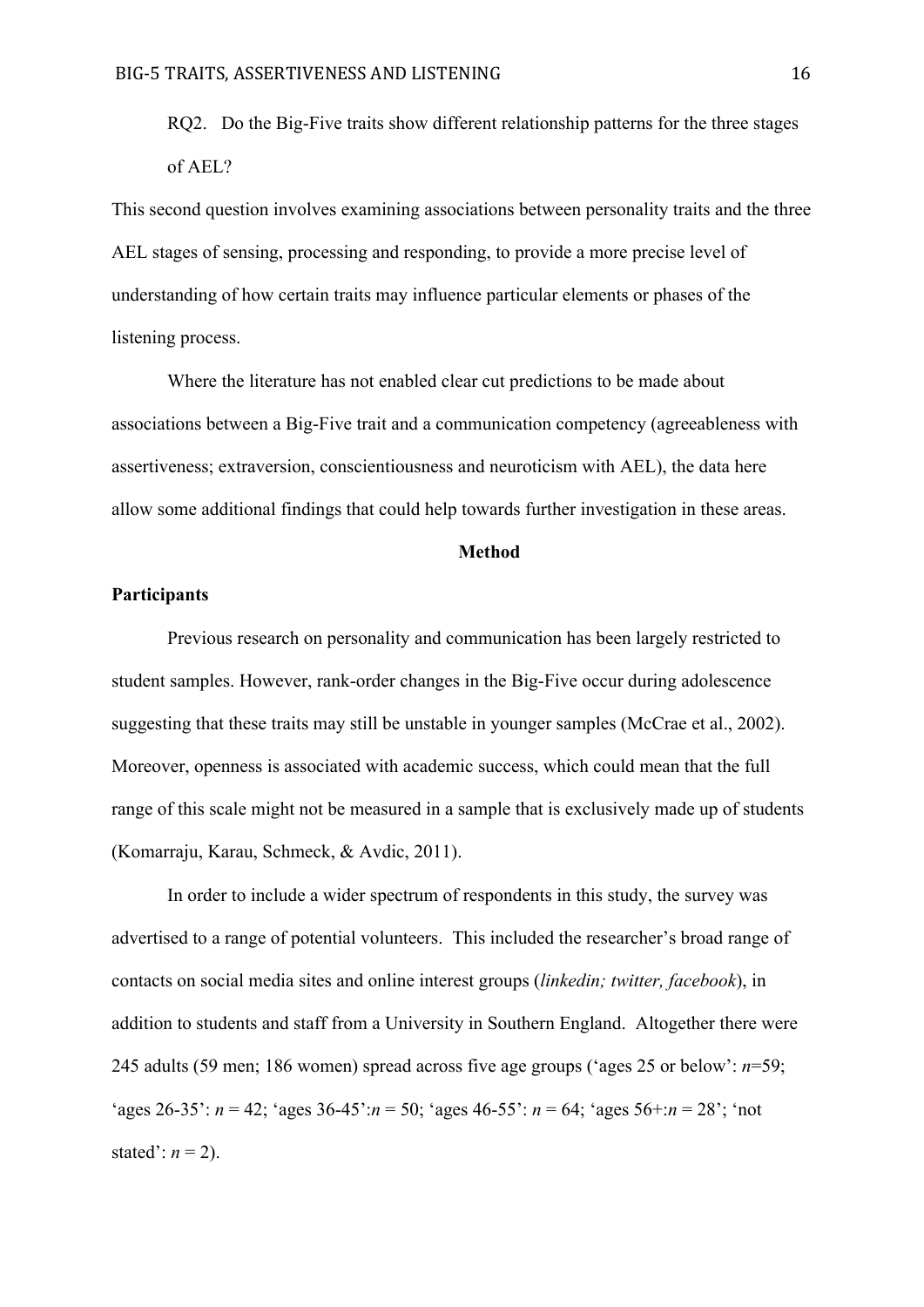Of the sample, 107 participants indicated that they either studied or worked at the University, 88 indicated that they neither studied nor worked at the University and 50 participants did not give an indication of their location/background.

All participants remained anonymous. This was an important condition for minimizing potential response biases, such as social desirability biases, that could compromise the validity of the scores obtained using self-report scales.

#### **Measures**

**Big-Five personality scales.** The Big-Five factor markers from the International Personality Item Pool (IPIP), developed by Goldberg (1999) were administered to participants. This self-report scale consists of fifty statements with 10 items for each of the Big-Five factors of extraversion (Am the life of the party), agreeableness (Sympathize with others' feelings), conscientiousness (Am always prepared), openness (Am full of ideas) and neuroticism/emotional stability (Get stressed very easily). Participants were required to read each statement and rate it on how well they believed it described them on a five-point scale (1: very inaccurate to 5: very accurate). The 50-item scale was chosen because shorter scales are likely to produce lower attrition compared with longer scales (Knapp & Heidingsfelder, 2001), and high dropout rates can limit the generalization of findings to the full spectrum of personality traits. The scales of the IPIP correlate highly with the corresponding NEO-PI-R scales (Costa & McCrae, 1992), ranging from .85-.92. However, the IPIP scales have the advantage of being freely available in the public domain.

The Cronbach's alphas for each dimension for the current sample showed good internal reliabilities for the sub-scales of extraversion (.89), agreeableness (.83), openness (.81), neuroticism (.89) and conscientiousness (.85). Principal component analysis using varimax rotation and a five-factor solution confirmed the construct validity of the Big-Five factors, with all scale items showing either distinctive or highest loadings onto its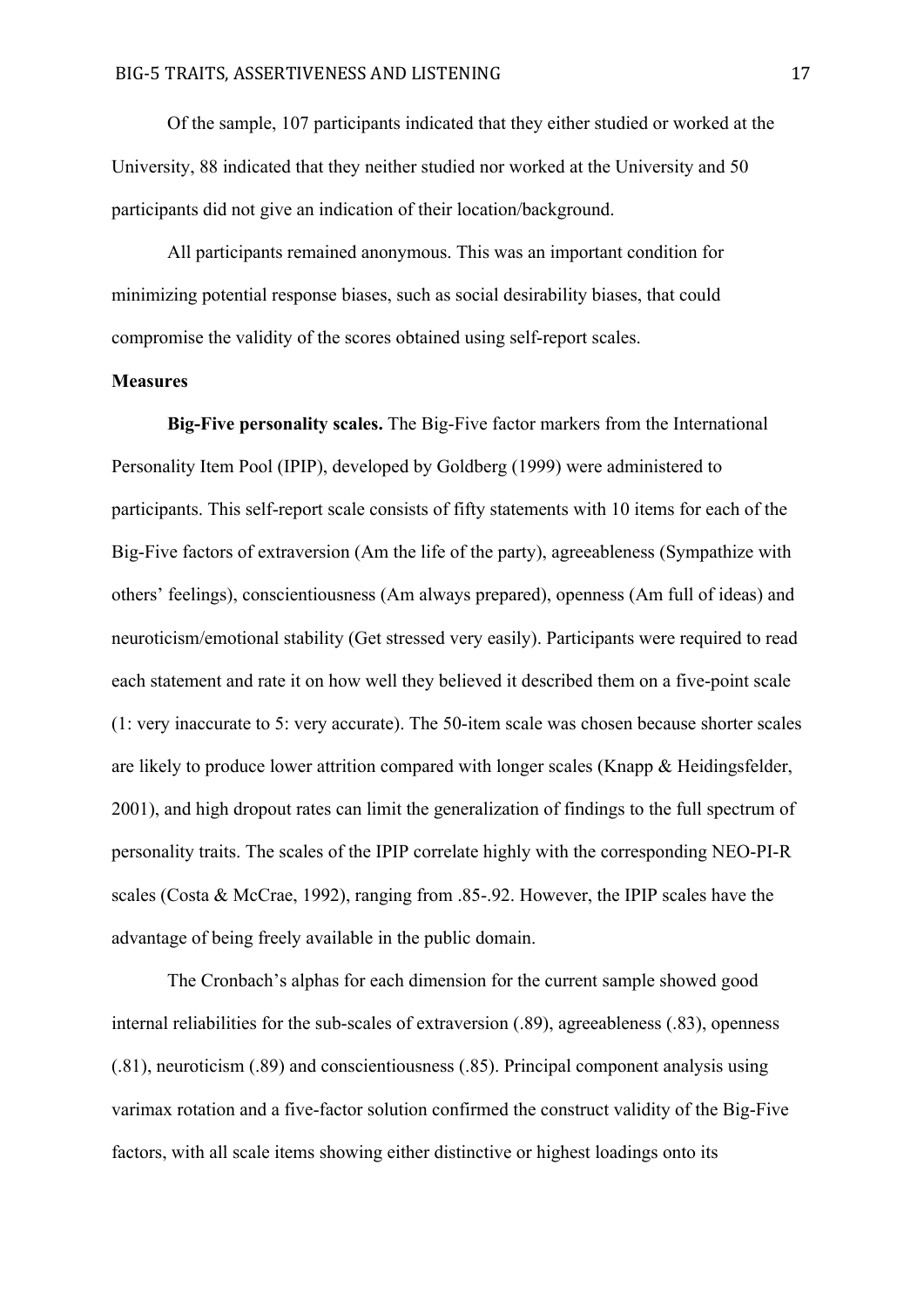corresponding factor. The only deviation from expectation was that the openness item of 'spend time reflecting on things' loaded slightly higher on agreeableness (.43) than on openness (.34). The factor loadings ranged from moderate to high for each of the five factors (extraversion: .52 to .78; neuroticism: .40 to .76; agreeableness: .39 to .79; conscientiousness: .58 to .71; openness: .34 to .68).

**Active-empathic listening scale (AELS).** The AELS (Bodie, 2011) was developed to assess active and empathic listening behaviors that are important in close relationships and associated contexts like supportive episodes. It was developed from an earlier scale used to measure AEL skills in salespeople (Drollinger et al., 2006). The 11-item scale presents statements and asks participants to indicate how they perceive each statement to be true of them. A five-point Likert response scale was used for the ratings (1: Strongly disagree to 5: Strongly Agree).

Items load onto one of three latent listening constructs indicating different stages of AEL (Drollinger et al., 2006). These are Sensing (S: 4 items), Processing (P: 3 items) and Responding (R: 4 items). Examples of statements from each construct are S: I am sensitive to what others are saying, P: I keep track of points others make, R: I ask questions that show my understanding of others' points. The AELS has been developed to show good factorial validity of the scale and the underlying constructs (Bodie, 2011). It also has good convergent validity with self-reported empathy, general levels of conversational activity and several measures of social skills (Gearhart & Bodie, 2011). The Cronbach's Alpha of the scale for this sample of participants was .83 for the overall scale, and .81, .57 and .75 for the subscales. Whilst the processing sub-scale alpha is lower, this need not mean poor reliability given the small number of items included. Moreover, a principal component analysis using all 11 items revealed a distinct three factor solution, with appropriate scale items clearly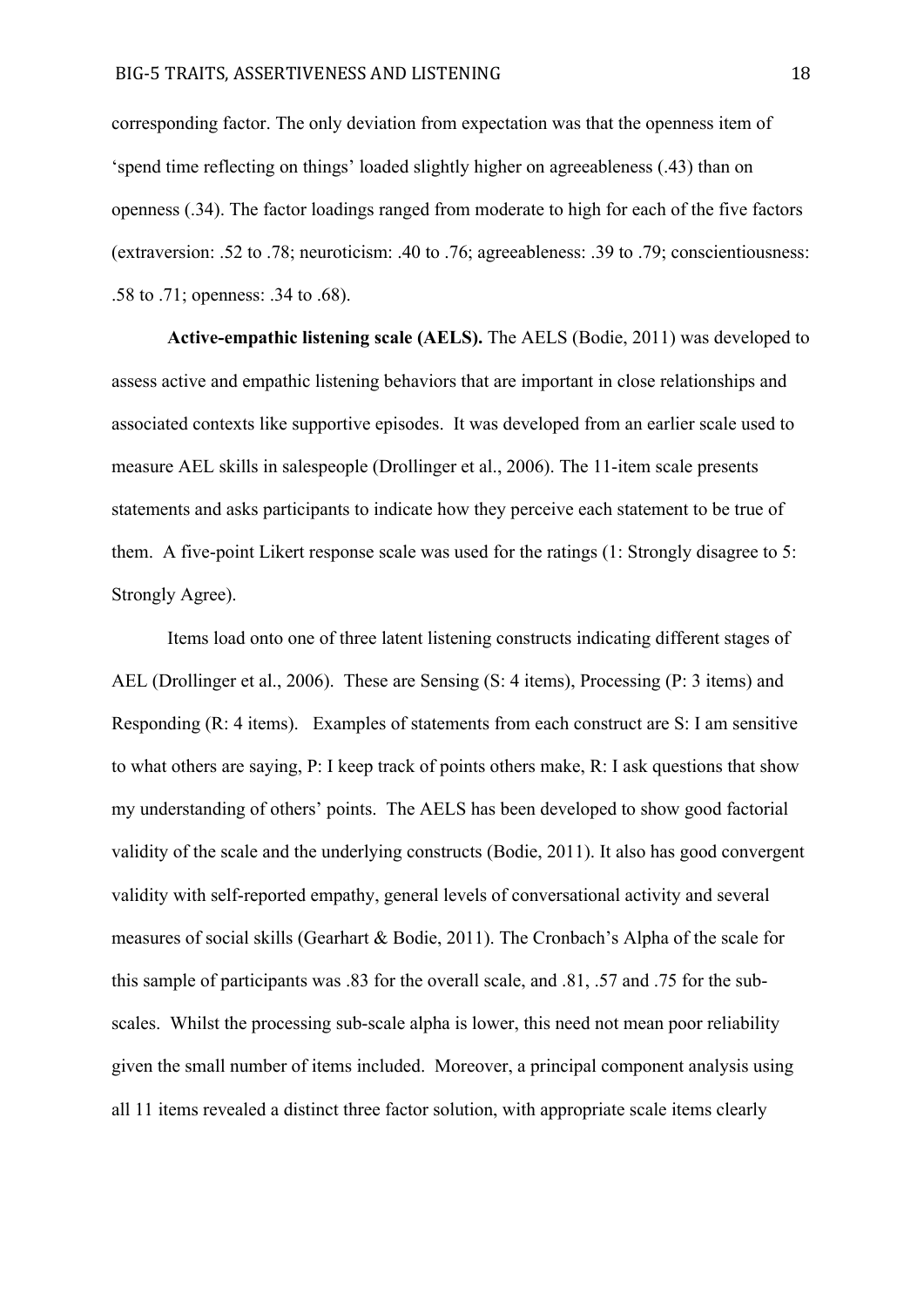loading onto each of the three factors. The factor loadings were sensing (.64 to .82), processing (.51 to .80) and responding (.49 to .79).

**Rathus assertiveness schedule (RAS).** The simplified version of the Rathus Assertiveness Schedule (Rathus, 1973) developed by McCormick (1985) was chosen, as it is a widely accepted measure of global assertiveness that has been used for various research as well as diagnostic and educational purposes.

This self-report measure involves rating 30-items on a six-point Likert scale (1: Very unlike me to 6: Very much like me). Examples of statements are, 'Most people stand up for themselves more than I do' (reverse scoring) and 'I enjoy meeting and talking with people for the first time'. The Rathus and Simplified version (simplified wording) correlate highly with each other (.94) and the scale has moderate to strong test-retest and split half reliability (McCormick, 1985). The RAS is predictive of the impression respondents make on others regarding their assertive behavior as well as assertive behaviors generated in relevant situations. Each participant receives a total score (after reversal of some items) out of 180. The Cronbach's Alpha of the scale for this sample of participants was .87, showing good internal consistency of items. A principal component analysis indicated multiple factors. The highest factor accounted for 22.8% of the variance and the lowest accounted for 3.4% of the variance. These factors could not be readily classified into different types or kinds of assertiveness, a finding consistent with previous research indicating that there are several aspects of assertive behavior measured by the RAS (Henderson & Furnham, 1983; Nevid & Rathus, 1979; Pearson, 1979).

#### **Results**

Means, standard deviations and Cronbach's Alphas for each of the Big-Five personality traits, the RAS, the AELS and the AELS sub-scales are shown in table 1. There is good internal reliability for each of the personality traits (.81 to .89) and for overall scales for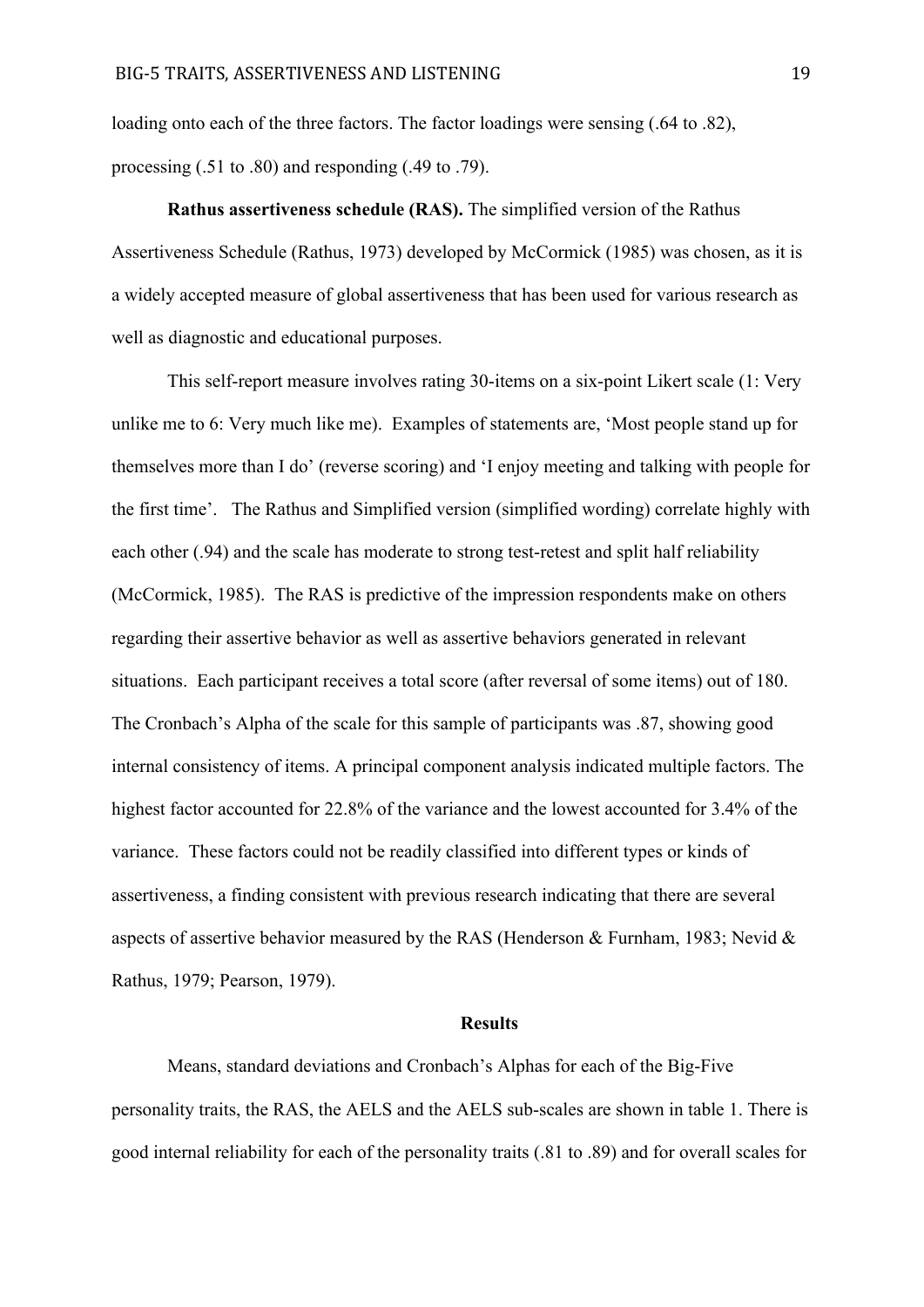both the RAS (.88) and the AELS (.83). As discussed in the method section, principal component analyses yielded a clear five-factor model for the Big-Five measure (IPIP-50 item scale), and a distinct three-factor model for the AELS scale that corresponds to the three AEL stages of sensing, perceiving and responding.

#### **Effects of Gender and Age**

Gender and age effects on all personality and communication variables were first examined. Independent t-tests were conducted with gender as an independent variable. For personality traits, agreeableness scores were higher for females ( $t$  (236) = -4.58,  $p$  < .001). No other gender differences in personality traits scores were found. For the communication scales, women were better active-empathic listeners than men at the 'sensing' stage, but not at any other stage of AEL (AELS)  $(t(220) = -4.19, p < .001)$ . There were no significant effects of gender on assertiveness (RAS).

For the age effects, analyses-of-variance with Tukey post-hoc multiple comparisons tests revealed increases in agreeableness, conscientiousness and emotional stability with age. (agreeableness:  $F(4,231) = 4.85$ ,  $p = .001$ ,  $\eta_p^2 = 0.08$ ; conscientiousness:  $F(4,231) = 4.77$ ,  $p =$ .001,  $\eta_p^2 = 0.08$ ; neuroticism:  $F(4,227) = 10.84$ ,  $p < .001$ ,  $\eta_p^2 = 0.16$ ). There were no age group effects on either of the communication measures. All subsequent analyses combined male and female scores and all age groups.

## **Zero-order Correlations and Stepwise Regressions**

An examination of relationships between personality traits and communication measures were conducted using Pearson product-moment correlation coefficients. Table 2 shows all correlations between personality traits and communication measures.

As there was no evidence of multicollinearity between personality traits in the regression models (Tolerance < 1), forward stepwise regression analyses were conducted with personality traits as predictive variables and with RAS, AEL and each of the three AEL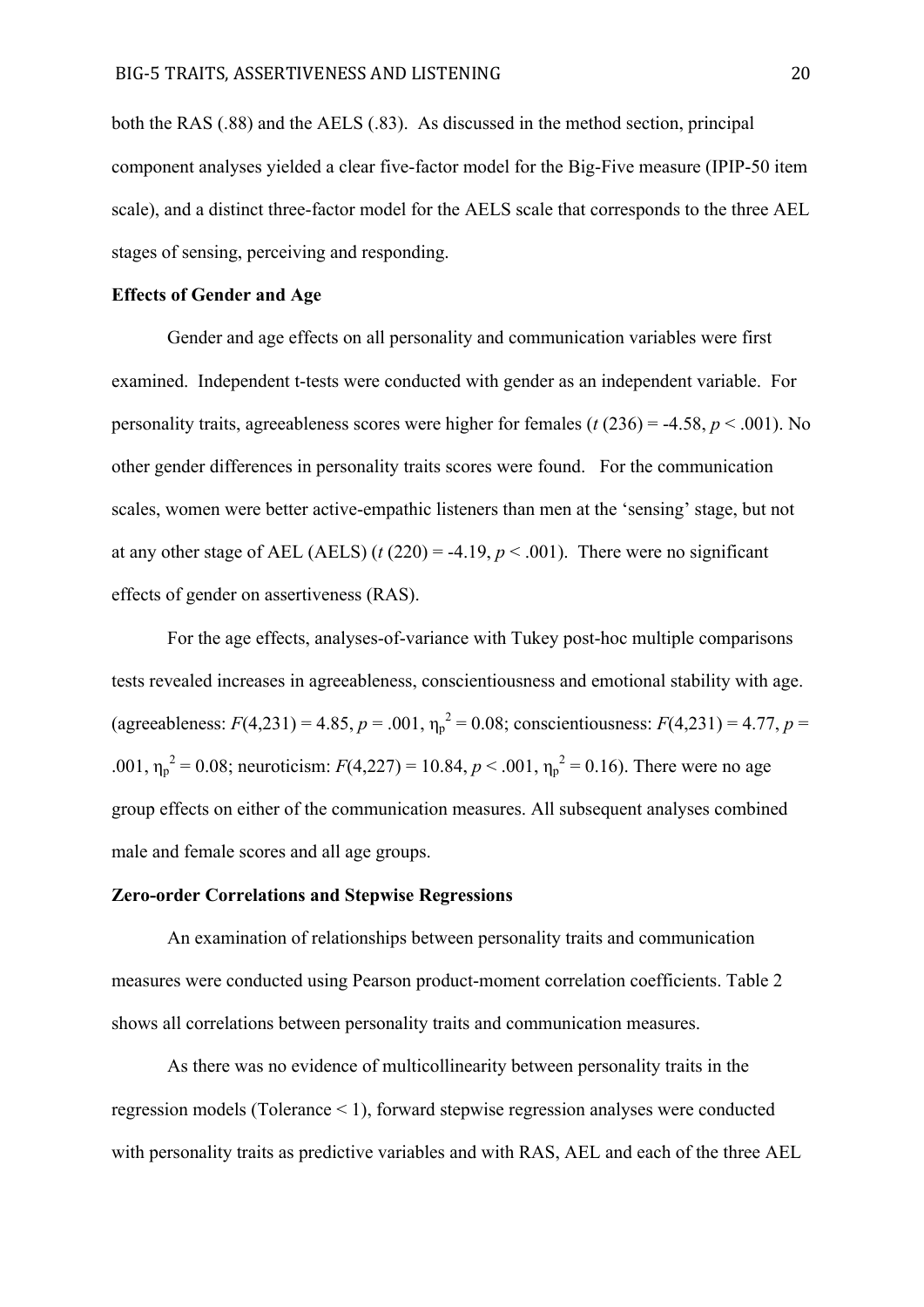stages as outcome variables. Mahalanobis distances were calculated. However, there were not any outliers influencing the results of the regressions. The results of the multiple regression analyses are shown in tables 3 to 5.

**Big-Five and assertiveness.** Significant linear relationships were found between personality trait and RAS for four of the five personality traits, with agreeableness being the only exception. Neuroticism, openness and conscientiousness showed low to moderate correlations with RAS, whilst extraversion was highly correlated with RAS scores (Table 2).

Assertiveness was then regressed on the Big-Five traits. Entering the five personality traits into the stepwise regression model as predictors and with RAS as the criterion variable showed that the traits of extraversion, conscientiousness, agreeableness and neuroticism had unique influences on assertiveness. All four variables in the model accounted for 37 percent of the variance in RAS scores. Extraversion had the biggest influence, accounting for 27 percent of the variance in RAS scores on its own. With conscientiousness added, this made a difference of a further six percent of the variance. Despite the openness-RAS correlation, openness did not contribute uniquely to the predictive relationship of personality on RAS scores and so this trait was excluded from the stepwise regression models. Agreeableness was not correlated with RAS in the zero-order correlation and added only two percent to the predictive variance when included in the regression model with extraversion and conscientiousness. Although there was a moderate zero-order correlation between neuroticism and RAS, in the regression model its additional influence was also only two percent (Table 3).

**Big-Five and active-empathic listening.** Pearson correlations yielded moderate correlations between traits of agreeableness and openness with AELS total scores. A weak correlation was also shown between extraversion and AELS (Table 2). Neither conscientiousness nor neuroticism showed significant correlations with AELS scores.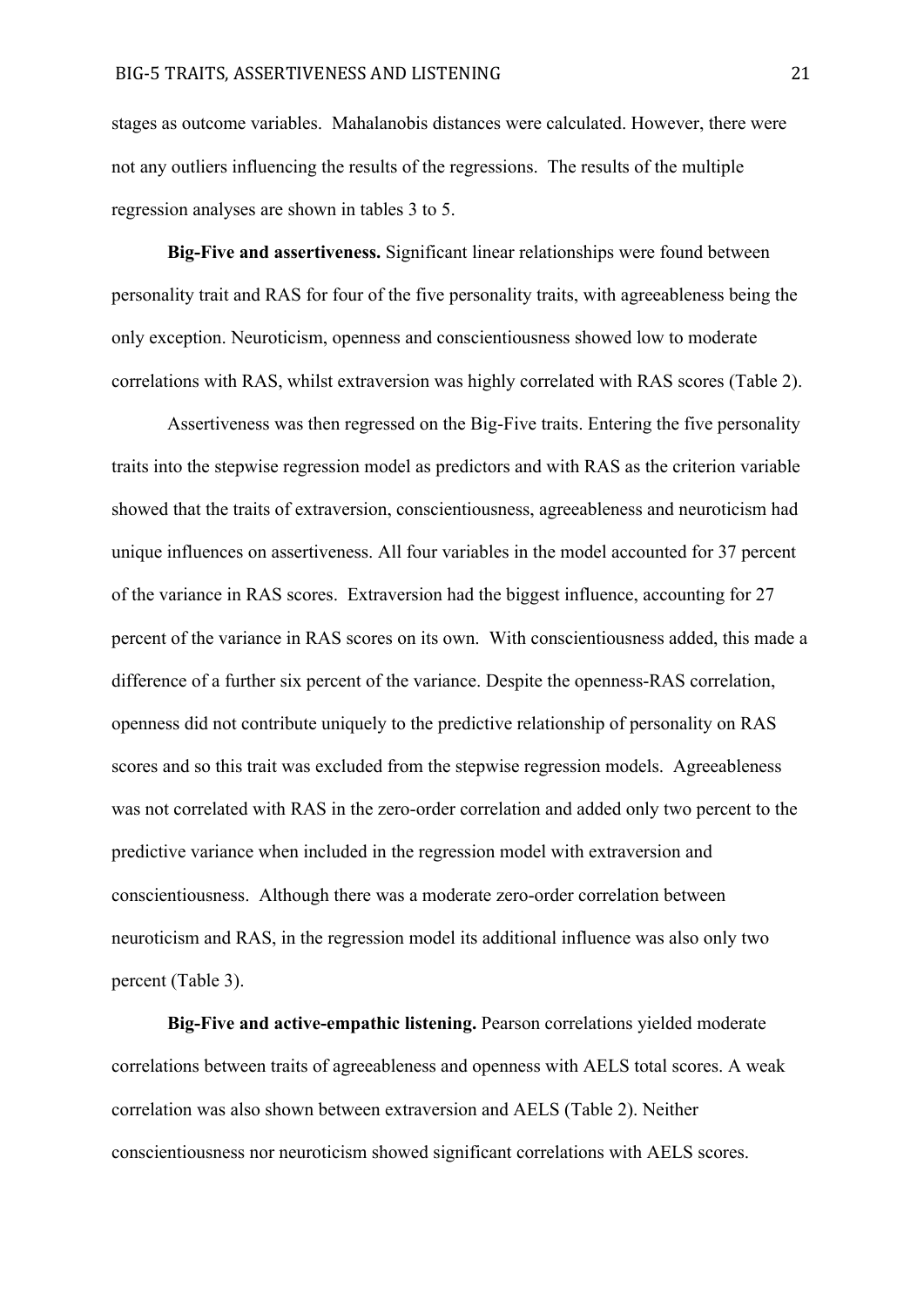AELS was regressed on the five traits. Entering extraversion, agreeableness, openness, neuroticism and conscientiousness as predictors and with AELS total scores as the criterion variable showed agreeableness to be the biggest predictor, accounting for 22 percent of the variance in AELS scores. With both agreeableness and openness together the model accounted for 30 percent of the variance in AELS. Neuroticism added only three percent and conscientiousness added an even smaller one percent of explained variance in scores. Despite the small correlation between extraversion and AELS, when all traits were included in a stepwise regression analysis, extraversion failed to predict any of the variance in the AELS scores (Table 4).

One of the research questions was to investigate whether there was any evidence of an ambivert advantage for extraversion (Grant, 2013), which would mean a curvilinear relationship between this trait and AELS (RQ1). Clearly, all correlating variables showed linear relationships. When extraversion was divided into three sub-groups (High, Medium and Low) and a oneway analysis-of-variance was conducted, extraverts (top 30%) showed small but significantly higher means than both ambiverts (middle 40%) and introverts (bottom 30%)  $(F(2, 206) = 7.36, p < .001, \eta_p^2 = 0.07)$ . Next, agreeableness and openness were entered into the analysis as covariates (ANCOVA) and there was no significant effect of extraversion sub-group on AELS ( $F(2, 194) = 0.72$ ,  $p = .49$ ,  $\eta_p^2 = 0.007$ ). Thus, there was no evidence of a curvilinear relationship between extraversion and AEL and when controlling for traits of agreeableness and openness, the effect of extraversion on AEL disappeared completely.

To investigate whether there were particular relationships between the Big-Five traits and the different stages of AELS (RQ2), the three stages of sensing, processing and responding were examined as outcome measures separately.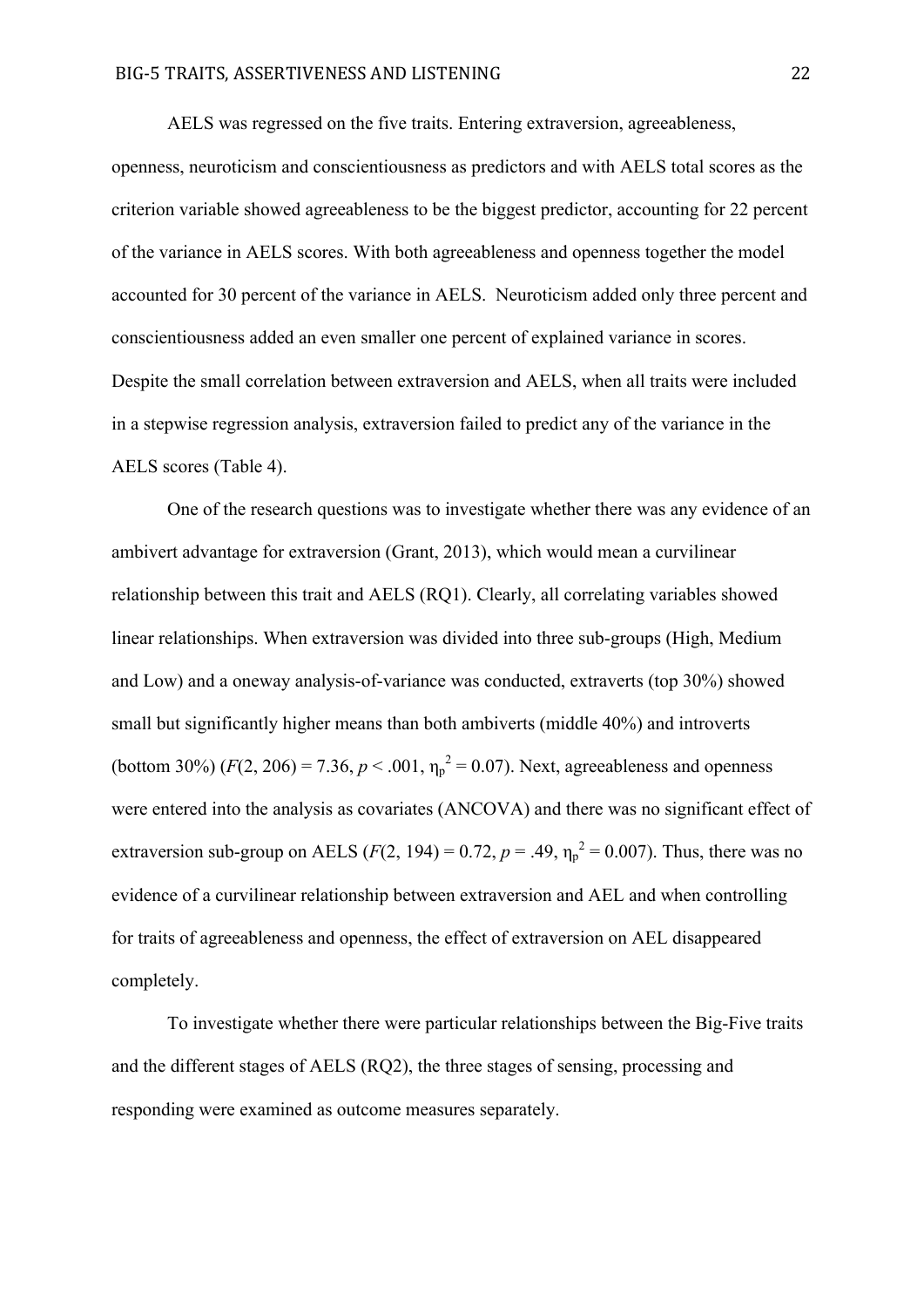Entering the Big-Five traits as predictors into the regressions and with the different stages of AELS as criterion measures for each stepwise regression analysis produced the following results, with traits presented in order from highest to lowest according to the percentage of variance in AELS that they accounted for: agreeableness, openness and neuroticism were predictors of 'sensing', openness, conscientiousness and neuroticism were significant predictors of 'processing' and finally, agreeableness and openness were significant unique predictors of 'responding'. Openness was the only trait that was a unique predictor for all three AELS stages, whilst extraversion failed to have any predictive value on the outcome for any of the AELS stages (Table 5).

## **Discussion**

This investigation set out to examine whether core personality traits, using the Big-Five model, are important in accounting for individual differences in communication competencies. It specifically looked at assertiveness and AEL as they are shown to involve skills that are highly beneficial in a wide range of interpersonal situations. Evidence from the literature contributed to an understanding of how the core traits of the Big-Five might be related to each of these communication competencies, leading to six hypotheses being proposed, as well as two further research questions about more nuanced aspects of the relationship between traits and AEL.

The following discussion summarizes the results as well as examining the three traits of agreeableness, openness and extraversion in more depth and discussing the implications of these findings.

## **Relationships Between the Big-Five and Communication Competences**

**Personality traits and assertiveness.** It was predicted that four of the five traits, namely extraversion, neuroticism, openness and conscientiousness would be associated with assertiveness. As expected, extraversion was the strongest predictor, supporting H1. Also,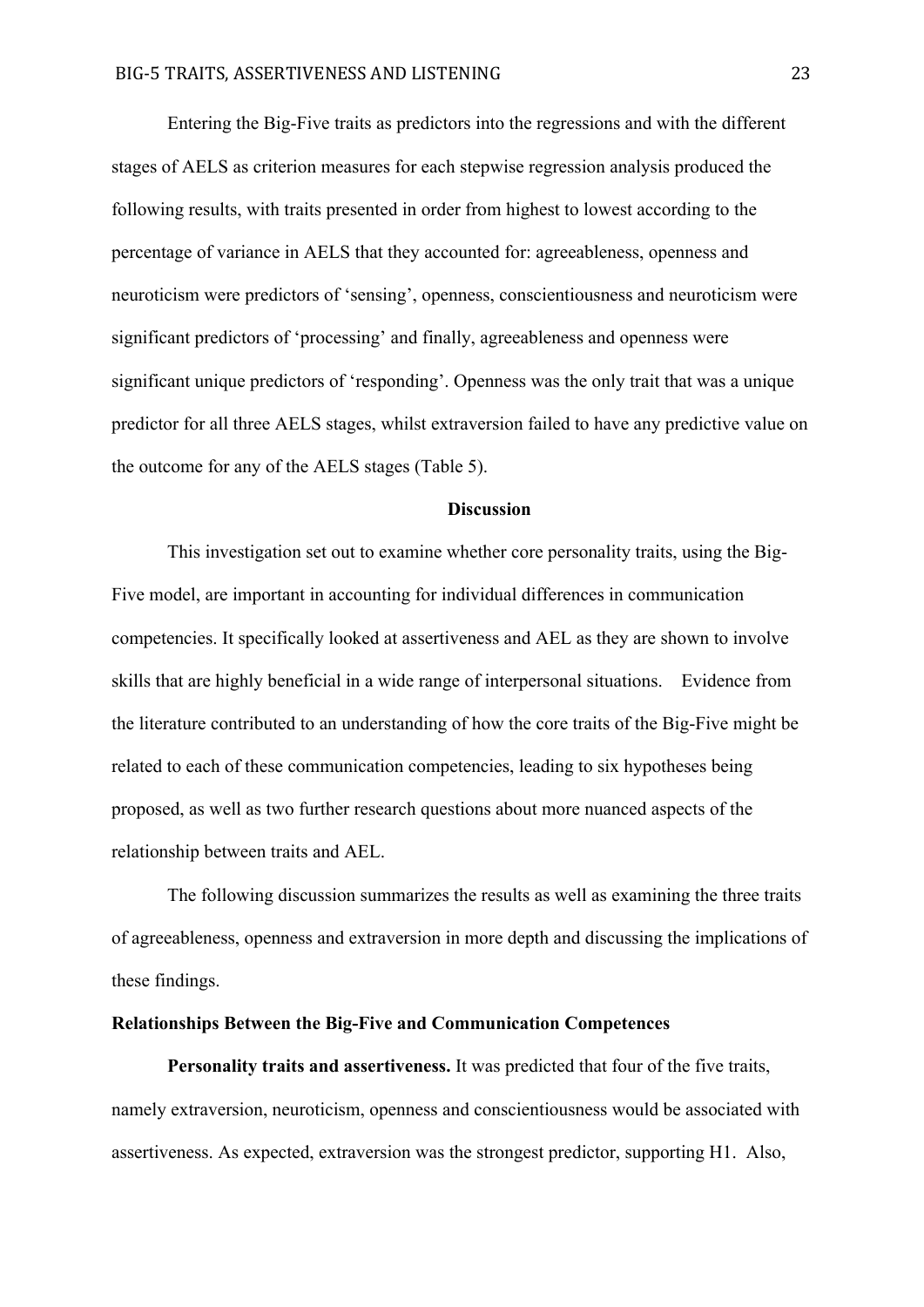#### BIG-5 TRAITS, ASSERTIVENESS AND LISTENING 24

neuroticism had a negative relationship with and a predictive influence on assertiveness, supporting H2. These findings corroborate those from previous research studies that have used the Eysenck three-factor measure of personality (McCroskey et al., 2001; Vestewig & Moss, 1975), substantiating the view that the EPI and Big-Five scales are measuring similar attributes for the core personality dimensions of extraversion and neuroticism.

There was a zero-order correlation between openness and assertiveness that initially appeared to support H3. However, when all five personality factors were considered in predicting assertiveness, openness had nothing to add on top of the other traits and so the null hypothesis that there is not a predictive relationship between openness and assertiveness cannot be rejected. This finding is discussed further in the Key Findings and Implications section.

The variation in assertiveness explained by conscientiousness was also significant, confirming H4. Some evidence indicates that being conscientious leads to assertive behavior in contexts where goal progress is being threatened (Bouchard et al., 1988). Further research is needed to delineate more precisely the kinds of assertive behaviors that are likely to be associated with this trait.

As expected, there was not a relationship found between agreeableness and assertiveness, although it was included as a small predictor in the stepwise regression model. The findings seem to correspond with those of Ramanaiah and Deniston (1993), as well as Kirst (2011). It seems that the propensity towards agreeableness or disagreeableness bears little relation to the competencies required to communicate in an assertive manner or not.

Bem's gender schema orientation theory predicts that a masculine orientation prefers assertive expression whereas a feminine one is shown in more relational and affectionate forms of communication. (Bem, 1981). The current sample represented men and women living in contemporary western society where self-advocacy by women is regarded as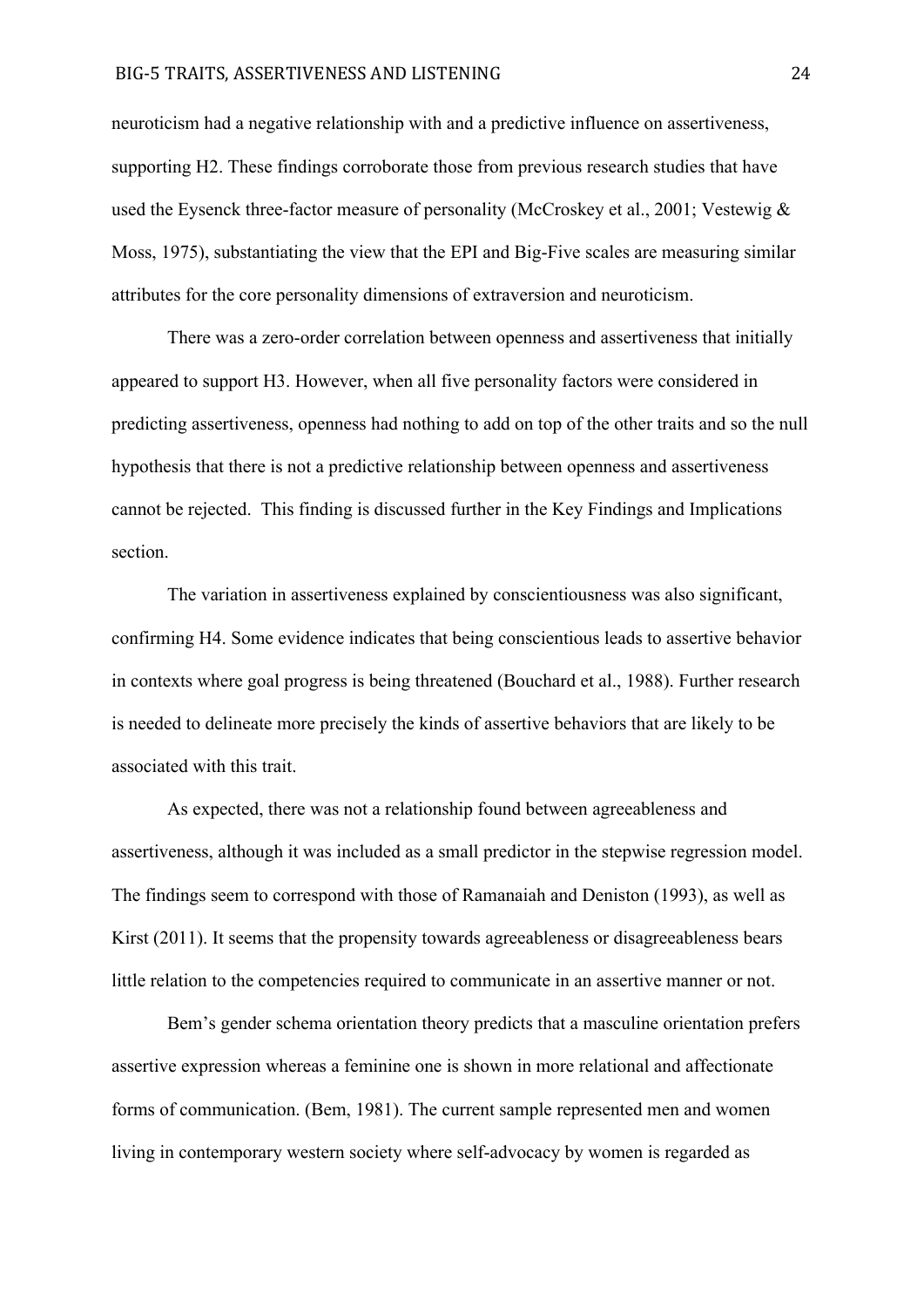acceptable, removing any cultural barrier to assertiveness in females (Amanatullah & Morris, 2010). The failure to find gender differences here suggests that the male-female differences in assertive behavior shown in many studies may have more to do with socialization than to any biological predispositions for sex differences in assertive communication.

**Personality traits and active-empathic listening.** Turning now to the predicted relationships between personality traits and AEL, the results show support for both H5 and H6. Firstly, agreeableness was found to be an important predictor of AEL (H5). Also, not only did openness predict AEL generally, supporting the final hypothesis (H6), it was also the only trait that accounted for all three of the listening stages (RQ2). These results are discussed further in the Key Findings and Implications section.

Neuroticism was not related to AEL although it was included in the regression model. Conscientiousness had a very small predictive influence at the processing stage only (RQ2).

Females scored higher than males at the sensing stage of AEL, a finding that replicates an earlier study examining sex differences in AEL (Pence & James, 2015). Research has indicated that, from a young age, girls develop empathy earlier and express more empathic behaviors compared with boys (Mehrabian, Young, & Sato, 1988). Therefore, it is not surprising that there are also stable AEL differences between men and women, especially at the sensing stage, where empathic ability is particularly essential.

## **Key Findings and Implications: Agreeableness, Openness, Extraversion**

The current results add to the literature in demonstrating that certain Big-Five traits have a predictive influence on particular forms of communicative competence. In this regard, the traits that seem to warrant further discussion based on the current findings are those of agreeableness, openness and extraversion.

Firstly, agreeableness, whilst not shown to be a trait important for assertive communication, does carry weight in accounting for AEL competence. Also of interest is the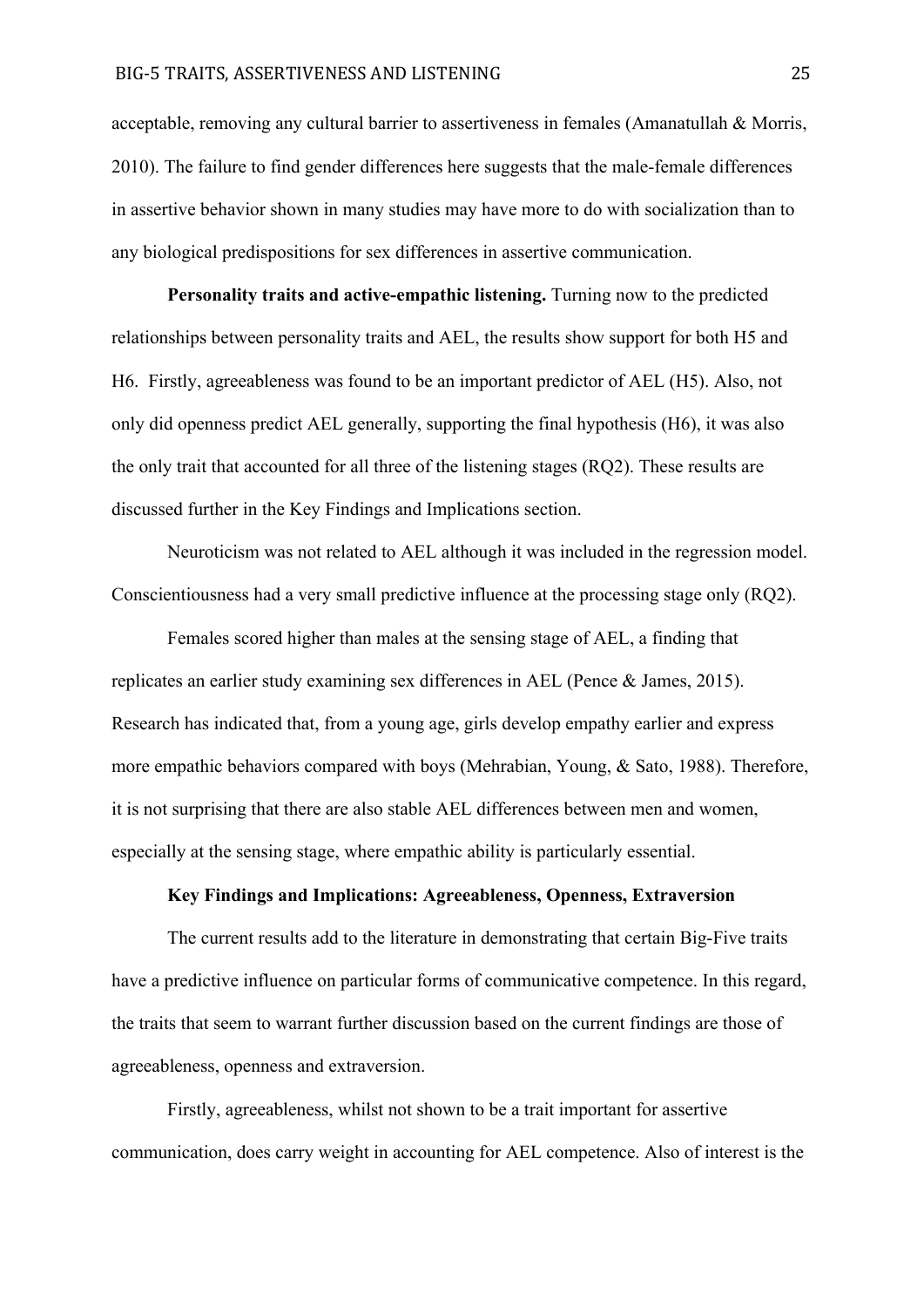finding that agreeableness predicted the sensing and responding phases of AEL but not the processing stage (RQ2). This result is compatible with the characterization of this trait as involving a concern for the feelings of others, an ability that seems to be fundamental for the sensing and responding stages, but may not be central to the processing stage where cognitive skills (organizing and memorizing information) are more important. In fact, the processing stage on its own seems to be more important for the content dimension of messages. Gearhart and Bodie (2011) found that whilst AEL related strongly overall to the social skill of emotional sensitivity, it was the sensing and responding stages that were predominantly concerned with a vigilance for emotional cues underlying the messages of conversational partners.

The finding that openness was a predictor of AEL is also worthy of further discussion (RQ2), especially as this Big-Five trait has largely been investigated for its cognitive rather than social strengths and these are new findings highlighting the significance of openness as a trait conducive to positive relations with others based on interpersonal listening competence. Moreover, whilst previous research has suggested that being 'open' fosters listening to obtain information (Ames et al., 2012) or as an expression of interest in intellectual topics (Funder & Sneed, 1993), this is the first study showing that openness is related to AEL.

Although the amounts of variance explained by openness were small, being 'open' was shown to influence AEL across the board. The question is, what is it about openness that makes it important for responsive listening across all three stages of sensing, processing and responding? The answer possibly lies in the fact that this dimension encompasses two correlated but also relatively independent sub-systems. These sub-systems are 'intellect' (referred to here as openness-intellect), that is responsible for engaging with abstract information and intellectual exploration, and 'openness' (referred to here as opennesssensory), that is responsible for engaging with sensory and perceptual information, aesthetic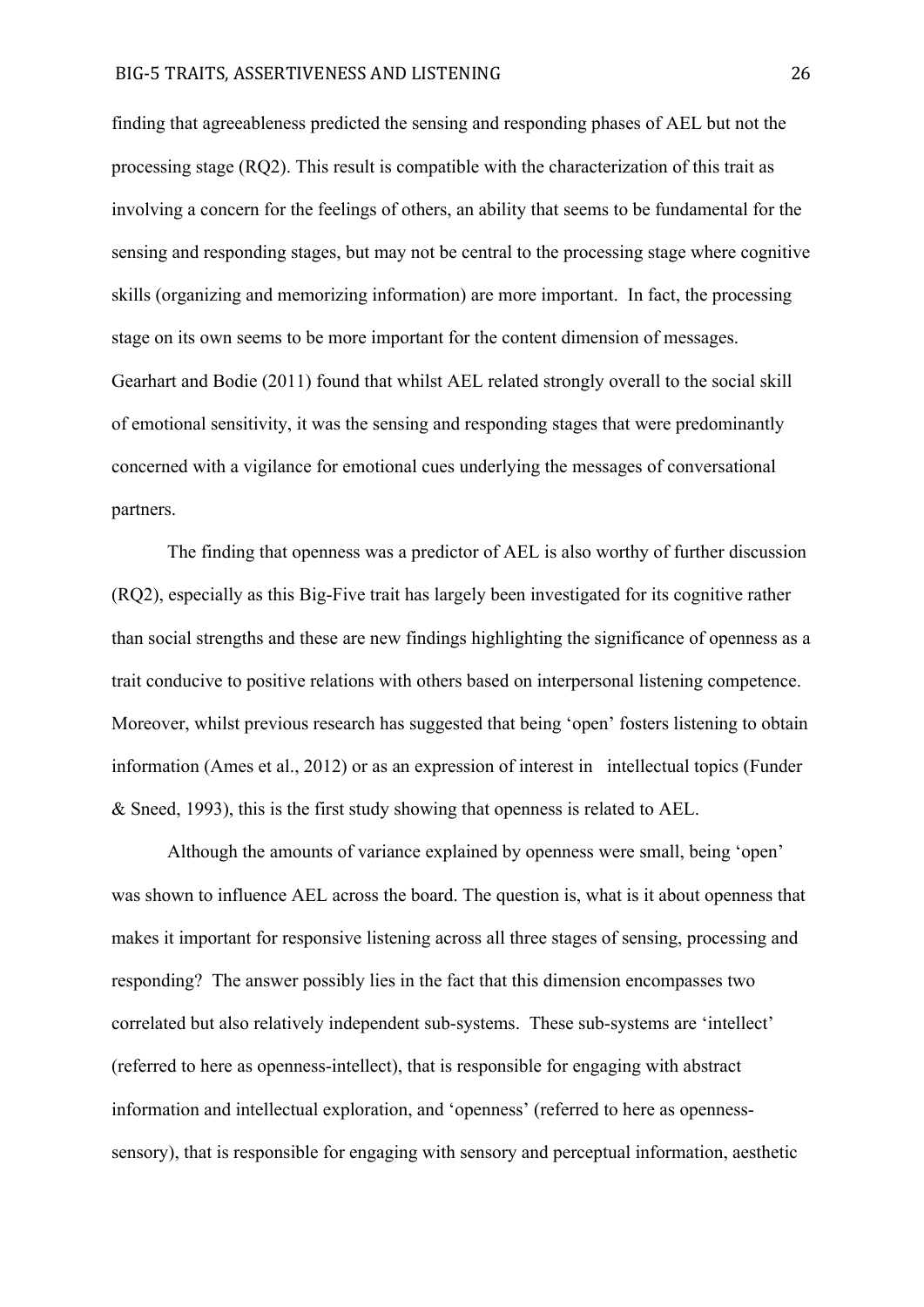appreciation and showing empathy (DeYoung, 2014). One possible explanation for why openness might be related to all three AEL stages is that these two sub-systems exert their influence on AEL for different purposes, with openness-sensory being important for the sensing and responding stages and openness-intellect being responsible for message processing. This is a speculative proposition for future research to explore, as the findings here require replication if we are to establish that this pattern is a robust one. Also, evidence of correlations between traits at the facet level and the three listening stages are needed to corroborate the conjecture that these openness sub-systems exert their influence at particular stages of AEL.

One hypothesis that was not upheld was a unique predictive relationship between openness and assertiveness. Whilst openness was a correlate of assertiveness, other traits explained the variance such that openness did not add anything to the predictive model. This is interesting given that it has been shown that the openness-intellect sub-system is involved in assertive behavior (Weisberg, DeYoung, & Hirsh, 2011). One possible explanation is that, although openness shares with extraversion a propensity towards exploratory behavior (DeYoung, Peterson & Higgins, 2002; Digman, 1997; Olsen, 2005), openness is associated with more cognitive than behavioral exploration. The RAS used in this study measures a range of assertive situations that involve speaking up. Yet only one statement loosely relates to assertive encounters for the goal of information gathering (I have sometimes not asked questions for fear of sounding stupid). Perhaps further investigation into potential nuanced elements of assertiveness that are more likely to be a reflection of cognitive exploration could help unravel differences between general assertive behaviors and a form of inquisitive assertiveness that might be linked to facets of openness.

Another notable finding is that extraversion, the trait associated with socializing behaviors and the trait that outshines others in accounting for variability in assertiveness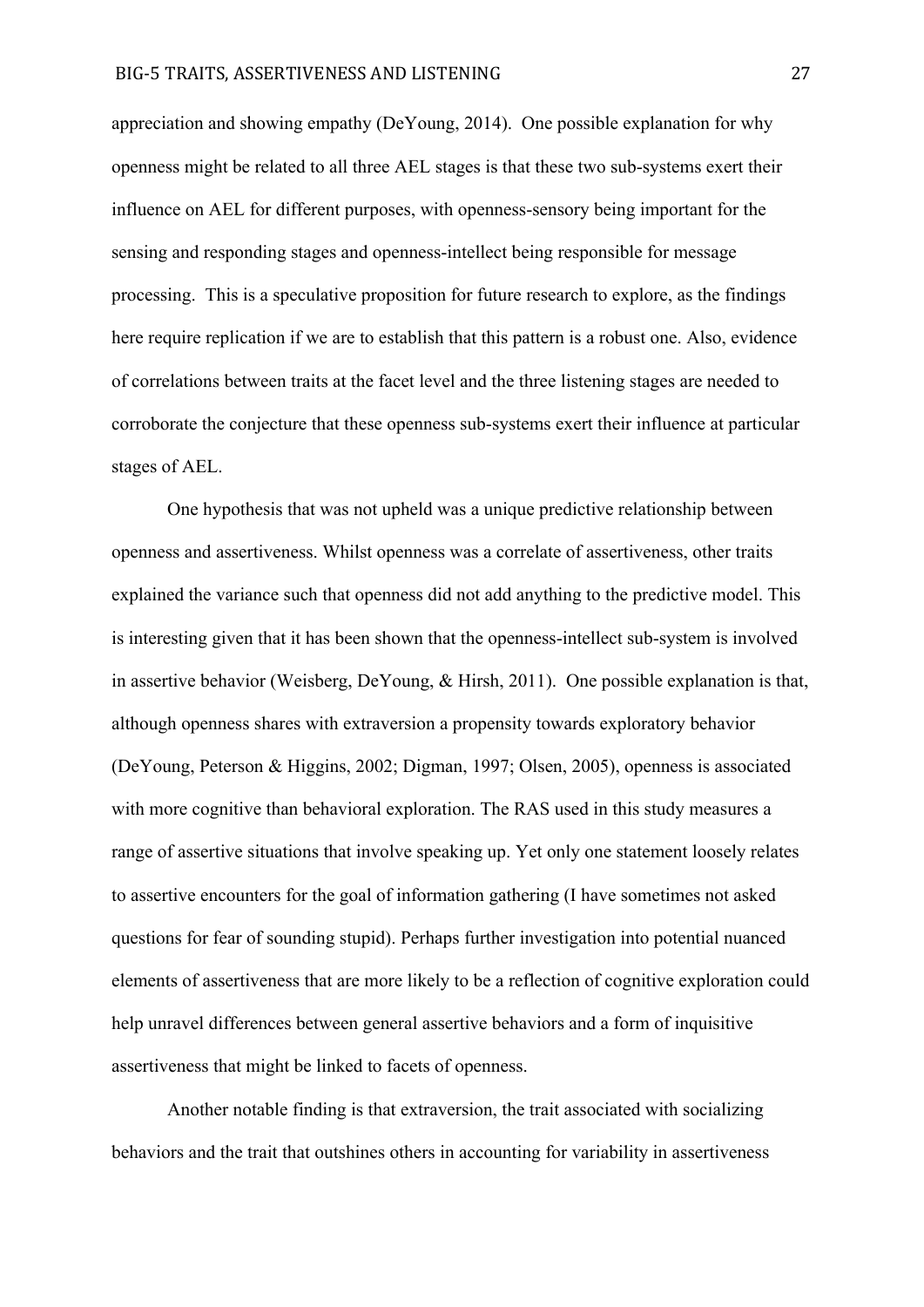scores, served no function in uniquely predicting AEL when traits of agreeableness and openness were considered. Pence and Vickery (2012) also failed to find any unique influence of extraversion on AEL. Another study found that extraversion did not have any effects when controlling for gender (Pence and James, 2015). The current sample was heavily female biased and yet extraversion still failed to provide any additional predictive value over other traits. There was also no evidence of an ambivert advantage (RQ1), raising the possibility that Grant's (2013) finding of ambiverts as successful salespeople was due to the potentially intrusive implications of being an over-talkative extravert, rather than due to any improved empathic listening ability associated with moderate extraversion.

These findings seem at odds with evidence showing that the combined EPI traits of high extraversion, low neuroticism and low psychoticism together are associated with a person-centered listening style, a style shown to involve higher attentiveness, perceptiveness and responsiveness during communication as well as a desire to communicate for the goal of creating warm ties with others (Villaume & Bodie, 2007). It is interesting that extraversion correlated with both agreeableness and openness at a moderately high level, a finding that is not uncommon (John & Srivastava, 1999). It may be that being extraverted as well as 'open' and agreeable provides a personality blend that confers an advantage for person-centered communication over any of these traits at a high level on their own. Yet the findings of this study reveal that, when it comes to listening empathically, these other two traits of the Big-Five outweigh extraversion, suggesting that extraversion has its influence on personcenteredness in ways other than empathic listening. It is noteworthy that psychoticism (an EPI trait) has been found to relate inversely to AEL (Pence & James, 2015; Pence & Vickery, 2012) and that by using a Big-Five measure in the present study, it is now possible to consider that low agreeableness might have been responsible for that association.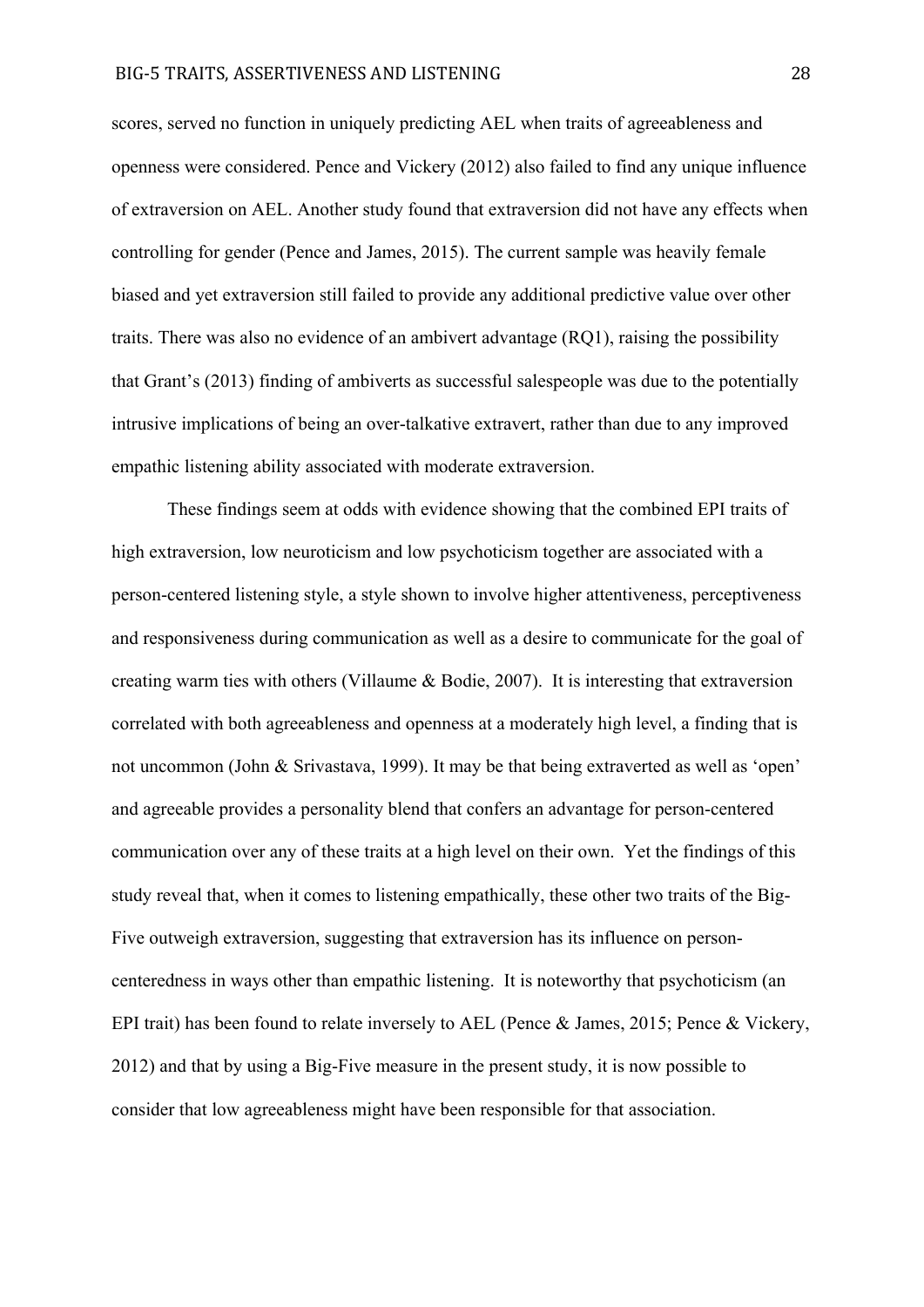The finding of no age differences on the communication measures implies that both assertiveness and AEL are competencies that do not necessarily improve or deteriorate at different ages. The results also support the claim that AEL represents a trait-like competency (Bodie, 2011, Bodie et al., 2013, Pence & Vickery, 2012), as mean AEL levels that remain constant across age indicate relatively stable population patterns.

Further research using longitudinal data could examine whether there are long lasting individual differences through investigating rank-order stability across time during different phases of the lifespan. The implication is that some people may be at risk of developing deficiencies in communication competencies that are resistant to change. There can be important gains in identifying personality traits that predispose shortcomings in assertiveness and relational listening skills so that intervention methods can be suitably targeted to those at risk. Another implication is that traits that predispose good communication competencies could be identified so that communication strengths can be developed and maximized to their full potential.

Identifying how stable personality traits relate to important communication skills can also inform our understanding of how personality influences individual differences in leadership behaviors. The significance of communication skills especially for considering the needs and views of others have been emphasized in Transformational (deVries et al., 2009; Sharifirad, 2013) and Servant Leadership models (Barbuto & Wheeler, 2002; Greenleaf, 1970; Spears, 1996) and recent research has indicated that Inclusive Leadership, a model strongly predictive of satisfaction, engagement and productivity within a diverse and inclusive organisational environment incorporates a range of both Transformational and Servant Leadership competencies (Moss, 2016). However, whilst one study involving over 200 organisations showed that agreeableness, extraversion and openness were the three global traits most associated with Transformational Leadership (Judge & Bono, 2000), the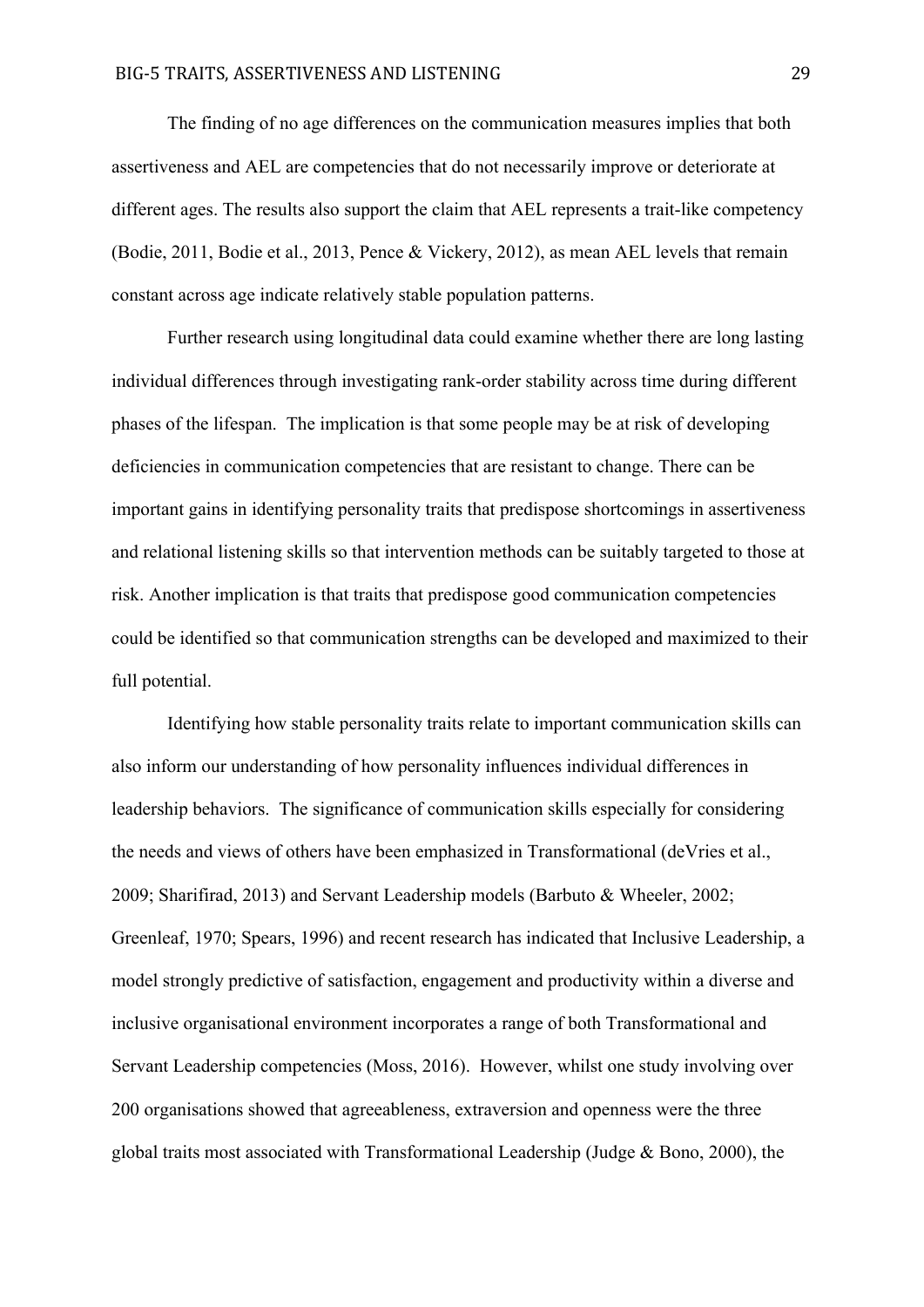#### BIG-5 TRAITS, ASSERTIVENESS AND LISTENING 30

various studies comparing leadership style constructs with broad personality traits yield equivocal findings. This is where research on relationships between personality traits, interpersonal skills and leadership can provide a more precise portrayal of how personality traits exert their interpersonal influence in organisational settings (Ames et al., 2002).

What is interesting is that people in more senior levels of management are found to have higher levels of conscientiousness and extraversion. Also, males still outnumber females in those senior positions (Moutafi, Furnham, & Crump, 2007). Therefore, raising awareness of the important roles of openness and agreeableness for active-empathic listening might change people's implicit views, such that in addition to managerial planning and persistence skills (conscientiousness) and interpersonal skills of sociability and assertiveness (extraversion), receptive communication attributes are encouraged in emerging leaders. In fact, recognizing relational communication skills such as listening in potential leaders could be fundamental in promoting those people whose stable personality traits are conducive to bringing about trust, commitment and satisfaction from followers. Furthermore, identifying where senior managers with strong attributes of assertiveness and dominance might get derailed if they are less 'open' and disagreeable could help to promote recommendations for leadership training and development in the skills of empathy building and listening.

## **Limitations**

One strong point about the participants of this study compared with samples from previous research is that they varied in ages and included non-student respondents. This helps to generalize the findings, particularly as the factorial validity of the measures were supported. However, a sample limitation was that there were three times as many females as there were males participating in the study. This may have obscured important differences between the genders on the relationships between personality and communication that might have impacted on the findings.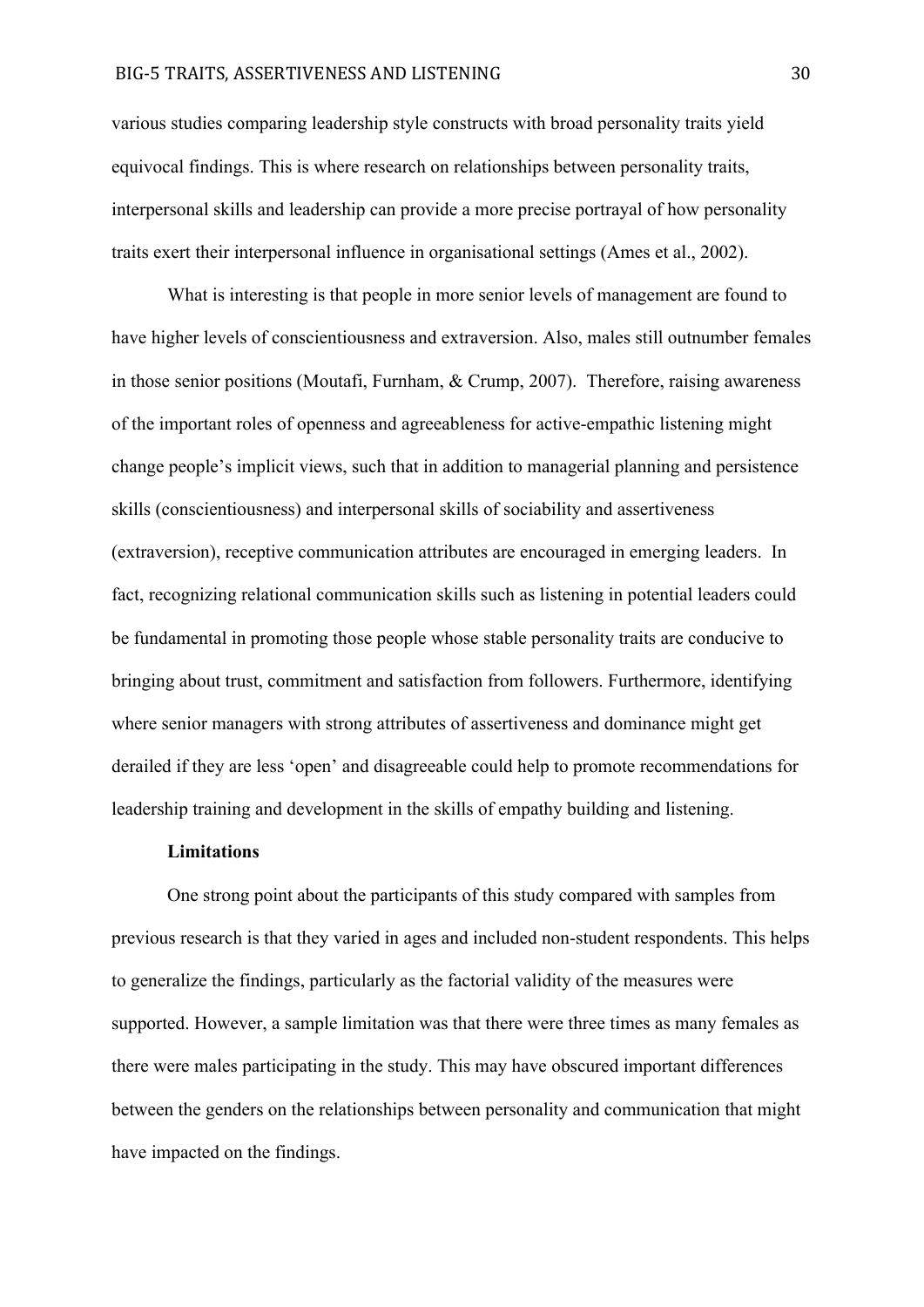Although internal reliability and factorial validity of the self-report measures were upheld, these findings would benefit from corroboration using a broader set of communication measures. Comparing self-reports with the views of customers, clients, and friends could provide stronger evidence that these communicative competencies are manifesting themselves as real behaviors in personal and professional settings and would add to the validity of the current findings.

Moreover, whilst personality accounted for 37 percent of the variance in assertiveness and 34 percent of the variance in AEL, this means that there is still a lot of the variance unaccounted for. Thus, recognizing the importance of personality traits in predicting communication behaviors should not lead us to devalue the significance of additional factors or mediators in the relationship between personality traits and communication behaviors. Emotional intelligence has been shown to be important for AEL (Pence & Vickery, 2012) and there is evidence that more specific processes such as sensory-processing sensitivity (Gearhart & Bodie, 2012) can influence communication apprehension. It would also be interesting to examine whether stable personality traits have varying influences on communication behaviors in different communicative contexts. For example, given the explosive increase in interacting with others using technology such as emailing, texting, instant messaging and blogging, together with recent interest in researching the relationship between personality traits and computer-mediated communication (Amichai-Hamburger & Vinitzky, 2010; Guadagno, Okdie, & Eno, 2008; Ross et al., 2009; Ryan & Xenos, 2011), it would be worthwhile making comparisons between real and virtual communication environments to see whether the Big-Five traits exert their influences in similar or different ways across these different interpersonal domains.

This study has revealed that broad personality traits play a role in accounting for assertiveness and AEL. Looking at the Big-Five has produced findings that not only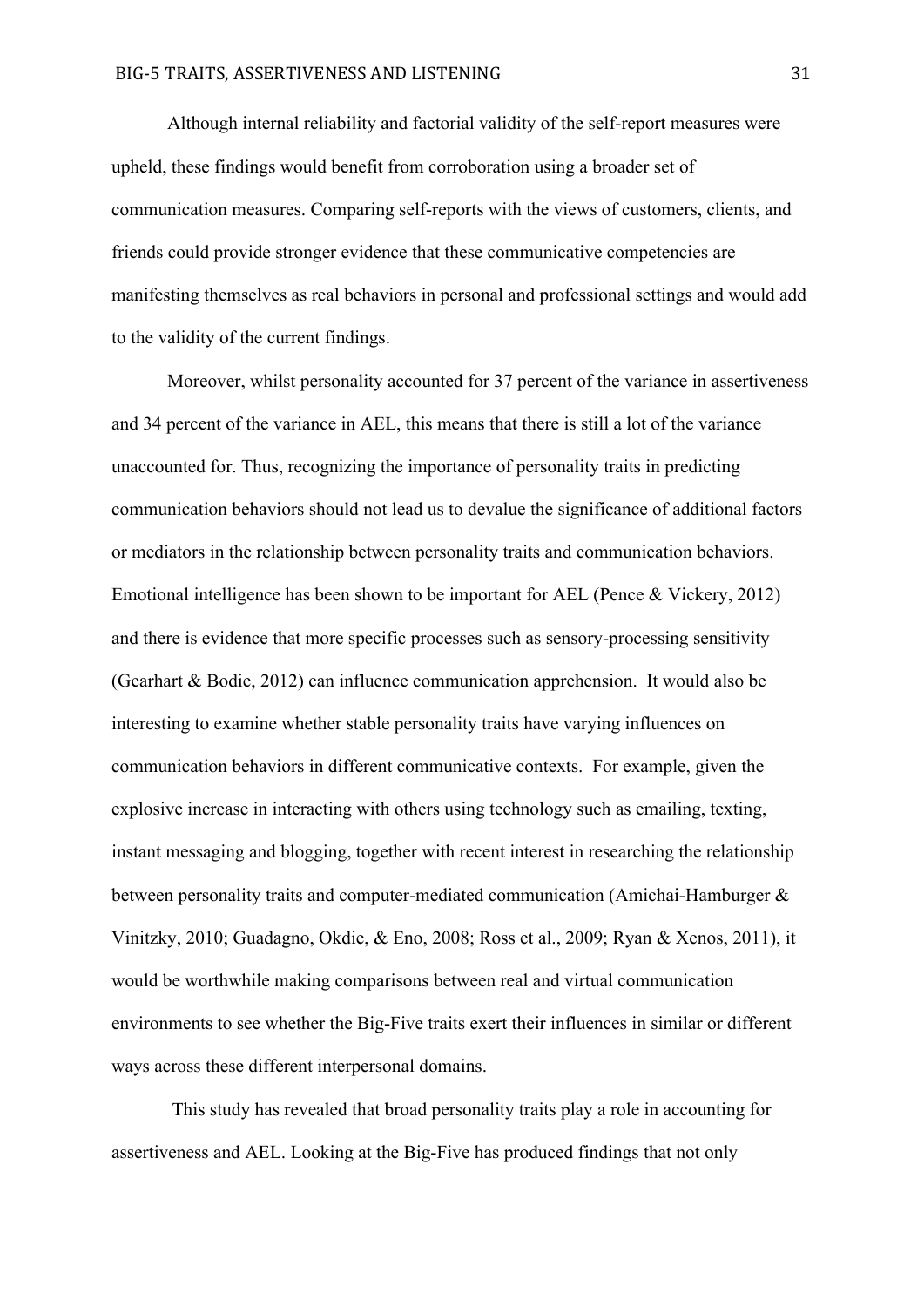#### BIG-5 TRAITS, ASSERTIVENESS AND LISTENING 32

challenge popular views, but also provide valuable insights into possibilities for further investigation. Extraverts might be great socializers but their strength seems to involve having an ability to put themselves forward in social settings and in feeling motivated to ask questions and seek social encounters. However, they may not be the best people to offer others support when an empathic listener is required. Instead, it looks as if people who show high levels of agreeableness and openness might be better conversational partners during supportive episodes and where people-oriented or inclusive leadership matter. These findings can only be substantiated with further research looking into the relationships between the facets of the Big-Five traits and the multifaceted relational skills of both 'speaking out' and 'listening to others' that are so vital for communicating effectively across many interpersonal contexts.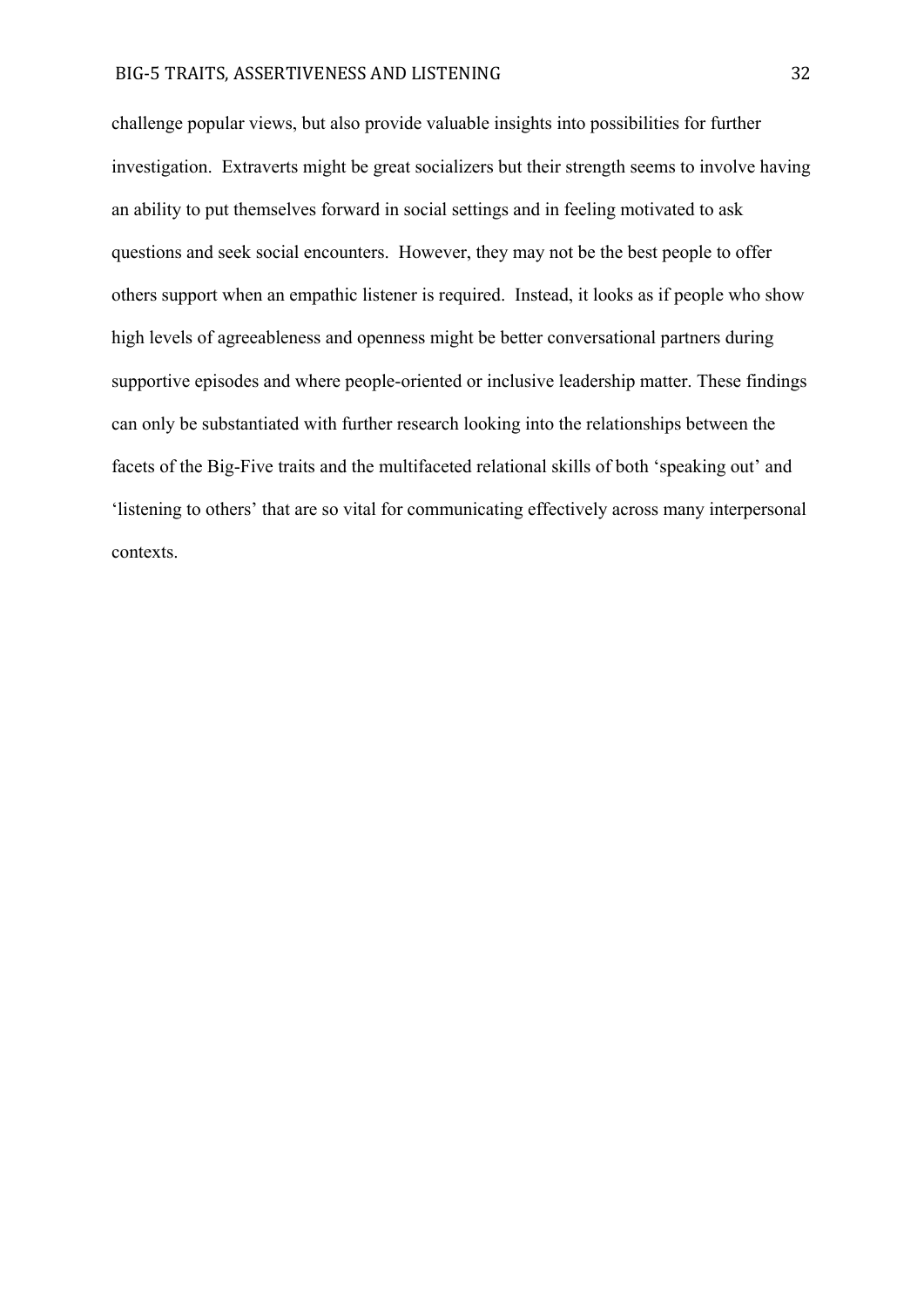#### **References**

- Alberti, R. E., & Emmons, M. L. (1970). *Your perfect right: A guide to assertive behavior.* Oxford, England: Impact.
- Allport, G. W., & Odbert, H. S. (1936). Trait-names: A psycho-lexical study. *Psychological monographs*, *47*, i-171. doi: 10.1037/h0093360
- Aluja, A., García, Ó., & García, L. F. (2002). A comparative study of Zuckerman's three structural models for personality through the NEO-PI-R, ZKPQ-III-R, EPQ-RS and Goldberg's 50 bipolar adjectives. *Personality and individual differences, 33*, 713-725. doi:10.1016/S0191-8869(01)00186-6
- Amanatullah, E. T., & Morris, M. W. (2010). Negotiating gender roles: Gender differences in assertive negotiating are mediated by women's fear of backlash and attenuated when negotiating on behalf of others. *Journal of Personality and Social Psychology, 98,* 256-267. doi:10.1037/a0017094.
- Amanatullah, E. T., & Tinsley, C. H. (2013). Punishing female negotiators for asserting too much… or not enough: Exploring why advocacy moderates backlash against assertive female negotiators. *Organizational Behavior and Human Decision Processes*, *120,* 110-122. doi:10.1016/j.obhdp.2012.03.006
- Ames, D., Maissen, L. B., & Brockner, J. (2012). The role of listening in interpersonal influence. *Journal of Research in Personality*, *46*, 345-349. doi:10.1016/j.jrp.2012.01.010
- Amichai-Hamburger, Y., & Vinitzky, G. (2010). Social network use and personality. *Computers in Human Behavior*, *26*, 1289-1295. doi:10.1016/j.chb.2010.03.018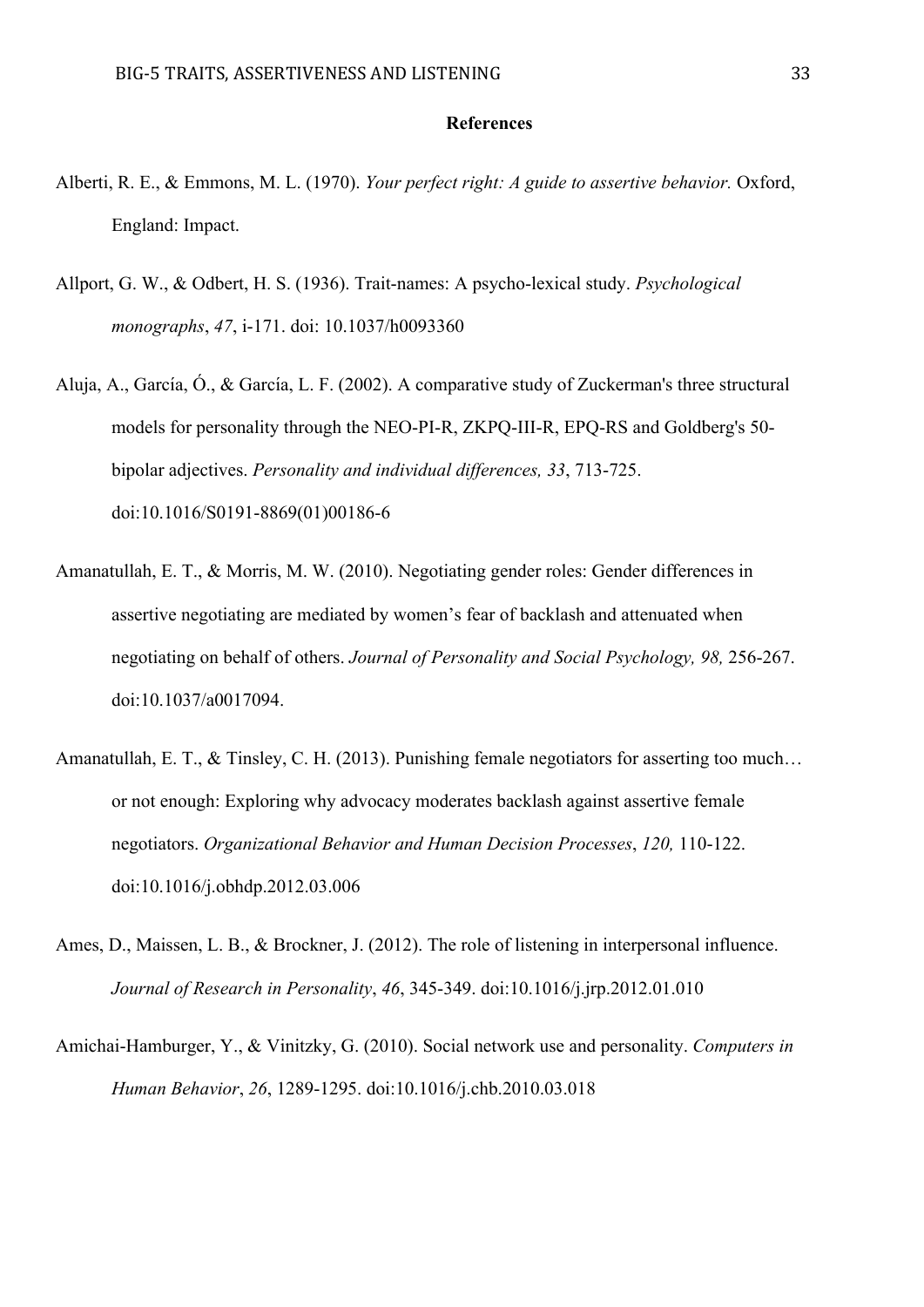- Anderson, C. M., & Martin, M. M. (1995). Communication motives of assertive and responsive communicators. *Communication Research Reports, 12,* 186-191. doi: 10.1080/0882409950936205
- Barbuto, J. E., & Wheeler, D. W. (2002). Becoming a servant leader: Do you have what it takes? *Group and Organization Management, 31,* 300–326. doi: 10.1177/1059601106287091
- Barrick, M. R., & Mount, M. K. (1991). The Big Five personality dimensions and job performance: A meta-analysis. *Personnel Psychology, 44*, 1-26. doi: 10.1111/j.1744-6570.1991.tb00688.x
- Barrio, V. D., Aluja, A., & García, L. F. (2004). Relationship between empathy and the Big Five personality traits in a sample of Spanish adolescents. *Social Behavior and Personality: An International Journal*, *32*, 677-681. doi: 10.2224/sbp.2004.32.7.677
- Bass, B. M., & Avolio, B. J. (1994). Transformational leadership and organizational culture. *The International Journal of Public Administration, 17*, 541-554. doi: 10.1080/01900699408524907
- Beatty, M. J., Plax, T. G., & Kearney, P. (1984). Communication apprehension and the Rathus Assertiveness Schedule. *Communication Research Reports, 1,*130-133.
- Bem, S.L. (1981). *Bem sex-role inventory: Professional manual*. Palo Alto, CA: Consulting Psychologists Press.
- Berry, D. S., & Hansen, J. S. (2000). Personality, nonverbal behavior, and interaction quality in female dyads. *Personality and Social Psychology Bulletin*, *26*, 278-292. doi: 10.1177/0146167200265002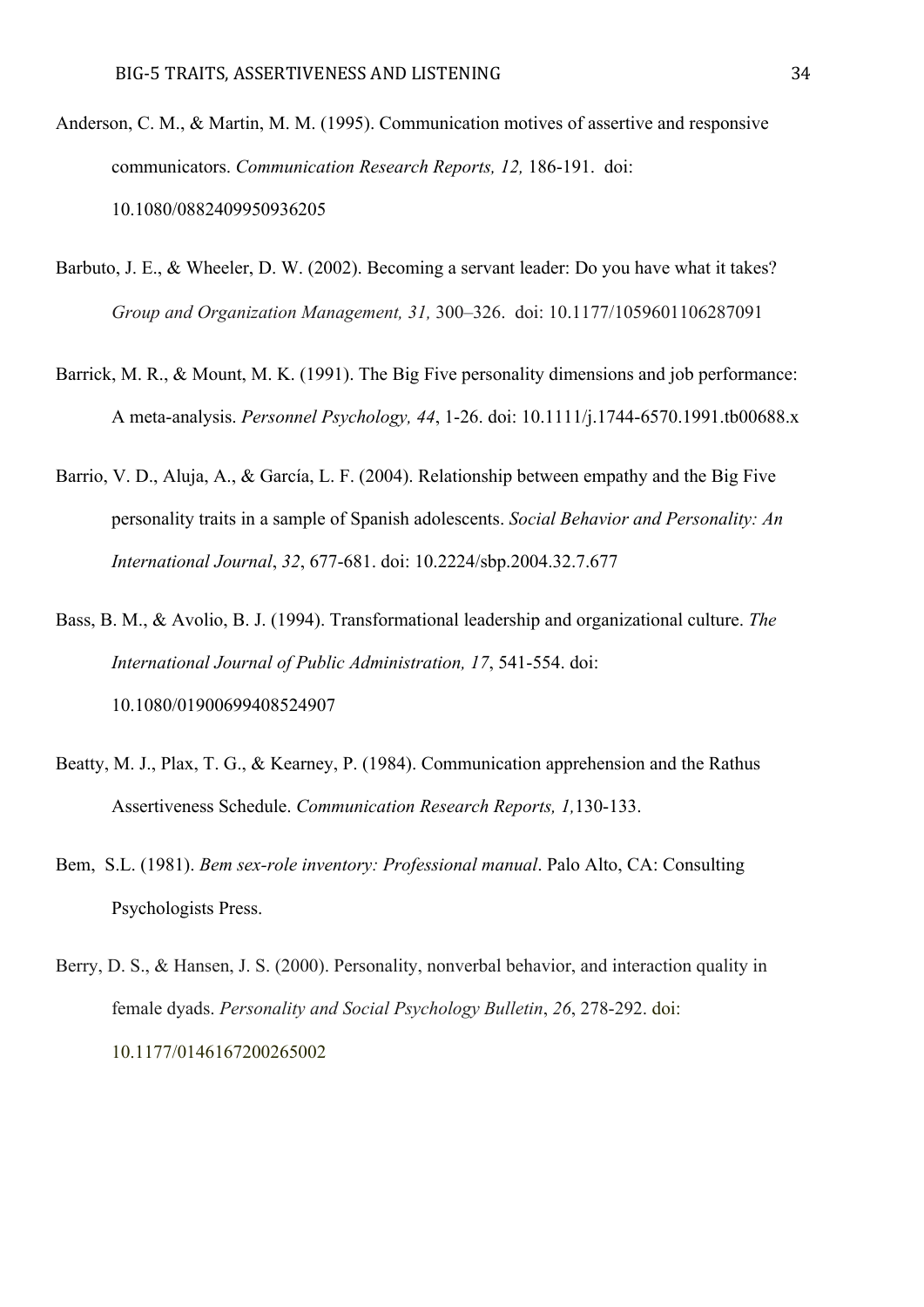- Bodie, G. D. (2011). The Active-Empathic Listening Scale (AELS): Conceptualization and evidence of validity within the interpersonal domain. *Communication Quarterly*, *59*, 277-295. doi:10.1080/01463373.2011.583495
- Bodie, G. D., Gearhart, C. C., Denham, J. P., & Vickery, A. J. (2013). The temporal stability and situational contingency of active-empathic listening. *Western Journal of Communication, 77*, 113-138. doi: 10.1080/10570314.2012.656216
- Bouchard, M. A., Lalonde, F., & Gagnon, M. (1988). The construct validity of assertion: Contributions of four assessment procedures and Norman's personality factors. *Journal of Personality*, *56*, 763-783. doi: 10.1111/j.1467-6494.1988.tb00476.x
- Bratko, D., Vukosav, Ž., Zarevski, P., & Vranić, A. (2002). The relations of shyness and assertiveness traits with the dimensions of the five-factor model in adolescence. *Review of Psychology, 9*, 17-24.
- Burleson, B. R. (2007). Constructivism: A general theory of communication skill. In B. B. Whaley & W. Samter (Eds.), *Explaining Communication: Contemporary Theories and Exemplars,*  (pp.105-128). New York: Routledge.
- Buss, D. M. (1996). Social adaptation and five major factors of personality. In J. S. Wiggins (Ed.). *The five-factor model of personality: Theoretical perspectives*, (pp.180-207). New York: Guilford.
- Carson, S. H., Peterson, J. B., & Higgins, D. M. (2005). Reliability, validity, and factor structure of the creative achievement questionnaire. *Creativity Research Journal, 17*, 37-50. doi: 10.1207/s15326934crj1701\_4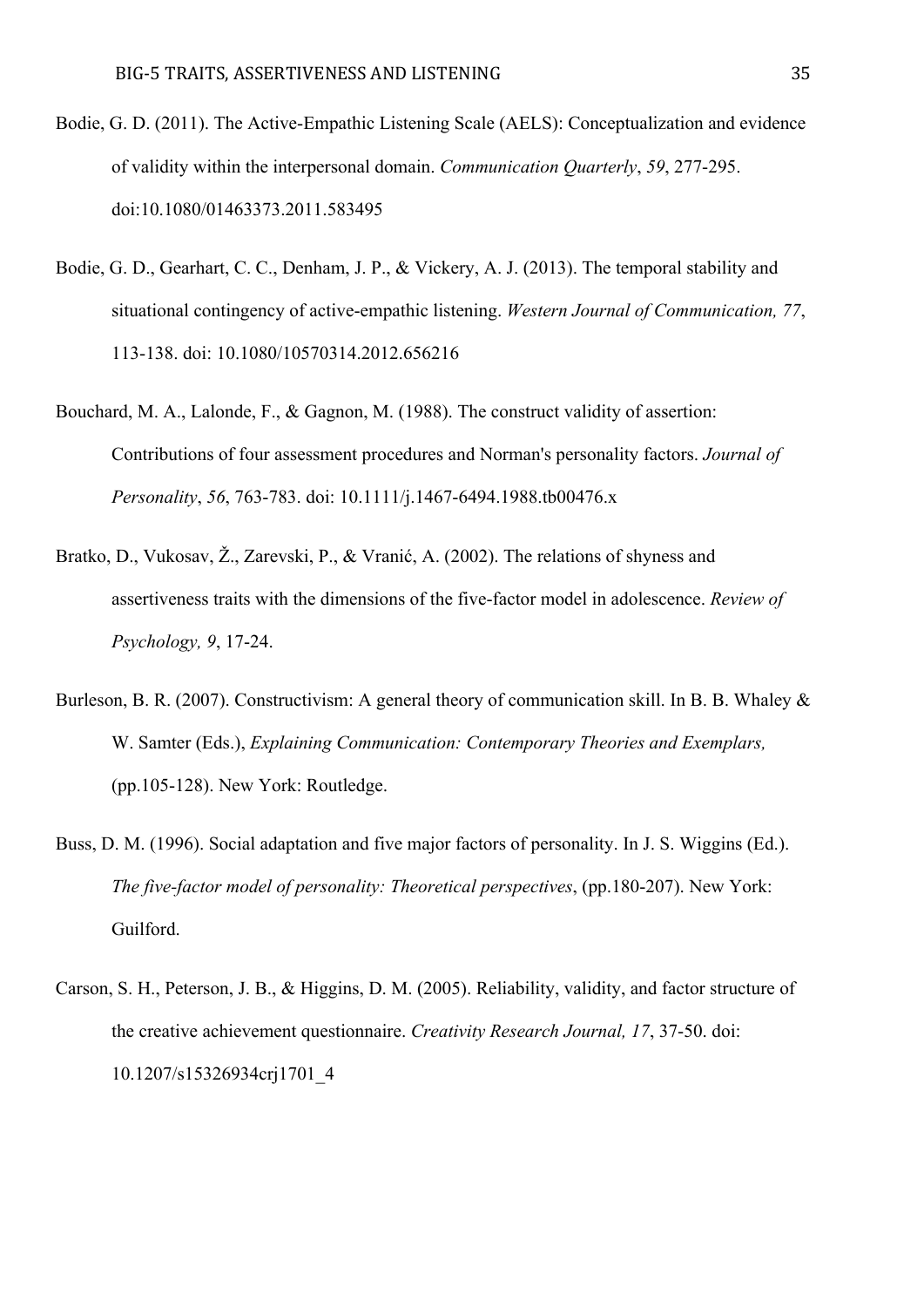- Cattell, R. B. (1943). The description of personality: basic traits resolved into clusters. *The Journal of Abnormal and Social Psychology*, *38*, 476-506. doi:10.1037/h0054116
- Claxton-Oldfield, S., & Banzen, Y. (2010). Personality characteristics of hospice palliative care volunteers: the ''big five''and empathy. *American Journal of Hospice and Palliative Medicine*, *27*, 407-412. doi:10.1177/1049909110364017
- Cole, J. G., & McCroskey, J. C. (2000). Temperament and socio-communicative orientation. *Communication Research Reports, 17,* 105-114. doi: 10.1080/08824090009388757
- Costa, P. T., & McCrae, R. R. (1992). Normal personality assessment in clinical practice: The NEO Personality Inventory. *Psychological Assessment*, *4*, 5-13. doi:10.1037/1040-3590.4.1.5
- Costa, P. T., & McCrae, R. R. (1998). Six approaches to the explication of facet-level traits: examples from conscientiousness. *European Journal of Personality, 12*, 117-134. doi: 10.1002/(SICI)1099-0984(199803/04)12:2<117::AID-PER295>3.0.CO;2-C
- Costa, P. T., & McCrae, R. R. (2008). The revised neo personality inventory (neo-pi-r). In G. J. Boyle, G. Matthews & D. H. Saklofske (Eds.), *The SAGE handbook of personality, theory and assessment, 2*, (pp. 179-198). London, England: Sage.
- Costa Jr, P., Terracciano, A., & McCrae, R. R. (2001). Gender differences in personality traits across cultures: robust and surprising findings. *Journal of Personality and Social Psychology, 81*, 322-331. doi:10.1037/0022-3514.81.2.322
- Cuperman, R., & Ickes, W. (2009). Big Five predictors of behavior and perceptions in initial dyadic interactions: Personality similarity helps extraverts and introverts, but hurts "disagreeables". *Journal of Personality and Social Psychology*, *97*, 667-684 doi: 10.1037/a0015741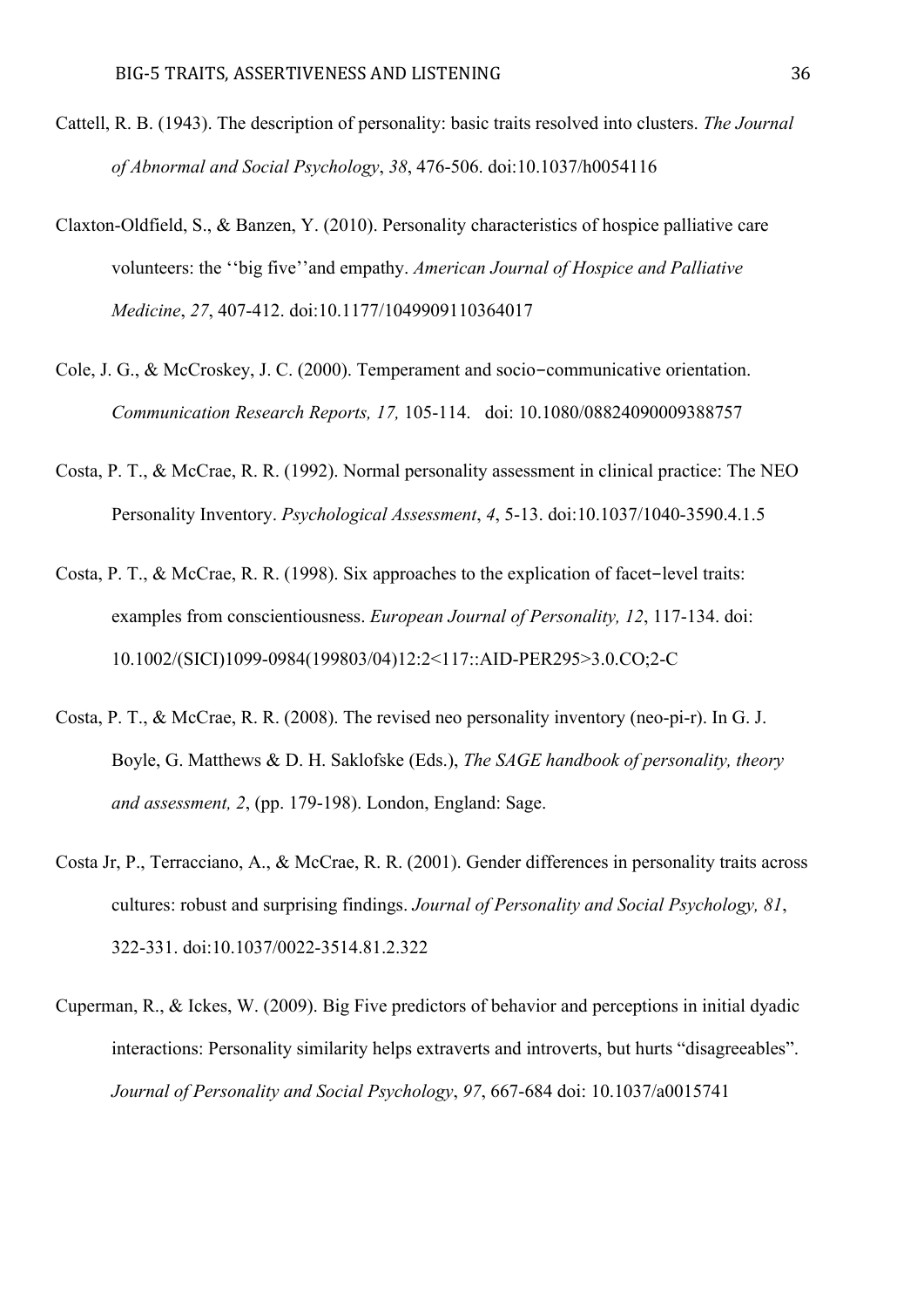- De Moor, M. H., Costa, P. T., Terracciano, A., Krueger, R. F., De Geus, E. J., Toshiko., Penninx, B.W., Esko, T., Madden, P.A., Derringer, J. and Amin, N. (2012). Meta-analysis of genomewide association studies for personality. *Molecular Psychiatry, 17*, 337-349. doi:10.1038/mp.2010.128
- de Vries, R. E., Bakker-Pieper, A., Konings, F. E., & Schouten, B. (2013). The Communication Styles Inventory (CSI): A six-dimensional behavioral model of communication styles and its relation with personality. *Communication Research*, *40,* 506-532. doi: 10.1177/0093650211413571
- de Vries, R. E., Bakker-Pieper, A., & Oostenveld, W. (2010). Leadership= communication? The relations of leaders' communication styles with leadership styles, knowledge sharing and leadership outcomes. *Journal of Business and Psychology, 25*, 367-380. doi: 10.1007/s10869-009-9140-2
- DeYoung, C. G. (2010). Personality neuroscience and the biology of traits. *Social and Personality Psychology Compass, 4*, 1165-1180. doi: 10.1111/j.1751-9004.2010.00327.x
- DeYoung, C. G. (2014). Openness/Intellect: a dimension of personality reflecting cognitive exploration. In Mikulincer, M, Shaver, P. R, Cooper, M. L & Larsen, R. J (Eds.), *APA handbook of personality and social psychology: Personality processes and individual differences*, *4*, (pp. 369-399). Washington DC: American Psychological Association. doi:10.1037/14343-017
- DeYoung, C. G., Peterson, J. B., & Higgins, D. M. (2002). Higher-order factors of the Big Five predict conformity: Are there neuroses of health? *Personality and Individual Differences*, *33*, 533-552. doi:10.1016/S0191-8869(01)00171-4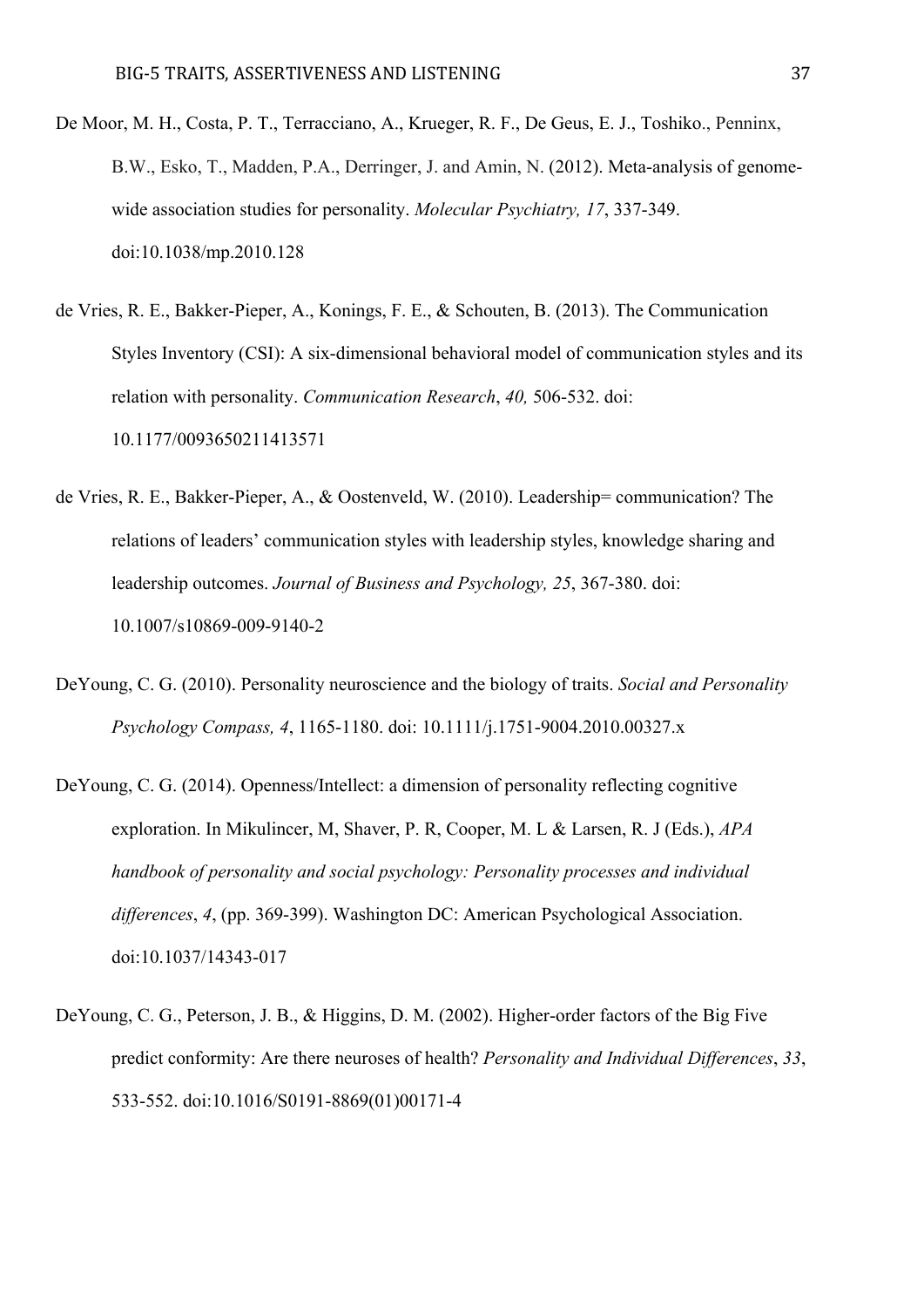- DeYoung, C. G., Peterson, J. B., & Higgins, D. M. (2005). Sources of openness/intellect: Cognitive and neuropsychological correlates of the fifth factor of personality. *Journal of Personality, 73*, 825-858. doi: 10.1111/j.1467-6494.2005.00330.x
- Digman, J. M. (1997). Higher-order factors of the Big Five. *Journal of Personality and Social Psychology*, *73*, 1246-1256. doi:10.1037/0022-3514.73.6.1246
- Drollinger, T., Comer, L. B., & Warrington, P. T. (2006). Development and validation of the active empathetic listening scale. *Psychology & Marketing*, *23*, 161-180. doi:10.1002/mar.20105
- Eysenck, H. J., Barrett, P., Wilson, G., & Jackson, C. (1992). Primary trait measurement of the 21 components of the PEN system. *European Journal of Psychological Assessment, 8*, 109-117.
- Eysenck, H. J., & Eysenck, M. W. (1985). *Personality and individual differences: A natural science approach.* New York, Plenium.
- Feist, G. J. (1998). A meta-analysis of personality in scientific and artistic creativity. *Personality and Social Psychology Review, 2,* 290-309. doi: 10.1207/s15327957pspr0204\_5
- Feist, G. J., & Brady, T. R. (2004). Openness to experience, non-conformity, and the preference for abstract art. *Empirical Studies of the Arts*, *22*, 77-89. doi:10.2190/Y7CA-TBY6-V7LR-76GK
- Fiske, D. W. (1949). Consistency of the factorial structures of personality ratings from different sources. *Journal of Abnormal and Social Psychology*, *44*, 329-344.
- Floyd, K. (2006). *Communicating affection: Interpersonal behavior and social context*. Cambridge, England: Cambridge University Press.
- Funder, D. C., & Sneed, C. D. (1993). Behavioral manifestations of personality: An ecological approach to judgmental accuracy. *Journal of Personality and Social Psychology*, *64,* 479- 490. doi: 10.1037/0022-3514.64.3.479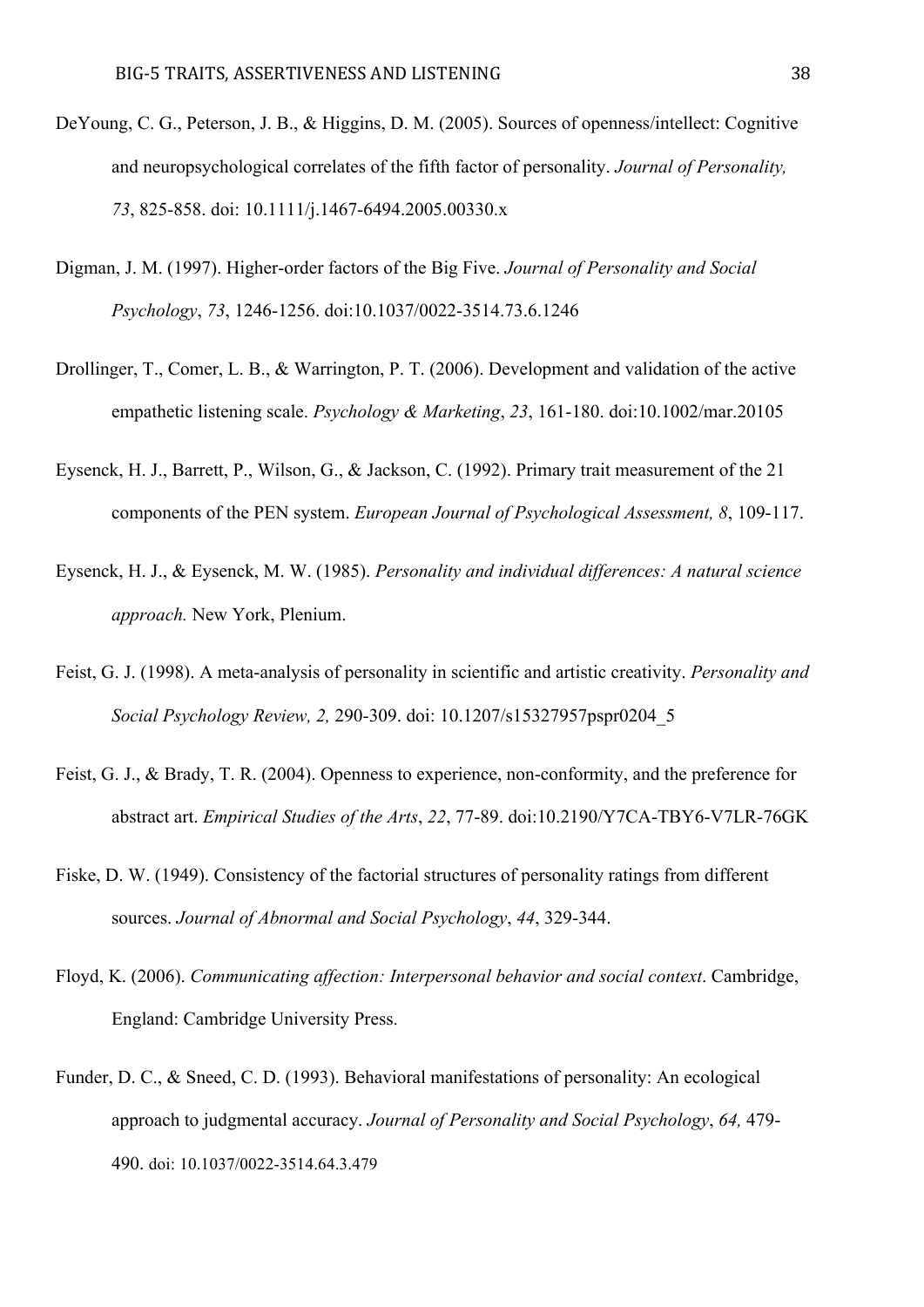- Gearhart, C. C., & Bodie, G. D. (2011). Active-empathic listening as a general social skill: Evidence from bivariate and canonical correlations. *Communication Reports*, *24*, 86-98. doi: 10.1080/08934215.2011.610731
- Gearhart, C. C., & Bodie, G. D. (2012). Sensory-processing sensitivity and communication apprehension: Dual influences on self-reported stress in a college student sample. *Communication Reports*, *25*, 27-39. doi: 10.1080/08934215.2012.672216
- Glisky, M. L., Tataryn, D. J., Tobias, B. A., Kihlstrom, J. F., & McConkey, K. M. (1991). Absorption, openness to experience, and hypnotizability. *Journal of Personality and Social Psychology*, *60*, 263-272. doi: 10.1037/0022-3514.60.2.263
- Goldberg, L. R. (1990). An alternative" description of personality": The big-five factor structure. *Journal of Personality and Social Psychology*, *59*, 1216-1229. doi:10.1037/0022- 3514.59.6.1216
- Goldberg, L. R. (1999). A broad-bandwidth, public domain, personality inventory measuring the lower-level facets of several five-factor models. In I.J. Mervielde, F. Deary, De Fruyt & F. Ostendorf (Eds.), *Personality psychology in Europe* (pp 7-28).Tilburg: Tilburg University Press.
- Gosling, S. D., & John, O. P. (1999). Personality dimensions in nonhuman animals a cross-species review. *Current Directions in Psychological Science, 8*, 69-75. doi: 10.1111/1467- 8721.00017
- Grant, A. M. (2013). Rethinking the Extraverted Sales Ideal The Ambivert Advantage. *Psychological Science*, *24*, 1024-1030. doi:10.1177/0956797612463706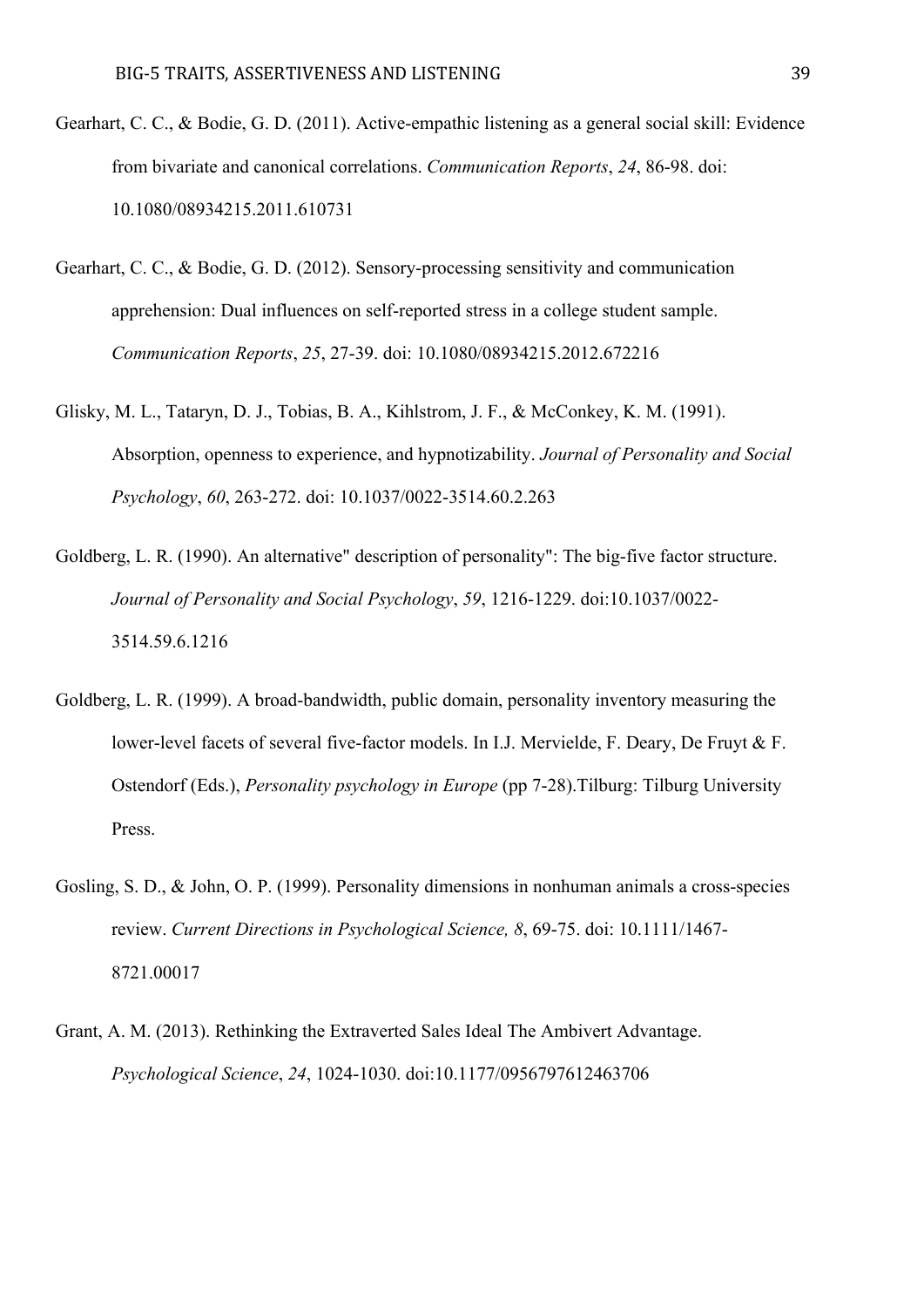- Graziano, W. G., Habashi, M. M., Sheese, B. E., & Tobin, R. M. (2007). Agreeableness, empathy, and helping: A person× situation perspective. *Journal of Personality and Social Psychology*, *93*, 583-599. doi: 10.1037/0022-3514.93.4.583
- Greenleaf, R. K. (1970). *The Servant as Leader.* Indianapolis, IN: The Robert K. Greenleaf Center.
- Guadagno, R. E., Okdie, B. M., & Eno, C. A. (2008). Who blogs? Personality predictors of blogging. *Computers in Human Behavior*, *24*, 1993-2004. doi:10.1016/j.chb.2007.09.001
- Henderson, M., & Furnham, A. (1983). Dimensions of assertiveness: factor analysis of five assertion inventories. *Journal of Behavior Therapy and Experimental Psychiatry*, *14*, 223-231. doi: 10.1016/0005-7916(83)90053-8
- Hershberger, S. L., Plomin, R., & Pedersen, N. L. (1995). Traits and metatraits: their reliability, stability, and shared genetic influence. *Journal of Personality and Social Psychology, 69*, 673-685. doi:10.1037/0022-3514.69.4.673
- Jakubowski-Spector, P. (1973). Facilitating the growth of women through assertive training. *The Counseling Psychologist, 4*, 75-86. doi:10.1177/001100007300400107
- Jang, K. L., Livesley, W. J., & Vemon, P. A. (1996). Heritability of the big five personality dimensions and their facets: a twin study. *Journal of Personality*, *64,* 577-592. doi:10.1111/j.1467-6494.1996.tb00522.x
- Jensen-Campbell, L. A., Adams, R., Perry, D. G., Workman, K. A., Furdella, J. Q., & Egan, S. K. (2002). Agreeableness, extraversion, and peer relations in early adolescence: Winning friends and deflecting aggression. *Journal of Research in Personality, 36*, 224-251. doi:10.1006/jrpe.2002.2348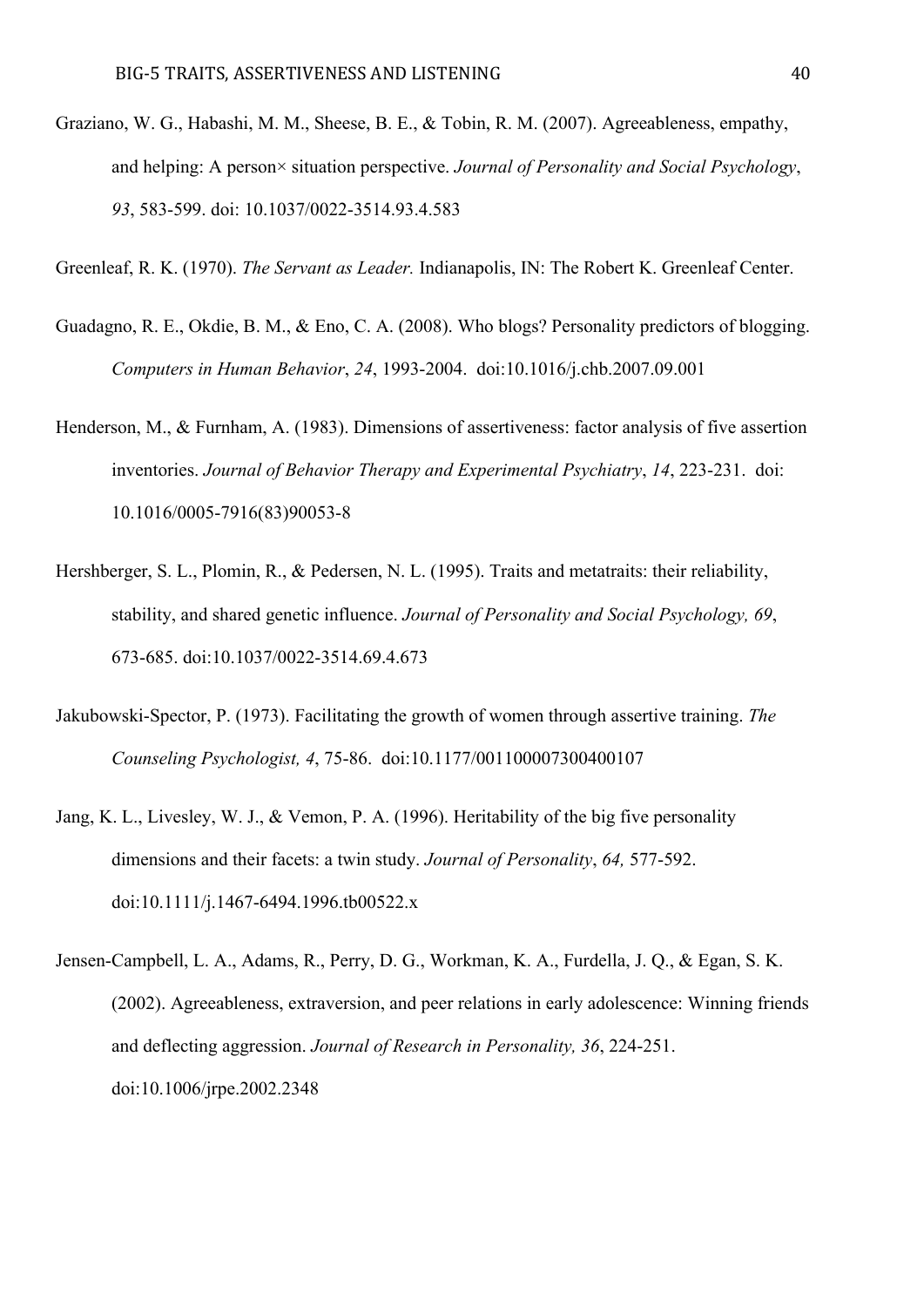- John, O. P., & Srivastava, S. (1999). The Big Five trait taxonomy: History, measurement, and theoretical perspectives. In L. Pervin & O. P. John (Eds.), *Handbook of personality: Theory and research, (2nd ed.)* (pp.102-138). New York: Guilford.
- Judge, T. A., & Bono, J. E. (2000). Five-factor model of personality and transformational leadership. *Journal of Applied Psychology, 85*, 751-765. doi: 10.1037//0021-9010.85.5.751
- King, J. E., & Figueredo, A. J. (1997). The five-factor model plus dominance in chimpanzee personality. *Journal of Research in Personality, 31*, 257-271. doi:10.1006/jrpe.1997.2179
- Kirst, l. K. (2011). *Investigating the relationship between assertiveness and personality characteristics* (Doctoral dissertation, University of Central Florida Orlando, Florida).
- Kluger, A. N., & Zaidel, K. (2013). Are listeners perceived as leaders? *International Journal of l Listening, 27*, 73-84. doi:10.1080/10904018.2013.754283
- Knapp, F., & Heidingsfelder, M. (2001). Drop-out analysis: Effects of the survey design. In U. D. Reips & M. Bosnjak (Eds.), *Dimensions of internet science* (pp. 221–230). Lengerich, Germany: Pabst Science Publishers.
- Komarraju, M., Karau, S. J., Schmeck, R. R., & Avdic, A. (2011). The Big Five personality traits, learning styles, and academic achievement. *Personality and Individual Differences*, *51*, 472- 477. doi:10.1016/j.paid.2011.04.019
- Lakey, B., Ross, L. T., Butler, C., & Bentley, K. (1996). Making social support judgments: The role of similarity and conscientiousness. *Journal of Social and Clinical Psychology, 15*, 283-304. doi: 10.1521/jscp.1996.15.3.283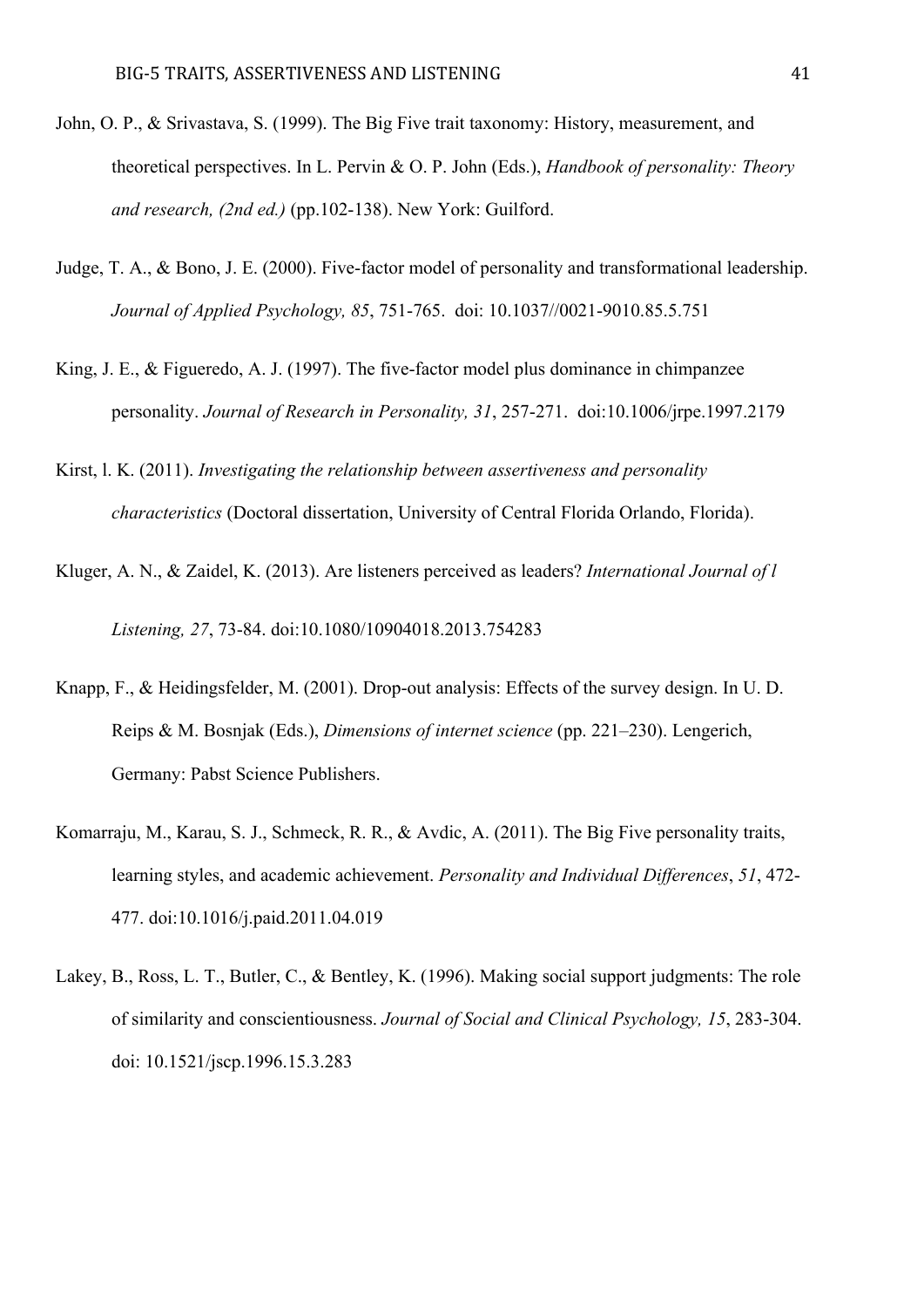- Lee, K., & Ashton, M. C. (2005). Psychopathy, Machiavellianism, and narcissism in the Five-Factor Model and the HEXACO model of personality structure. *Personality and Individual Differences, 38*, 1571-1582. doi:10.1016/j.paid.2004.09.016
- Lesh, T. V. (1970). Zen meditation and the development of empathy in counselors. *Journal of Humanistic Psychology, 10,* 39-74.
- Leung, S. K., & Bond, M. H. (2001). Interpersonal communication and personality: Self and other perspectives. *Asian Journal of Social Psychology*, *4*, 69-86. doi: 10.1111/1467-839X.00076
- Magalhães, E., Costa, P., & Costa, M. J. (2012). Empathy of medical students and personality: evidence from the Five-Factor Model. *Medical Teacher, 34*, 807-812. doi: 10.3109/0142159X.2012.702248
- Malouff, J. M., Thorsteinsson, E. B., Schutte, N. S., Bhullar, N., & Rooke, S. E. (2010). The fivefactor model of personality and relationship satisfaction of intimate partners: A metaanalysis. *Journal of Research in Personality, 44*, 124-127. doi:10.1016/j.jrp.2009.09.004
- Masters, J. C., Burish, T. G., Hollon, S. D., & Rimm, D. C. (1987). *Behavior therapy: Techniques and empirical findings (3).* New York: Harcourt Brace Jovanovich.
- McCormick, I. A. (1985). A simple version of the Rathus Assertiveness Schedule. *Behavioral Assessment*, *7*, 95-99.
- McCrae, R. R. (1987). Creativity, divergent thinking, and openness to experience. *Journal of Personality and Social Psychology*, *52*, 1258-1265. doi: 10.1037/0022-3514.52.6.1258
- McCrae, R. R. (2002). NEO-PI-R data from 36 cultures. In R.R. McCrae & J. Allik (Eds.), *The fivefactor model of personality across cultures*. *International and Cultural Psychology Series*, (pp. 105-125). New York, US: Kluwer Academic/Plenum.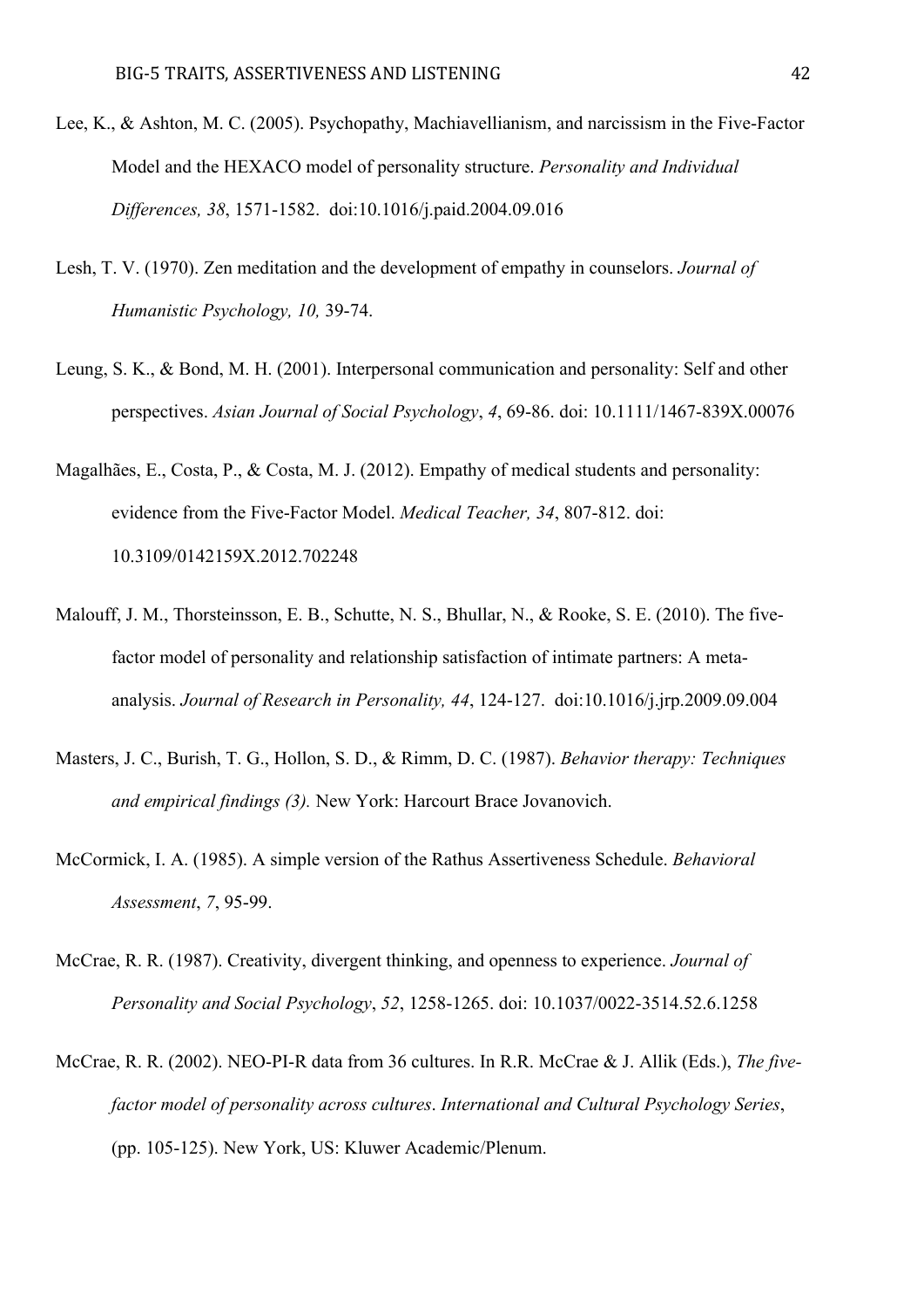- McCrae, R. R., & Costa, P. T. (1985). Comparison of EPI and psychoticism scales with measures of the five-factor model of personality. *Personality and Individual Differences*, *6*, 587-597. doi:10.1016/0191-8869(85)90008-X
- McCrae, R. R., & Costa, P. T. (1987). Validation of the five-factor model of personality across instruments and observers. *Journal of Personality and Social Psychology*, *52*, 81-90. doi:10.1037/0022-3514.52.1.81
- McCrae, R. R., & Costa Jr., P. T. (1997). Personality trait structure as a human universal. *American Psychologist*, *52*, 509-516. doi: 10.1037/0003-066X.52.5.509
- McCrae, R. R., Costa Jr., P. T., Ostendorf, F., Angleitner, A., Hřebíčková, M., Avia, M. D., & Smith, P. B. (2000). Nature over nurture: temperament, personality, and life span development. *Journal of Personality and Social Psychology, 78*, 173-186. doi: 10.1037/0022- 3514.78.1.173
- McCrae, R. R., Costa Jr., P. T., Terracciano, A., Parker, W. D., Mills, C. J., De Fruyt, F., & Mervielde, I. (2002). Personality trait development from age 12 to 18: Longitudinal, crosssectional, and cross-cultural analyses. *Journal of Personality and Social Psychology*, *83,* 1456–1468. doi:10.1037/0022-3514.83.6.1456
- McCrae, R. R., & Sutin, A. R. (2009). Openness to Experience and its social consequences. In M.R. Leary & R. H. Hoyle ,(Eds.), *Handbook of individual differences in social behavior.* New York: Guilford.
- McCroskey, J., Heisel, A., & Richmond, V. (2001). Eysenck's BIG THREE and communication traits: Three correlational studies. *Communication Monographs*, *68*, 360-366. doi:10.1080/03637750128068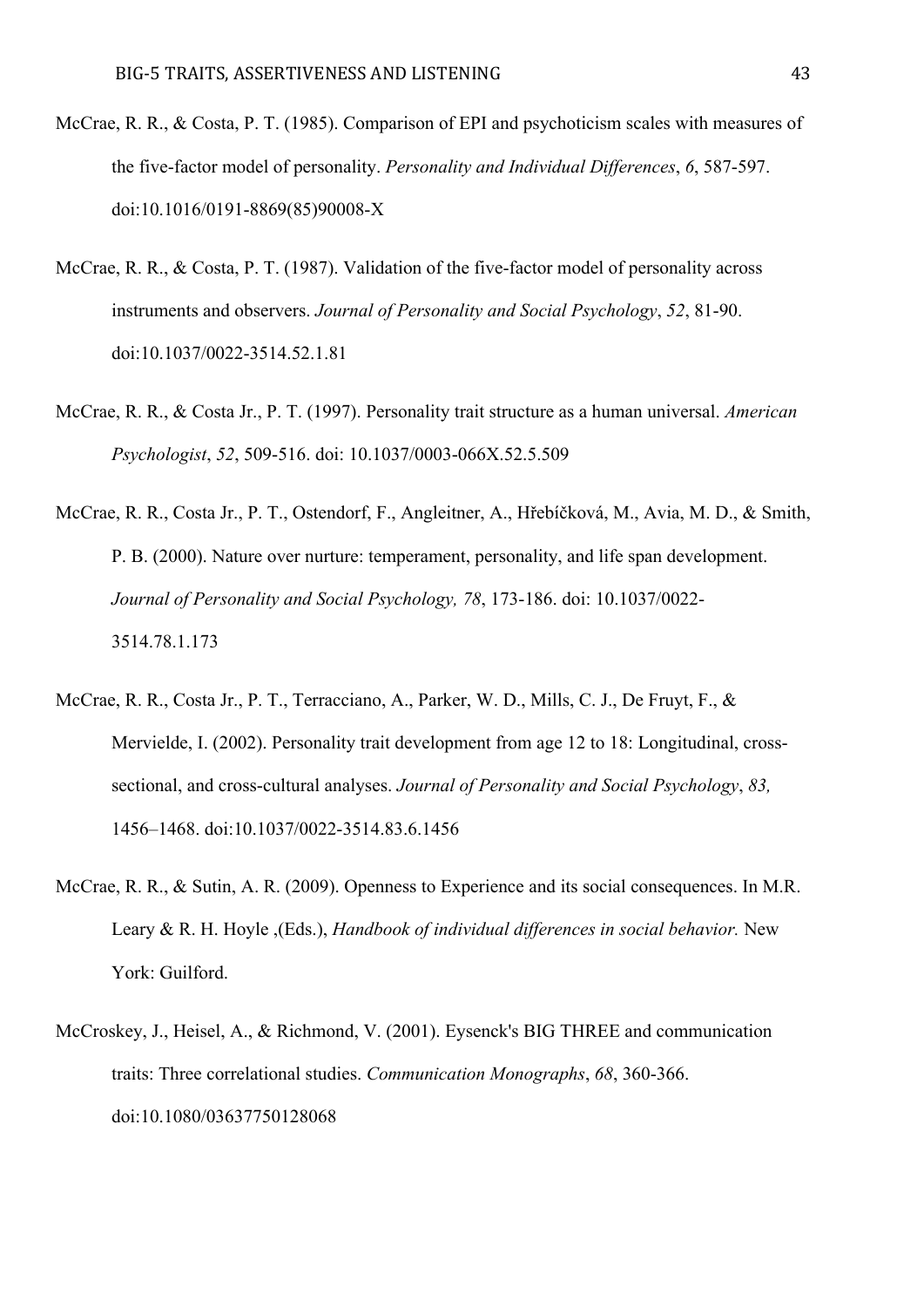- McCroskey, J. C., & Richmond, V. P. (1996). *Fundamentals of human communication: An interpersonal perspective.* Prospect Heights, IL: Waveland Press.
- McCroskey, J. C., Richmond, V. P., Heisel, A. D., & Hayhurst, J. L. (2004). Eysenck's BIG THREE and communication traits: Communication traits as manifestations of temperament. *Communication Research Reports, 21*, 404-410. doi:10.1080/08824090409360004
- Mehrabian, A., Young, A. L., & Sato, S. (1988). Emotional empathy and associated individual differences. *Current Psychology, 7*, 221-240. doi: 10.1007/BF02686670
- Miller, L. C., Berg, J. H., & Archer, R. L. (1983). Openers: Individuals who elicit intimate selfdisclosure. *Journal of Personality and Social Psychology*, *44*, 1234-1244. doi: 10.1037/0022- 3514.44.6.1234
- Morreale, S. P., & Pearson, J. C. (2008). Why communication education is important: The centrality of the discipline in the 21st century. *Communication Education*, *57*, 224-240. doi:10.1080/03634520701861713
- Moss, G. (2016, June 8). Inclusive leadership: a miracle cure. Retrieved from http://www.changeboard.com/content/5963/inclusive-leadership-a-miracle-cure/
- Mount, M. K., & Barrick, M. R. (1995). The Big Five personality dimensions: Implications for research and practice in human resources management. *Research in Personnel and Human Resources Management, 13*, 153-200.
- Moutafi, J., Furnham, A., & Crump, J. (2007). Is managerial level related to personality? *British Journal of Management, 18*, 272-280. doi:10.1111/j.1467-8551.2007.00511.x
- Myers, S., Martin, M., & Mottet, T. (2002). Students' motives for communicating with their instructors: Considering instructor socio-communicative style, student socio-communicative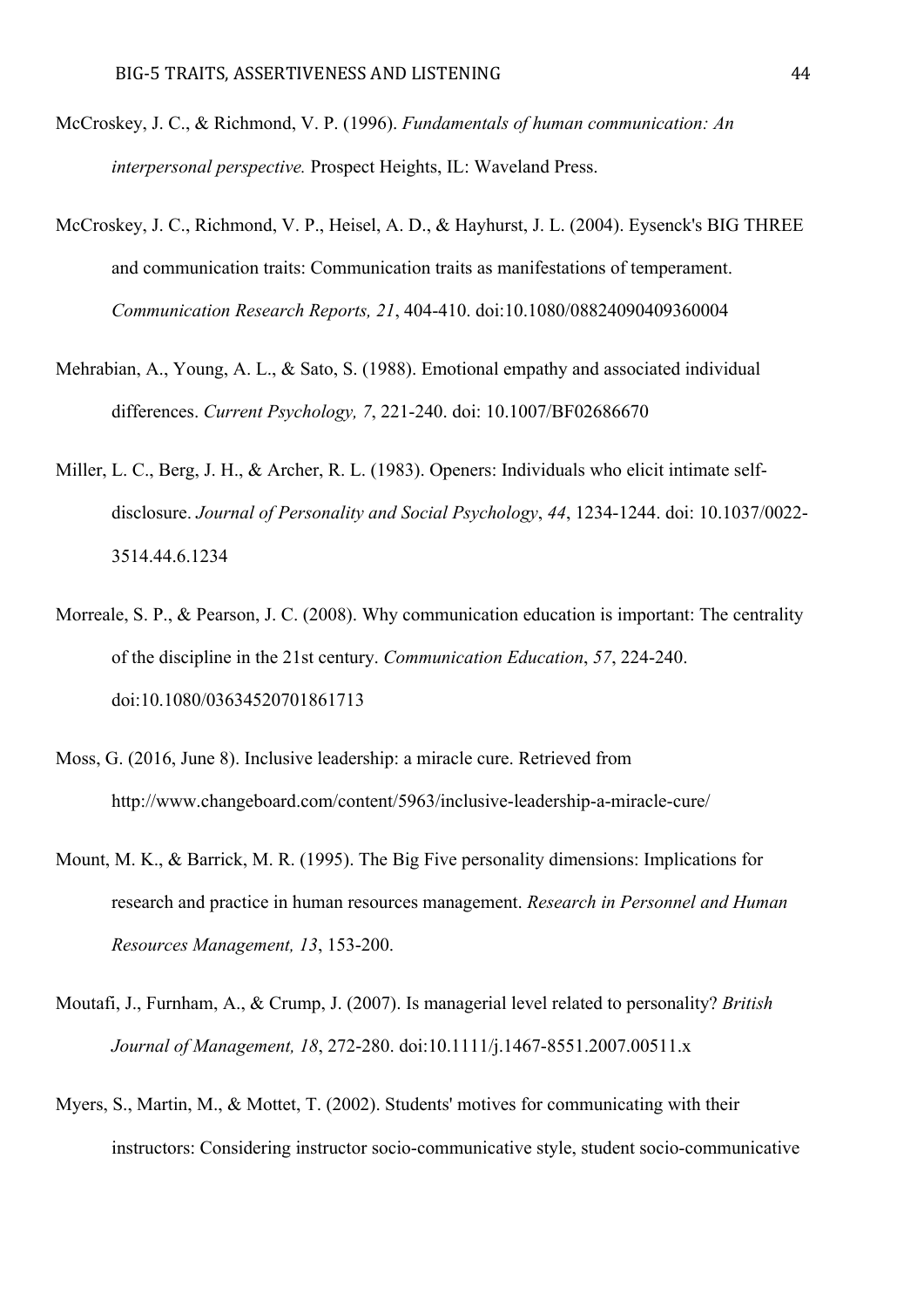orientation, and student gender. *Communication Education*, *51*, 121-133. doi:10.1080/03634520216511

- Nettle, D. (2006). The evolution of personality variation in humans and other animals. *American Psychologist, 61*, 622-631. doi:10.1037/0003-066X.61.6.622.
- Nettle, D., & Liddle, B. (2008). Agreeableness is related to social-cognitive, but not socialperceptual, theory of mind. *European Journal of Personality, 22*, 323-335. doi: 10.1002/per.672
- Nevid, J. S., & Rathus, S. A. (1979). Factor analysis of the Rathus Assertiveness Schedule with a college population. *Journal of Behavior Therapy and Experimental Psychiatry*, *10*, 21-24. doi:10.1016/0005-7916(79)90031-4
- Norman, W. T. (1967). *2800 personality trait descriptors: Normative operating characteristics for a university population.* Ann Arbor: Department of Psychology, University of Michigan.
- Norton, R., & Warnick, B. (1976). Assertiveness as a communication construct. *Human Communication Research, 3*, 62-66. doi: 10.1111/j.1468-2958.1976.tb00504.x
- Olson, K. R. (2005). Engagement and self-control: Superordinate dimensions of Big Five traits. *Personality and Individual Differences*, *38*, 1689-1700. doi:10.1016/j.paid.2004.11.003
- Ozer, D. J., & Benet-Martinez, V. (2006). Personality and the prediction of consequential outcomes. *Annual Review of Psychology, 57,* 401-421. doi: 10.1146/annurev.psych.57.102904.190127
- Paterson, H., Reniers, R., & Völlm, B. (2009). Personality types and mental health experiences of those who volunteer for helplines. *British Journal of Guidance & Counselling*, *37*, 459-471. doi: 10.1080/03069880903161419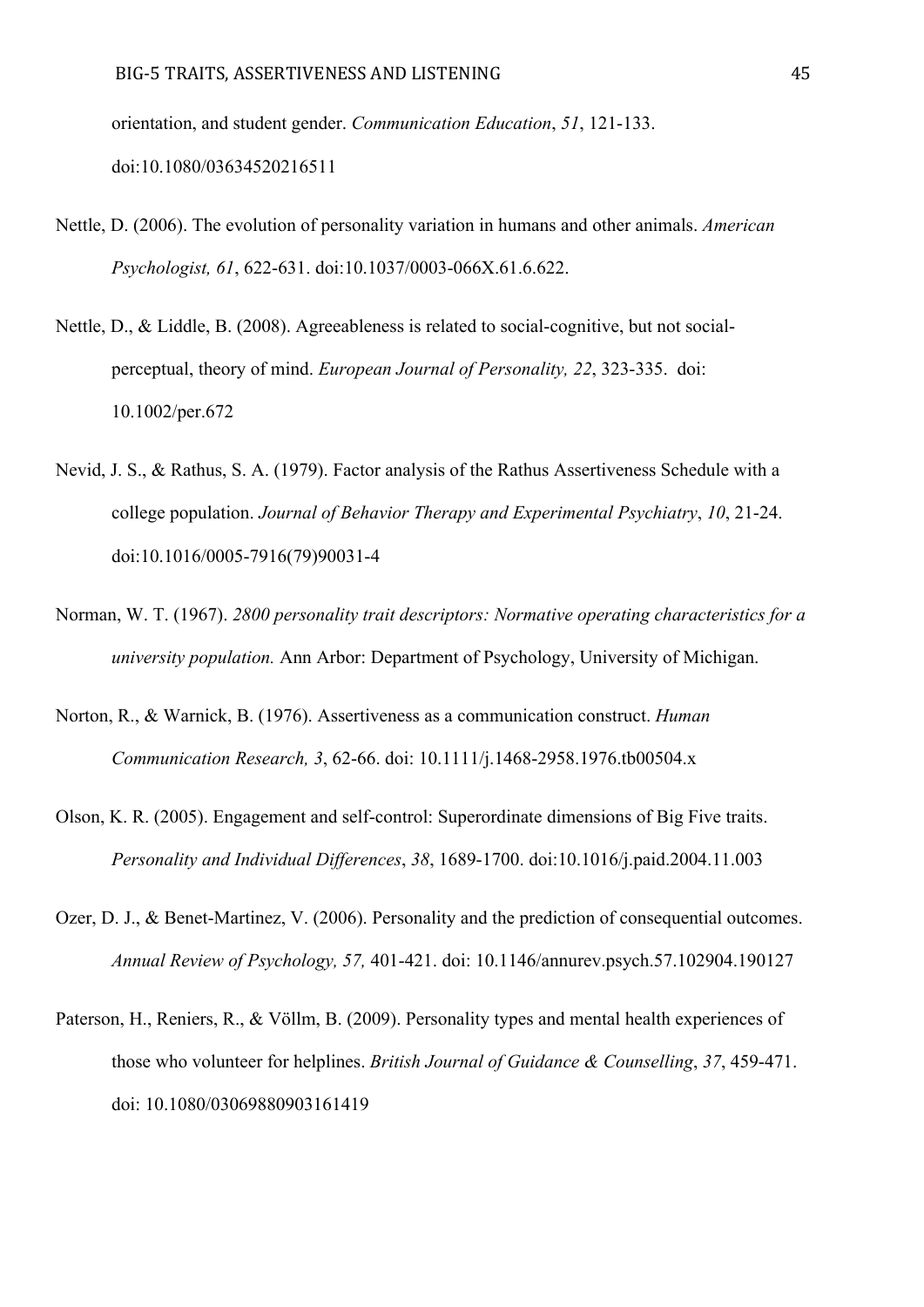- Pearson, J. C. (1979). A factor analytic study of the items in the Rathus Assertiveness Schedule and the Personal Report of Communication Apprehension. *Psychological Reports, 45*, 491-497. doi: 10.2466/pr0.1979.45.2.491
- Pedersen, N. L., Plomin, R., McClearn, G. E., & Friberg, L. (1988). Neuroticism, extraversion, and related traits in adult twins reared apart and reared together. *Journal of Personality and Social Psychology, 55*, 950-957. doi:10.1037/0022-3514.55.6.950
- Pence, M. E., & James, T. A. (2015). The Role of Sex Differences in the Examination of Personality and Active-Empathic Listening: An Initial Exploration. *International Journal of Listening*, *29*, 85-94. doi: 10.1080/10904018.2014.965390
- Pence, M. E., & Vickery, A. J. (2012). The roles of personality and trait emotional intelligence in the active-empathic listening process: Evidence from correlational and regression analyses. *International Journal of Listening*, *26*, 159-174. doi: 10.1080/10904018.2012.712810
- Pulver, A., Allik, J., Pulkkinen, L., & Hämäläinen, M. (1995). A Big Five personality inventory in two non-Indo-European languages. *European Journal of Personality, 9*, 109-124. doi: 10.1002/per.2410090205
- Ramanaiah, N. V., & Deniston, W. M. (1993). NEO personality inventory profiles of assertive and nonassertive persons. *Psychological Reports*, *73*, 336-338. doi: 10.2466/pr0.1993.73.1.336
- Ramanaiah, N. V., Heerboth, J. R., & Jinkerson, D. L. (1985). Personality and self-actualizing profiles of assertive people. *Journal of Personality Assessment, 49*, 440-443. doi: 10.1207/s15327752jpa4904\_14
- Rathus, S. A. (1973). A 30-item schedule for assessing assertive behavior. *Behavior Therapy*, *4*, 398- 406.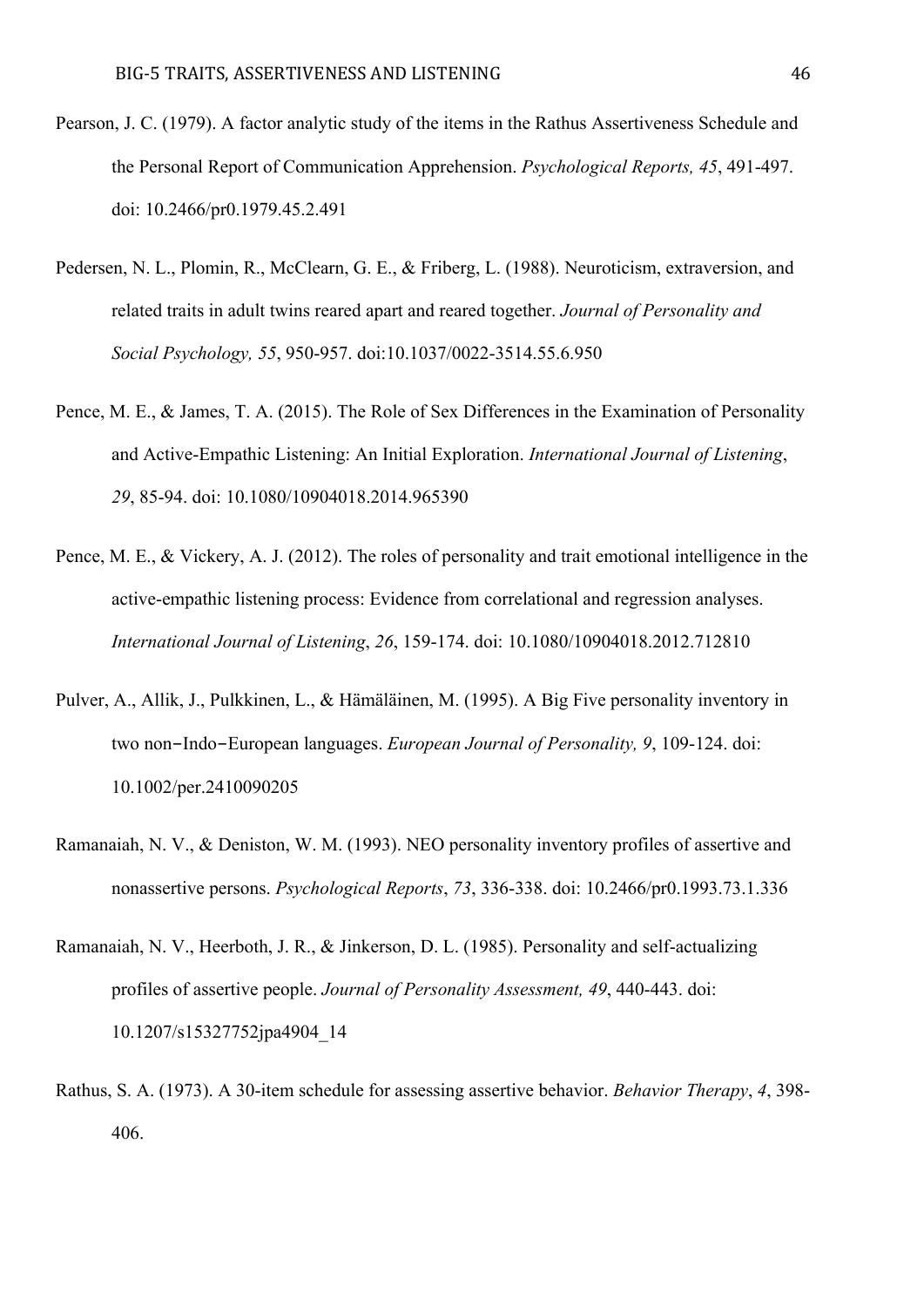- Richmond, V. P., Smith Jr, R. S., Heisel, A. D., & McCroskey, J. C. (2002). The association of physician socio- communicative style with physician credibility and patient satisfaction. *Communication research Reports*, *19*, 207-215.
- Richendoller, N. R., & Weaver, J. B. (1994). Exploring the links between personality and empathic response style. *Personality and Individual Differences, 17*, 303-311. doi:10.1016/0191- 8869(94)90278-X
- Richmond, V. P., & McCroskey, J. C. (1990). Reliability and separation of factors on the assertiveness-responsiveness measure. *Psychological Reports, 67,* 449-450.doi: 10.2466/pr0.1990.67.2.449
- Riemann, R., Angleitner, A., & Strelau, J. (1997). Genetic and Environmental Influences on Personality: A Study of Twins Reared Together Using the Self-and Peer Report NEO-FFI Scales. *Journal of Personality, 65*, 449-475. doi:10.1111/j.1467-6494.1997.tb00324.x
- Roberts, B. W., Chernyshenko, O. S., Stark, S., & Goldberg, L. R. (2005). The structure of conscientiousness: An empirical investigation based on seven major personality questionnaires. *Personnel Psychology, 58*, 103-139. doi: 10.1111/j.1744-6570.2005.00301.x
- Rogers, C. R. (1951). *Client-centered therapy: Its current practice, implications and theory* (p. 491). Boston: Houghton Mifflin.
- Rogers, C. R., & Farson, R. E. (1957). Active listening. Industrial Relations Center of The University of Chicago. In R. G. Newman, M. A. Danzinger & M. Cohen (Eds.), *Communicating in Business Today.* Washington, D.C.: Heath & Company.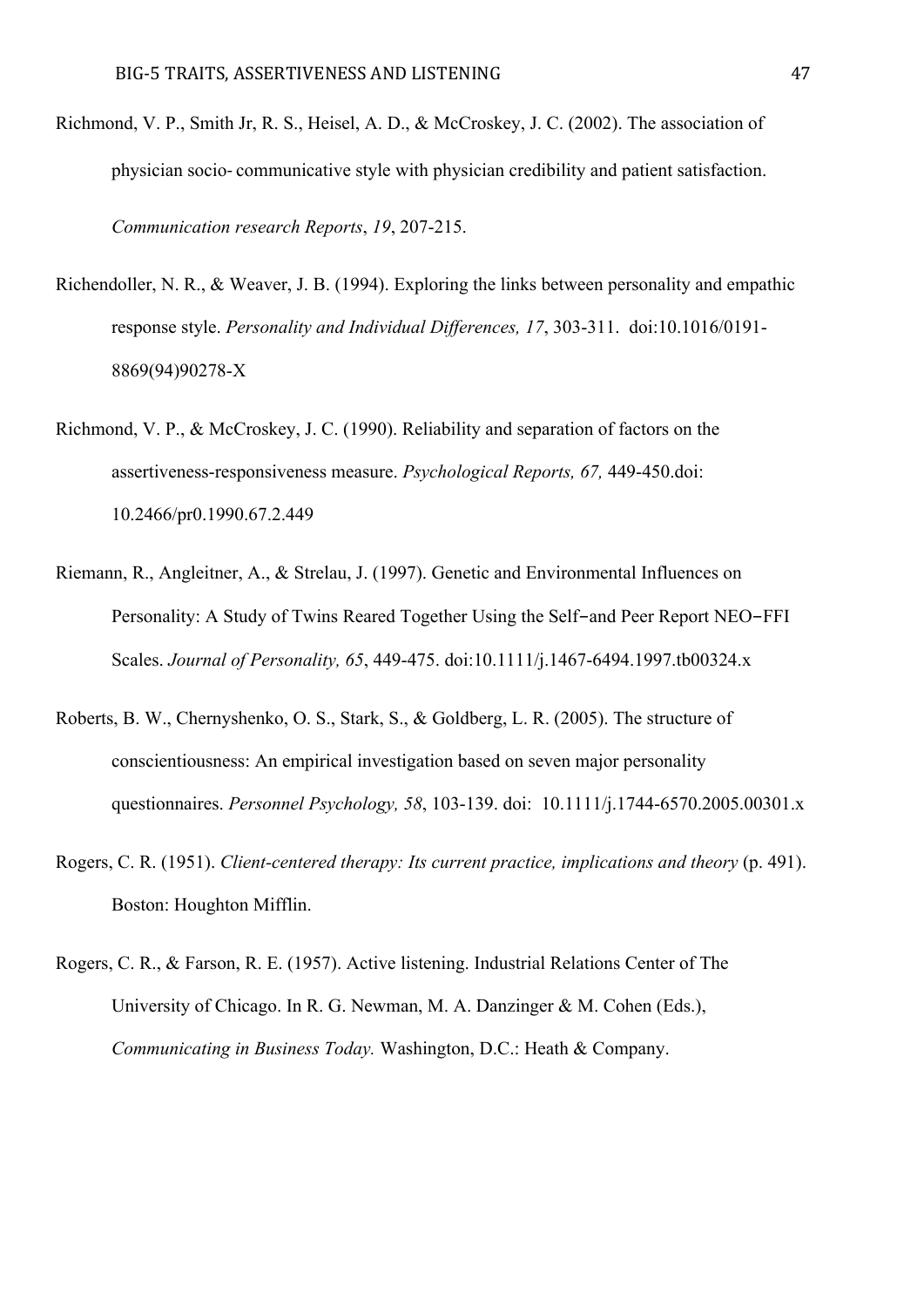- Ross, C., Orr, E. S., Sisic, M., Arseneault, J. M., Simmering, M. G., & Orr, R. R. (2009). Personality and motivations associated with Facebook use. *Computers in Human Behavior*, *25*, 578-586. doi:10.1016/j.chb.2008.12.024
- Rothbart, M. K., Ahadi, S. A., & Evans, D. E. (2000). Temperament and personality: origins and outcomes. *Journal of Personality and Social Psychology, 78*, 122-135. doi:10.1037/0022- 3514.78.1.122
- Ryan, T., & Xenos, S. (2011). Who uses Facebook? An investigation into the relationship between the Big Five, shyness, narcissism, loneliness, and Facebook usage. *Computers in Human Behavior*, *27*, 1658-1664. doi:10.1016/j.chb.2011.02.004
- Schmitt, D. P., Allik, J., McCrae, R. R., & Benet-Martínez, V. (2007). The geographic distribution of Big Five personality traits patterns and profiles of human self-description across 56 nations. *Journal of Cross-Cultural Psychology, 38*, 173-212. doi: 10.1177/0022022106297299
- Sharifirad, M. S. (2013). Transformational leadership, innovative work behavior, and employee wellbeing. *Global Business Perspectives, 1*, 198-225. doi: 10.1007/s40196-013-0019-2
- Singhal, A., & Nagao, M. (1993). Assertiveness as communication competence a comparison of the communication styles of American and Japanese students. *Asian Journal of Communication, 3*, 1-18. doi: 10.1080/01292989309359570
- Sneed, C. D., McCrae, R. R., & Funder, D. C. (1998). Lay conceptions of the five-factor model and its indicators. *Personality and Social Psychology Bulletin*, *24*, 115-126. doi: 10.1177/0146167298242001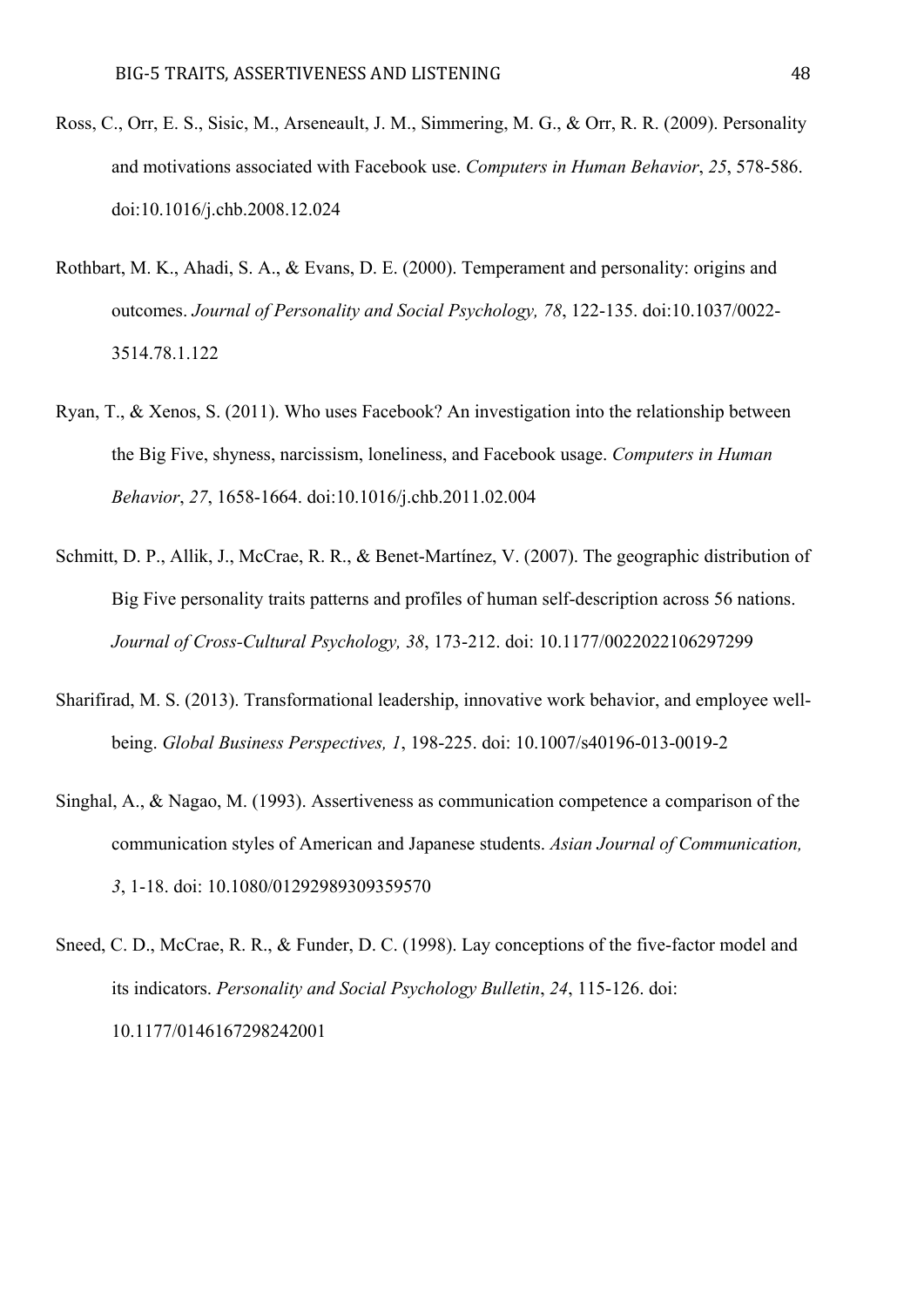- Snorrason, S. K. (2014). *Exalted Road of Silence: How active-empathetic listening for supervisors is associated to subjective well-being and engagement among employees*. University of Iceland. Thesis for MS in Strategic Management, 2014.
- Spears, L. C. (1996) Reflections on Robert K. Greenleaf and servant-leadership. *Leadership and Organization Development Journal, 17*, 33-35. doi: 10.1108/01437739610148367
- Tellegen, A., Lykken, D. T., Bouchard, T. J., Wilcox, K. J., Segal, N. L., & Rich, S. (1988). Personality similarity in twins reared apart and together. *Journal of Personality and Social Psychology, 54*, 1031-1039. doi:10.1037/0022-3514.54.6.1031
- Tupes, E. C., & Christal, R. E. (1961). *Recurrent personality factors based on trait ratings* (No. ASD-TR-61-97). Armed services technical report. Personnel research lab Lackland AFB TX.
- Vestewig, R. E., & Moss, M. K. (1976). The relationship of extraversion and neuroticism to two measures of assertive behavior. *Journal of Psychology, 93*, 141-146. doi:10.1080/00223980.1976.9921385
- Villaume, W. A., & Bodie, G. D. (2007). Discovering the listener within us: The impact of trait-like personality variables and communicator styles on preferences for listening style. *International Journal of Listening*, *21*, 102-123. doi: 10.1080/10904010701302006
- Vuoskoski, J. K., Thompson, W. F., McIlwain, D., & Eerola, T. (2012). Who enjoys listening to sad music and why? *Music Perception*, *29*, 311-317. doi:10.1525/mp.2012.29.3.311
- Washington, R. R., Sutton, C. D., & Feild, H. S. (2006). Individual differences in servant leadership: The roles of values and personality. *Leadership and Organization Development Journal, 27*, 700-716. doi: 10.1108/01437730610709309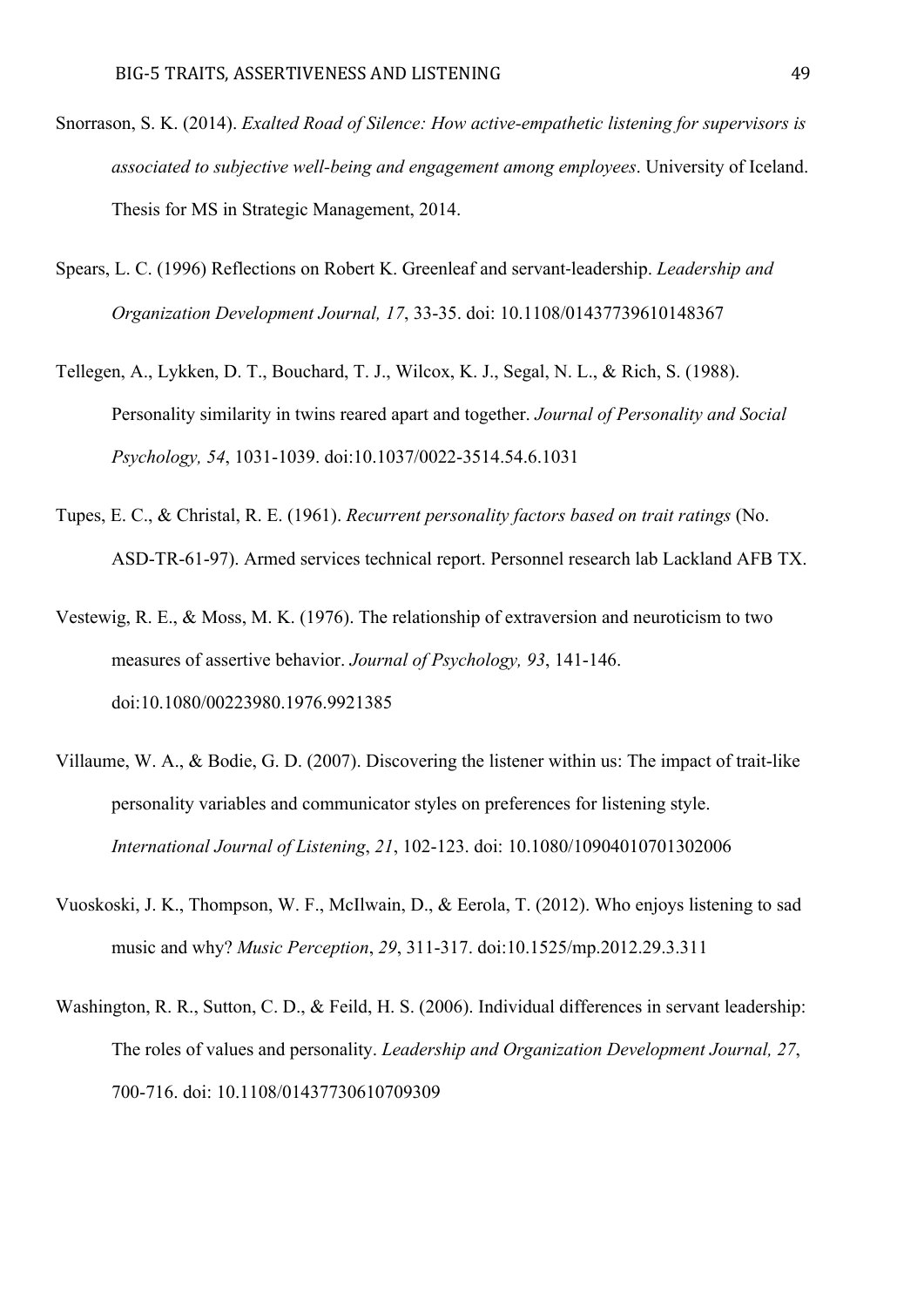- Weaver, J. B., Watson, K. W., & Barker, L. L. (1996). Individual differences in listening styles: Do you hear what I hear? *Personality and Individual Differences*, *20*, 381-387. doi:10.1016/0191-8869(95)00194-8
- Weisberg, Y. J., DeYoung, C. G., & Hirsh, J. B. (2011). Gender differences in personality across the ten aspects of the Big Five. *Frontiers in Psychology*, *2*:178, 1-11. doi: 10.3389/fpsyg.2011.00178